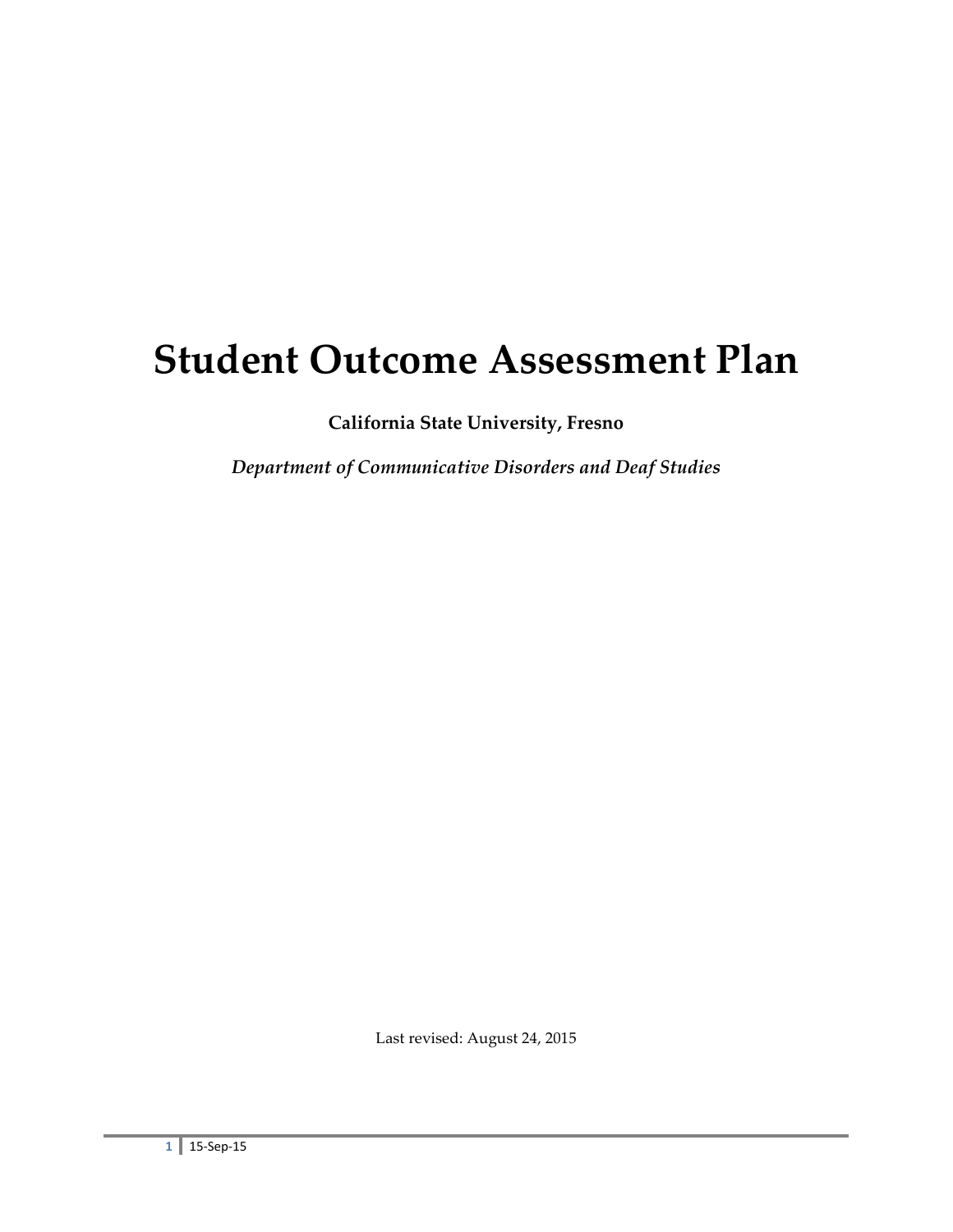# **Table of Contents**

| I.    | Introduction & Mission Statement                              |                |
|-------|---------------------------------------------------------------|----------------|
|       | Introduction                                                  | 3              |
|       | <b>Mission Statement</b>                                      | $\overline{4}$ |
| II.   | Goals and Student Learning Outcomes                           | 5              |
|       | Graduate Program                                              | 6              |
|       | Undergraduate Program                                         | 8              |
| III.  | Curriculum Map                                                | 10             |
| IV.   | Assessment Methods (Measures)                                 |                |
|       | <b>Graduate Level</b>                                         | 19             |
|       | Undergraduate Level                                           | 20             |
| V.    | Student Learning Outcomes Corresponding to Assessment Methods |                |
|       | Graduate Program                                              | 21             |
|       | Undergraduate Program                                         | 23             |
| VI.   | Performance Indicators                                        |                |
|       | Graduate Program                                              | 24             |
|       | Undergraduate Program                                         | 26             |
| VII.  | Timeline for Implementation                                   | 29             |
| VIII. | Closing the Loop                                              | 30             |
| IX.   | List of Appendices                                            | 33             |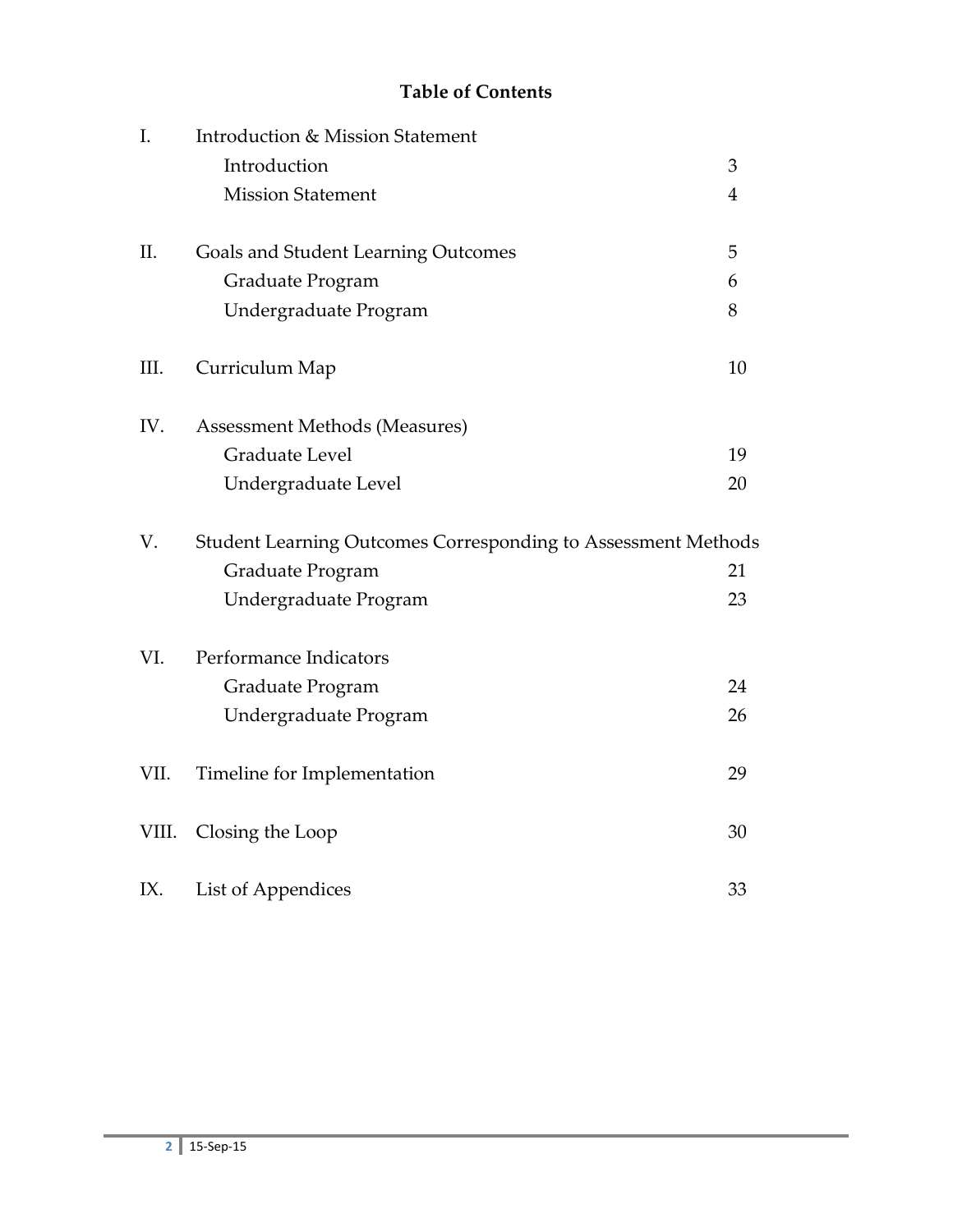#### **Communicative Disorders and Deaf Studies Department**

#### **COLLEGE of HEALTH AND HUMAN SERVICES**

#### **Student Outcomes Assessment Plan (Soap)**

**I. Introduction and Mission Statement**

## **Introduction**

The student outcomes assessment plan for the Department of Communicative Disorders and Deaf Studies at California State University, Fresno is intended to measure student outcomes for curriculum and program development. It consists of eight components: (1) the departmental *mission statement,* (2) departmental *assessment goals,* (3) a *curriculum map*, (4) a description of our *assessment methods/measures*, (5) *student outcomes corresponding with assessment methods/measures,* (6) *performance indicators* that set minimum criteria demonstrating outcomes achievement, (7) a *timeline* for implementation, and (8) examples of how assessment information has been used to "close the loop" in our department.

Our original plan, first implemented in 2000, was designed around the graduate program only. In 2009- 2010, we began revising the plan to include our undergraduate program, and our first undergraduate measures were piloted in Spring 2010.

#### **The Department of Communicative Disorders and Deaf Studies**

This brief summary of the Department of Communicative Disorders and Deaf Studies is provided as background for the assessment plan. The department consists of the professions and disciplines of audiology, deaf studies, sign language interpreting, and speech-language pathology, which are concerned with human communication development, needs, or disorders. These professions are devoted to providing diagnostic, rehabilitative, and educational services to children and adults with communicative needs. To prepare competent professionals, the department offers both Bachelor of Arts and Master of Arts degrees in Speech-Language Pathology (SLP) and Deaf Education (DE); and Bachelor of Arts degrees in Audiology (AUD) and Sign Language Interpreting (INT).

#### **Bachelor of Arts**

The Bachelor of Arts degree in Communicative Disorders and Deaf Studies gives the student a liberal arts foundation integrated with courses designed to provide a basic understanding of speech, language, and hearing development, and communicative needs or problems. Students majoring in deaf education and speech-language pathology can continue their specialization in our graduate program.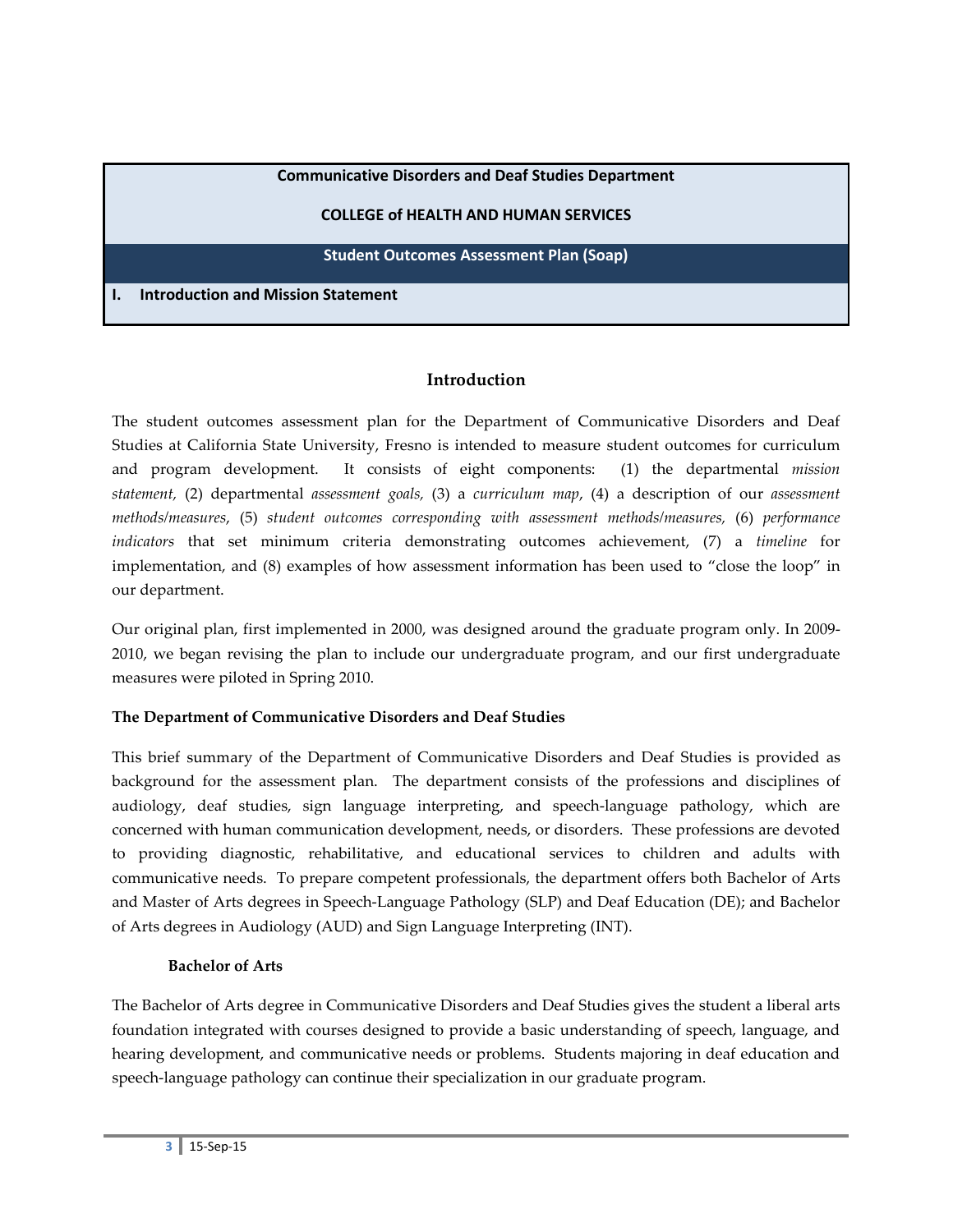#### **Master of Arts**

Education beyond the bachelor's degree is necessary for completion of the academic, credential, and licensure requirements leading to professional employment. Two professional option areas are available to the student:

*Deaf Education.* The Department's deaf education program gives the student a broad background in bilingual-bicultural education, total communication, and cued speech philosophies along with speech, language, auditory training, deaf culture, and American Sign Language. This program includes all of the essential elements of a good education for deaf and hard-of-hearing children. The program is nationally accredited by the Council of Education of the Deaf (CED) and prepares the student for provisional certification in deaf education by the Council on Education of the Deaf.

*Speech-Language Pathology.* The Department's speech and language pathology program provides a broad professional background in normal speech and language development, language disorders, voice disorders, articulation disorders, and fluency disorders. The program is nationally accredited by the Council on Academic Accreditation (CAA) of the American Speech-Language-Hearing Association. The undergraduate curriculum plus a master's degree in communicative disorders prepares the student for one or more of the following: (1) state licensure as a speech-language pathologist, (2) national certification in speech-language pathology by the American Speech-Language-Hearing Association, (3) public school special education specialist or clinical rehabilitation credentials, school multiple subject credentials, or both.

## **Mission Statement for the Department of Communicative Disorders and Deaf Studies**

The mission of the Department of Communicative Disorders and Deaf Studies at California State University, Fresno is to disseminate knowledge and to train professionals in speech-language pathology, audiology, deaf education, and interpreting who will provide quality service to the public. The Department will accomplish this mission by providing a stimulating learning environment for enhancing personal and educational development, promoting understanding of people of various cultures, and offering opportunities for research and scholarship in communicative disorders and deaf studies.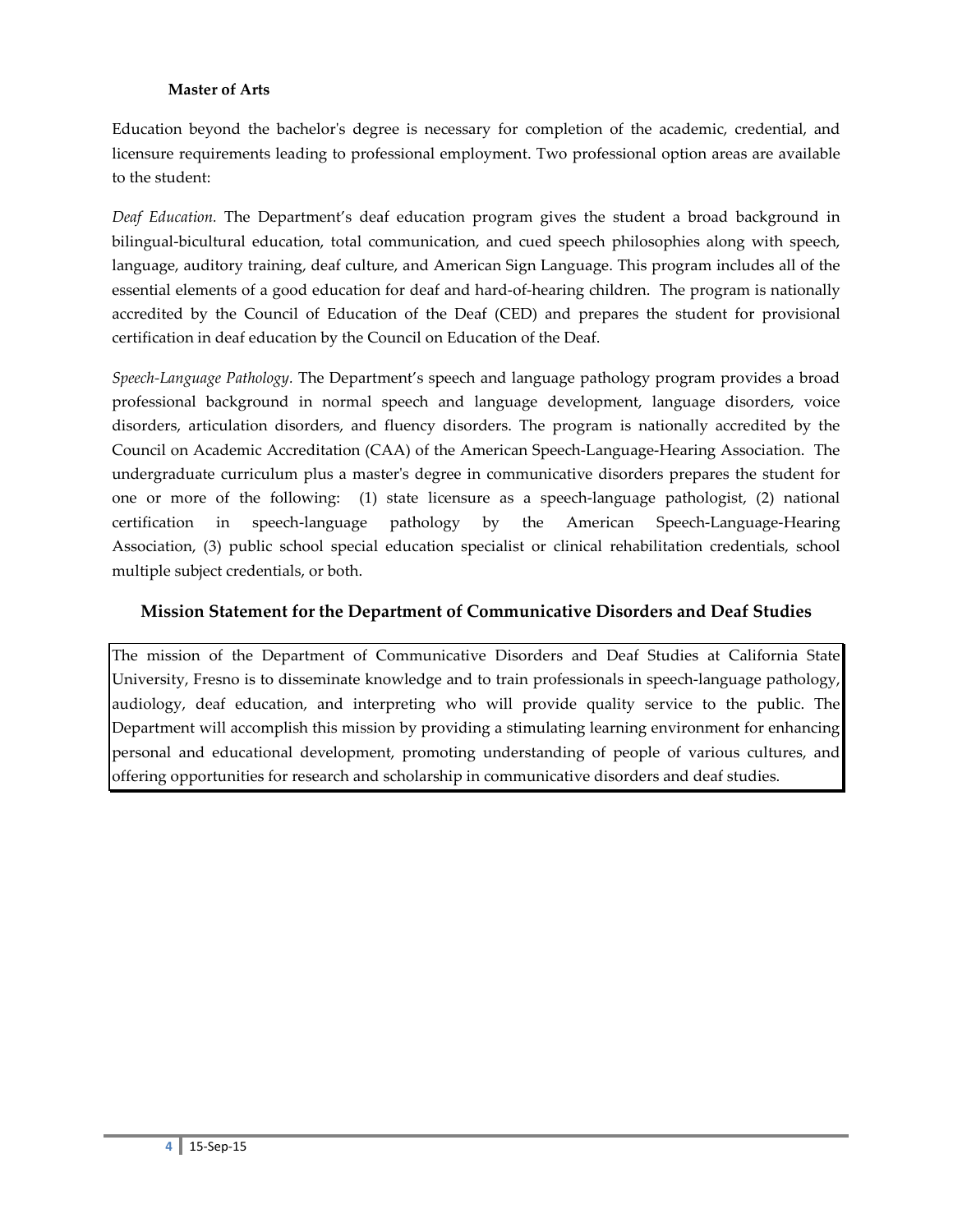## **Student Outcomes Assessment Goals**

Below are the goals for the Department's academic and educational/clinical programs. Following this page, are the specific student outcomes expected of successful students. *The curriculum map* shows the relationship of the Department's courses to these goals.

## **Upon completion of the** *graduate program* **of study in Speech-Language Pathology or Deaf Education, the competent student will successfully attain the specific skills necessary to:**

- 1. Analyze ideas, make critical evaluations and come to well reasoned (defensible) decisions or conclusions.
- 2. Read, understand, and apply research literature and engage in productive research activities as appropriate to their chosen career goals.
- 3. Solve problems in educational or clinical settings by creatively generating multiple solutions and selecting those most appropriate to meet the needs of the individual in question.
- 4. Demonstrate professional communication skills.
- 5. Understand and apply foundational information in anatomical, physiological, neurological, psychological, and sociological aspects of human communication.
- 6. Assess an individual's ability or performance and appropriately interpret and apply this information.
- 7. Plan, implement, evaluate, and modify educational or clinical interventions across a wide range of students and clients.
- 8. Establish a learning or clinical environment that enhances the maximum growth of students and clients.
- 9. Develop effective professional relationships with individuals, their family members, caregivers, and with professionals across disciplines.
- 10. Appreciate, understand, and productively apply multicultural information.
- 11. Participate in professional and (as appropriate) research activities that promote lifelong learning.
- 12. Acquire any appropriate credentials, licenses, or certifications.

## **Upon completion of the** *undergraduate program* **of study in Communicative Disorders and Deaf Studies, the competent student will successfully attain the specific skills necessary to:**

- 1. Demonstrate understanding and application of basic knowledge within their selected discipline (AUD, DE, INT, SLP)
- 2. Write a professional report within their selected discipline (SLP, DE, AUD, INT)
- 3. Establish appropriate and measureable goals for potential clients or students (SLP, AUD, DE).
- 4. Assess an individual's speech, language, auditory and communication skills (SLP, AUD, DE, INT).
- 5. Communicate effectively with potential clients, students, or consumers (DE, INT, AUD, SLP).
- 6. Demonstrate professional behavior within their selected discipline (SLP, DE, AUD, INT).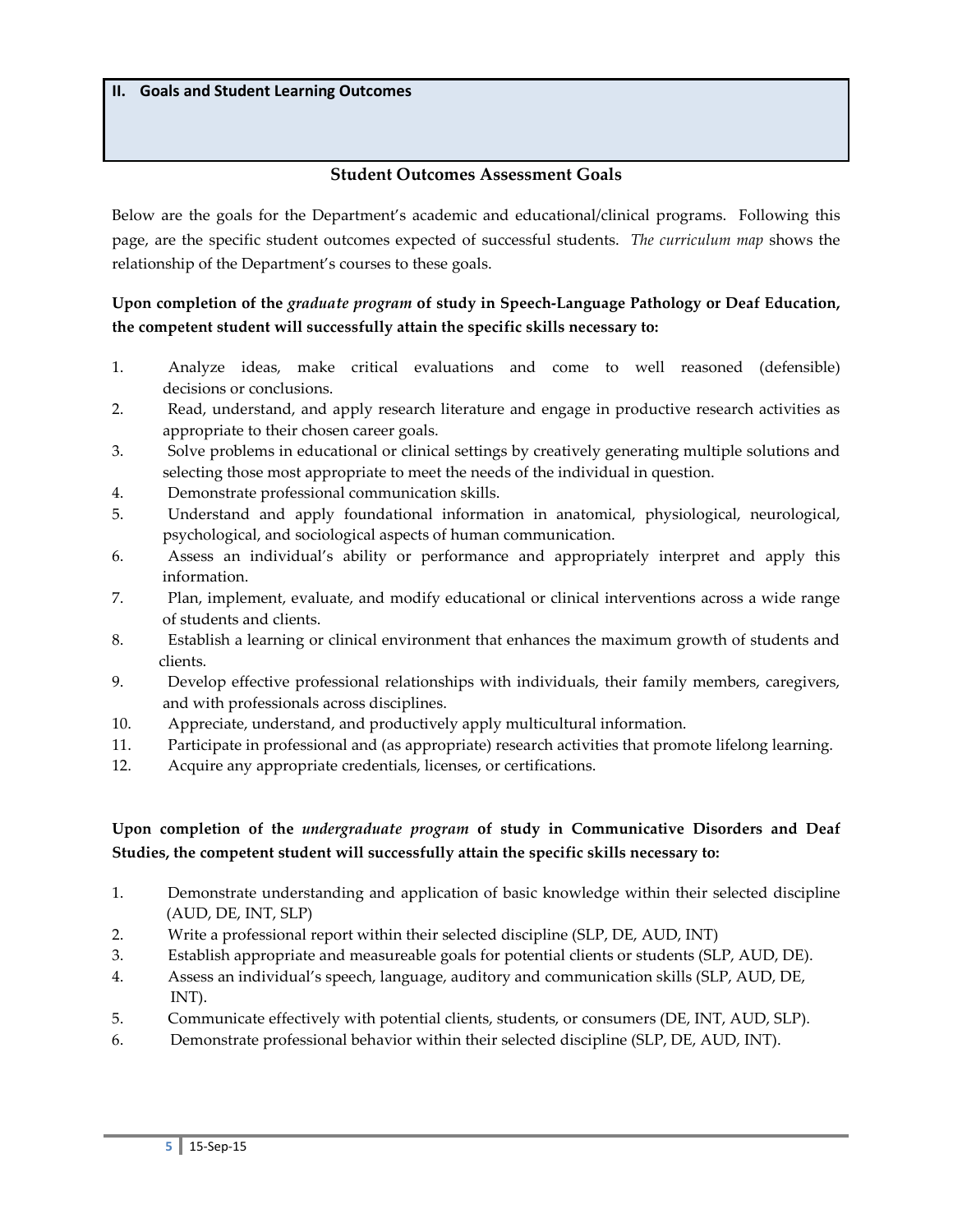## **Goals and Outcomes**

For each goal, several outcomes are expected. These goals and outcomes are the focus of our assessment measures and indicators.

**Upon completion of the** *graduate program* **of study in the Speech-Language Pathology or Deaf Education, the competent student will successfully attain the specific skills necessary to:**

|            | Goal 1. Analyze ideas, make critical evaluations and come to well reasoned (defensible) decisions or conclusions. |
|------------|-------------------------------------------------------------------------------------------------------------------|
| Outcome a. | The students evaluate the credibility of sources of information and opinion.                                      |
| Outcome b. | The students critically evaluate competing ideas as applicable to their profession.                               |
| Outcome c. | The students develop conclusions from credible evidence and defend those conclusions.                             |

**Goal 2.** *Read, understand, and apply research literature and engage in productive research activities as appropriate to their chosen career goals.*

| Outcome a. | The students demonstrate an understanding of the scientific method                                                                                                              |
|------------|---------------------------------------------------------------------------------------------------------------------------------------------------------------------------------|
| Outcome b. | The students understand major research designs, their applications and limitations.                                                                                             |
| Outcome c. | The students understand and apply basic measurement techniques.                                                                                                                 |
| Outcome d. | The students apply research methods in formal projects, or in clinical or education<br>applications.                                                                            |
| Outcome e. | The students appreciate and critically evaluate of the role of and need for research in the<br>fields and practice of deaf education, speech-language pathology, and audiology. |
| Outcome f. | The students appreciate the need for research-based practices.                                                                                                                  |
| Outcome g. | The students critically evaluate research in deaf education, speech-language pathology,<br>or audiology.                                                                        |

**Goal 3.** *Solve problems in educational or clinical settings by creatively generating multiple solutions and selecting those most appropriate to meet the needs of the individual in question.*

- *Outcome a.* The students generate multiple solutions to assessment or intervention problems.
- *Outcome b.* The students evaluate multiple solutions to assessment or intervention problems and select those most appropriate to the needs of individuals.

**Goal 4.** *Demonstrate professional communication skills.*

- *Outcome a.* The students make well-organized presentations of information to classes, meetings, or groups.
- *Outcome b.* The students write using appropriate spelling and grammar.
- *Outcome c.* The students produce well-organized papers using current American Psychological Association guidelines (APA, 6<sup>th</sup> edition).
- *Outcome d.* The deaf-education students communicate effectively with children or adults who are deaf or hard of hearing using American Sign Language, total communication, and auraloral communication.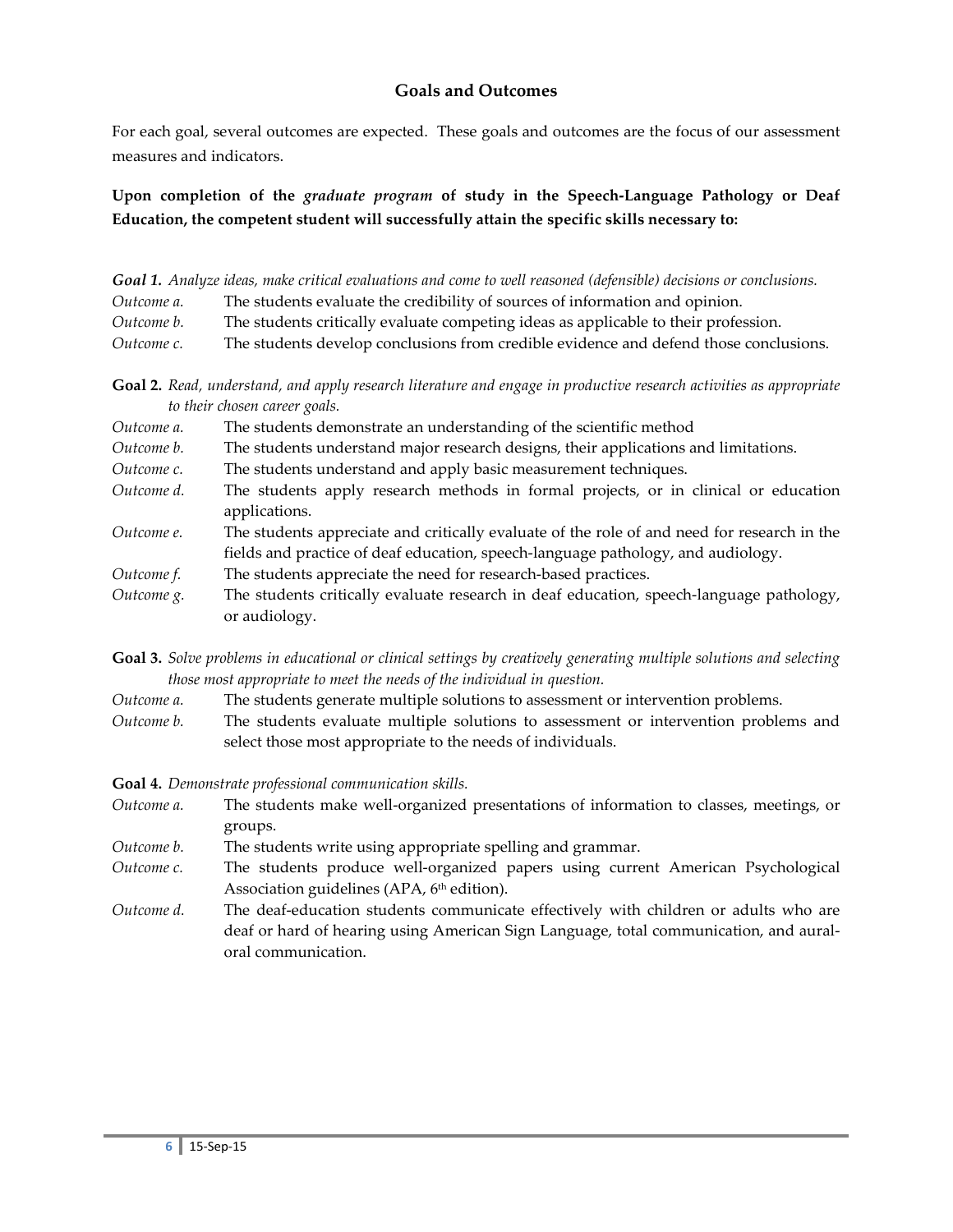- **Goal 5.** *Understand and apply foundational information in anatomical, physiological, neurological, psychological, and sociological aspects of human communication.*
- *Outcome a.* The students understand and apply knowledge related to anatomy and physiology of speech, language, and audition to the needs of deaf, hard of hearing, or communicatively-disordered individuals.
- *Outcome b.* The students demonstrate knowledge of the social and psychological implications of hearing loss or communication disorders.
- *Outcome c.* The students understand the physical basis of speech, language and audition.
- *Outcome d.* The students understand in the behavioral, linguistic, academic and social aspects of speech and language.
- *Outcome e.* The students understand the disorders of speech, language and hearing.

**Goal 6.** *Assess an individual's ability or performance and appropriately interpret and apply this information.*

- *Outcome a.* The students understand and apply psychometric principles in the assessment of individuals.
- *Outcome b.* The students assess the physical, intellectual, academic, and social behavior of students and clients, as appropriate.
- *Outcome c.* The students use appropriate procedures to assess the speech, language, hearing or other communicative needs of individuals.
- *Outcome d.* The students accurately interpret the results of assessment and develop appropriate conclusions.
- *Outcome e.* The students have confidence in their abilities to provide and interpret effective educational or clinical assessments.

**Goal 7.** *Plan, implement, evaluate, and modify educational or clinical interventions across a wide range of students and clients.*

| Outcome a. | The students plan intervention strategies based upon the assessment results. |  |  |
|------------|------------------------------------------------------------------------------|--|--|
|------------|------------------------------------------------------------------------------|--|--|

- *Outcome b.* The students effectively provide clinical or educational services to meet the communicative needs of deaf, hard of hearing, or communicatively-disordered individuals.
- *Outcome c.* The students effectively provide clinical or educational services, within their professional scope of practice, to meet the noncommunicative needs of deaf, hard of hearing, or communicatively-disordered individuals.
- *Outcome d.* The students understand the philosophies underlying current intervention and education methods.
- *Outcome e.* The students critically evaluate various management and educational approaches.
- *Outcome f.* The students competently apply and modify educational or clinical intervention plans.
- *Outcome g.* The students appropriately measure individual progress of clients or students.
- *Outcome h.* The students manage the inclusion of deaf, hard of hearing, or communicativelydisordered students with the regular education population, as appropriate.
- *Outcome i.* The students have confidence in their abilities to provide effective educational or clinical intervention.

**Goal 8.** *Establish a learning or clinical environment that enhances the maximum growth of students and clients.*

- *Outcome a.* The students establish and maintain a classroom or clinical environment, which enhances the maximum growth of the students in the class.
- *Outcome b.* The students apply appropriate management of student or client behavior.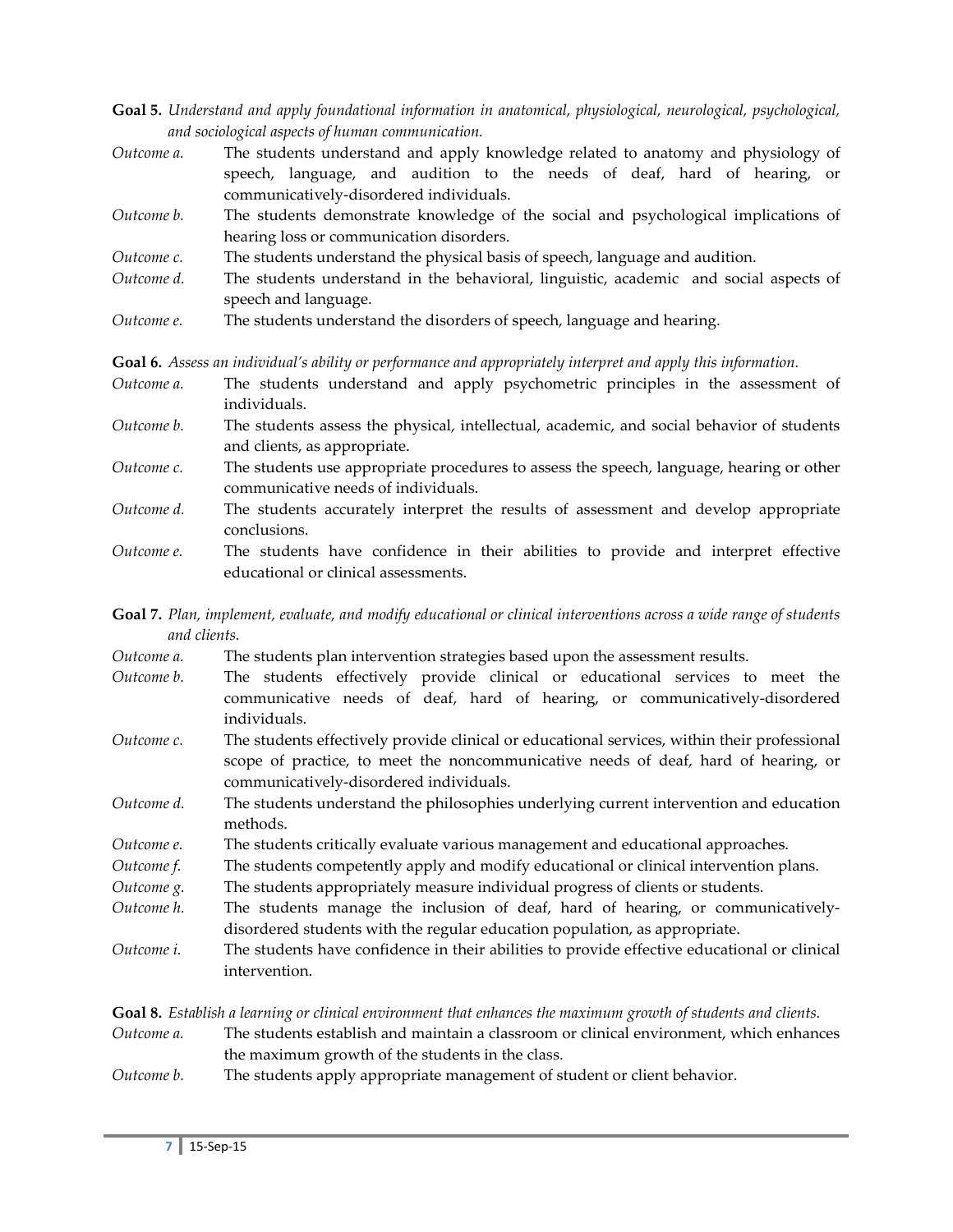| Goal 9. Develop effective professional relationships with individuals, their family members, caregivers, and with |  |  |  |
|-------------------------------------------------------------------------------------------------------------------|--|--|--|
| professionals across disciplines.                                                                                 |  |  |  |

| Outcome a. | The students establish and maintain good relationships with students, parents, other |
|------------|--------------------------------------------------------------------------------------|
|            | professionals, administrators, and school personnel.                                 |

*Outcome b.* The students demonstrate a professional attitude and good personal qualities including honesty, integrity, cooperation, appearance, and good judgment.

- *Outcome c.* The students professionally interview and counsel students, clients, and their care givers or family members.
- *Outcome d.* The students know and apply the legal and ethical standards of their profession that are necessary to assure the provision of quality educational and clinical services.

**Goal 10.** *Appreciate, understand, and productively apply multicultural information.*

*Outcome a.* The students understand multicultural, multilingual, and social considerations concerning the practice of deaf education, speech-language pathology, or audiology.

*Outcome b.* The students use appropriate assessment and intervention procedures and materials for individuals from a variety of cultural, linguistic, or social populations.

**Goal 11.** *Participate in professional and (as appropriate) research activities that promote lifelong learning. Outcome a.* The students participate in professional activities and organizations while students. *Outcome b.* The students continue to participate in professional activities and organizations after graduation.

| <b>Goal 12.</b> | Acquire any appropriate credentials, licenses, or certifications.                                        |
|-----------------|----------------------------------------------------------------------------------------------------------|
| Outcome a.      | The students are eligible to apply for appropriate California state teaching or clinical<br>credentials. |
| Outcome b.      | The students are eligible to apply for professional licenses that apply to their profession.             |
| Outcome c.      | The students are eligible to apply for professional certifications that apply to their<br>profession.    |

**Upon completion of the** *undergraduate program* **of study in Communicative Disorders and Deaf Studies, the competent student will successfully attain the specific skills necessary to:**

**Goal 1.** *Demonstrate understanding and application of basic knowledge within their selected discipline (AUD, DE, INT,SLP)*

| Outcome a. | The students understand the physical basis for a speech or hearing problem (SLP, AUD,<br>DE).                                                                                                                                                                          |
|------------|------------------------------------------------------------------------------------------------------------------------------------------------------------------------------------------------------------------------------------------------------------------------|
| Outcome b. | The students understand fundamental disorders and differences of speech, language,<br>and hearing (SLP, AUD, DE).                                                                                                                                                      |
| Outcome c. | The students apply knowledge related to the physical basis for a speech or hearing<br>problem, and knowledge related to speech and language development during the<br>planning, implementation, and interpretation of a speech-language evaluation. (SLP,<br>AUD, DE). |
| Outcome d. | The students understand the social, emotional, linguistic, vocational and intellectual<br>aspects of Deaf culture (DE & INT).                                                                                                                                          |
| Outcome e. | The students understand the basic process of teaching academics to deaf and hard-of-<br>hearing children (DE).                                                                                                                                                         |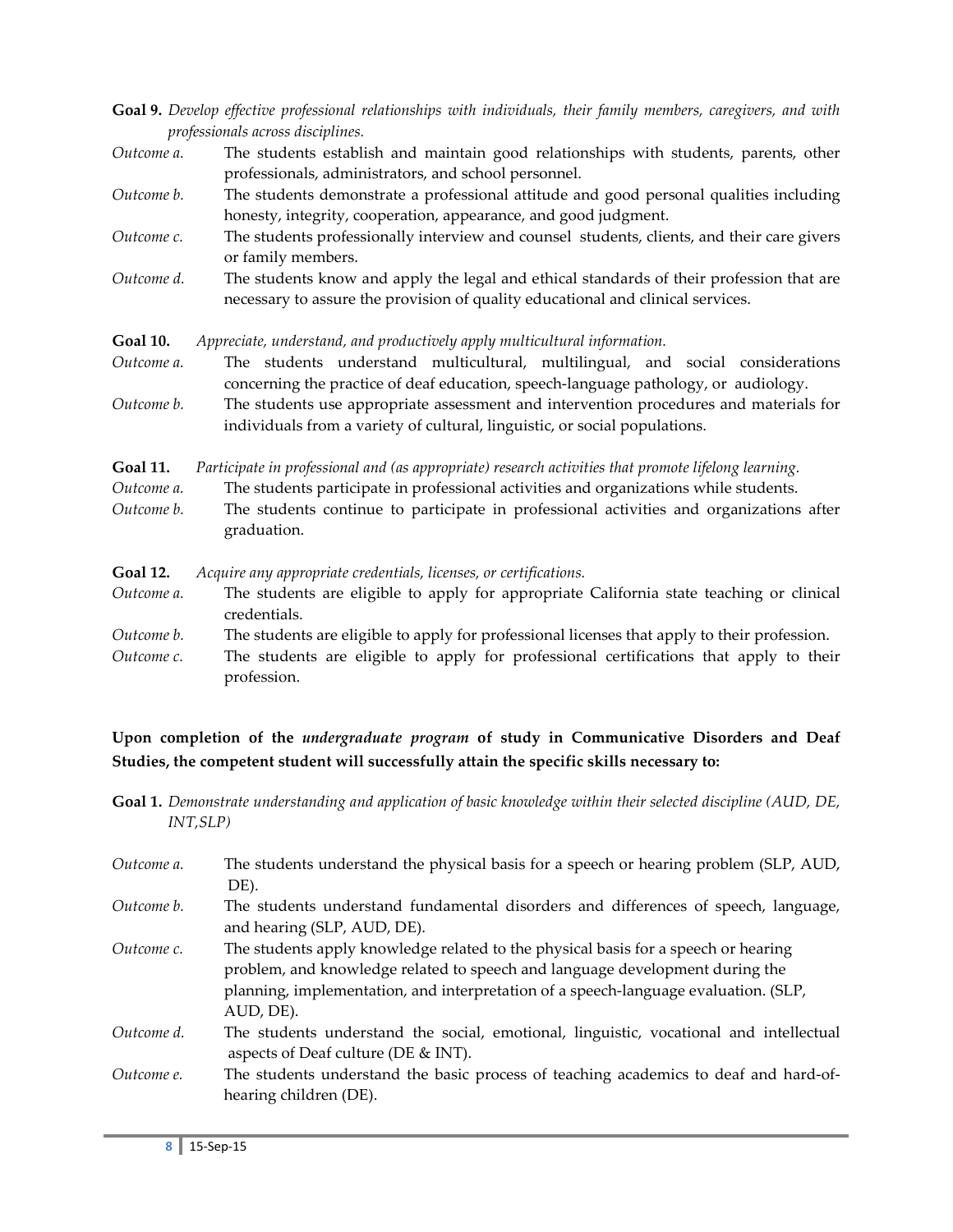*Outcome f.* Students understand theoretical foundations and technical skills needed to interpret in professional settings for deaf and hard-of-hearing children and adults (INT).

**Goal 2.** *Write a professional report within their selected discipline (AUD, DE, INT, SLP).*

| Outcome a. | The students write professional reports using appropriate formats, spelling, and |
|------------|----------------------------------------------------------------------------------|
|            | grammar.                                                                         |

**Goal 3.** *Establish appropriate and measureable goals for potential clients or students (SLP, AUD, DE).*

| Outcome a. | The students assimilate and apply knowledge regarding normal and abnormal            |
|------------|--------------------------------------------------------------------------------------|
|            | development, implications of hearing loss, curriculum requirements, and treatment    |
|            | procedures.                                                                          |
| Outcome b. | The students establish appropriate and measureable goals and objectives for assigned |

clients and/or students.

**Goal 4.** *Assess an individual's speech, language, auditory and communication skills (AUD, DE, INT, SLP).*

| Outcome a. | The students assimilate and apply knowledge regarding normal and abnormal<br>development, implications of hearing loss, curriculum requirements, and treatment |
|------------|----------------------------------------------------------------------------------------------------------------------------------------------------------------|
|            | procedures (AUD, DE, SLP).                                                                                                                                     |
| Outcome b. | The students understand and apply psychometric principles in the assessment of                                                                                 |
|            | individuals, as appropriate (AUD, DE, SLP).                                                                                                                    |
| Outcome c. | The students use appropriate standardized and informal/authentic procedures to assess                                                                          |
|            | the speech, language, hearing, intellectual, academic, and social behaviors of students<br>and clients, as appropriate (AUD, DE, SLP).                         |
| Outcome d. | The students accurately interpret the results of assessment and develop appropriate<br>conclusions (AUD, DE, SLP).                                             |
| Outcome e. | Interpreting students will synthesize and evaluate the communication environment and<br>match their language to their clients (INT).                           |

**Goal 5.** *Communicate effectively with potential clients, students, or consumers (AUD, DE, INT, SLP).*

| Outcome a. | The students will effectively conduct a parent or client interview: answer parent, student<br>or client questions; and share assessment results with parents, students, or clients (SLP,<br>DE, AUD). |
|------------|-------------------------------------------------------------------------------------------------------------------------------------------------------------------------------------------------------|
| Outcome b. | The students communicate effectively with students or clients during the administration<br>of assessment procedures or lessons (SLP, DE, AUD).                                                        |
| Outcome c. | The deaf-education and interpreting students communicate effectively with adults and<br>children who are deaf or hard of hearing using a variety of communication strategies<br>$(DE, INT)$ .         |
| Outcome d. | The deaf-education and interpreting students demonstrate effective communication<br>using ASL (DE, INT).                                                                                              |

**Goal 6.** *Demonstrate professional behavior within their selected discipline (AUD, DE, INT, SLP).*

*Outcome a.* The students demonstrate professional behavior during their interactions with clients, students, and parents.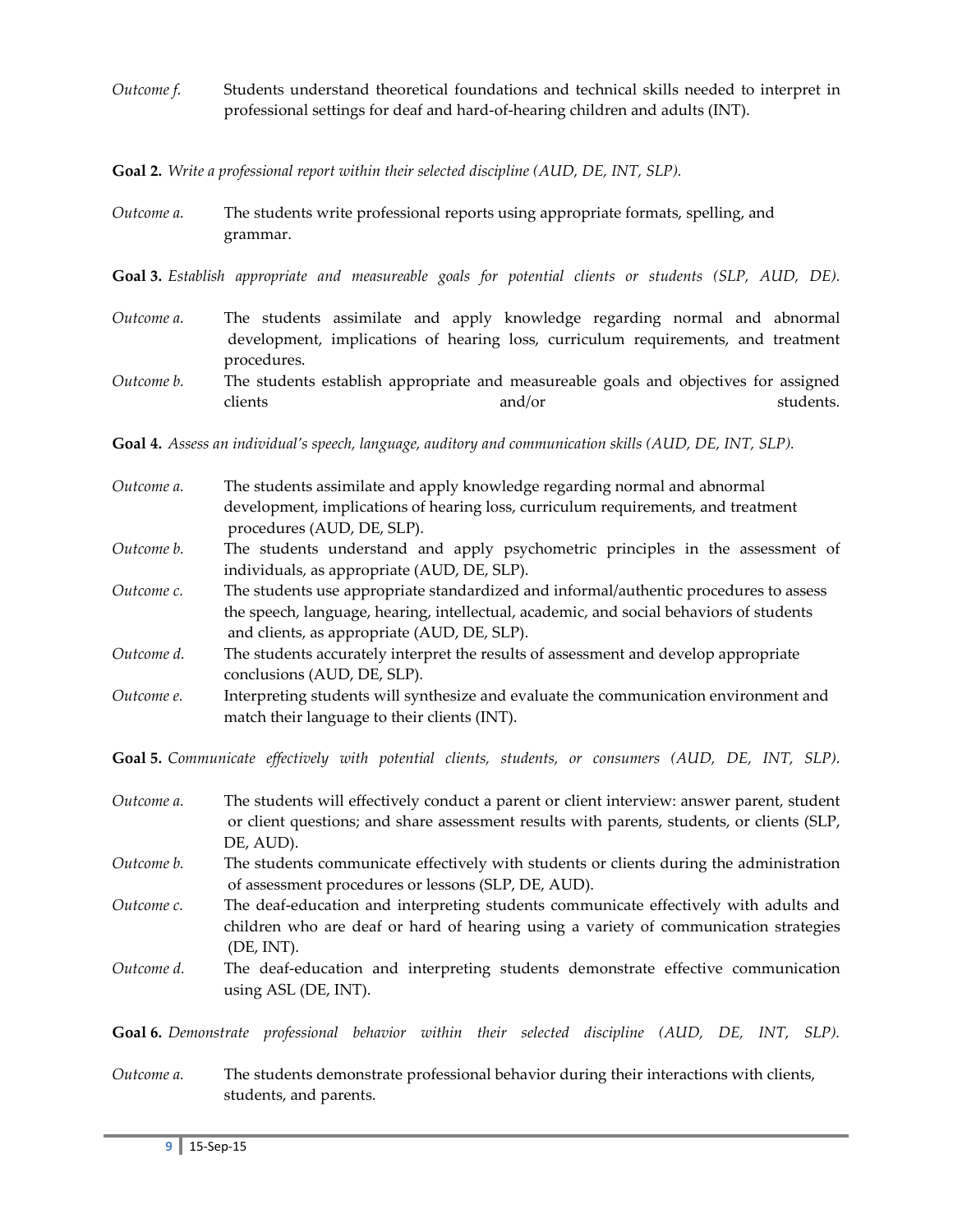# **III. Curriculum Map (Matrix of Courses X Learning Outcomes)**

Table 1. Begins on next page.

- I = Introduced
- R = Reinforced or Emphasized
- M = Mastered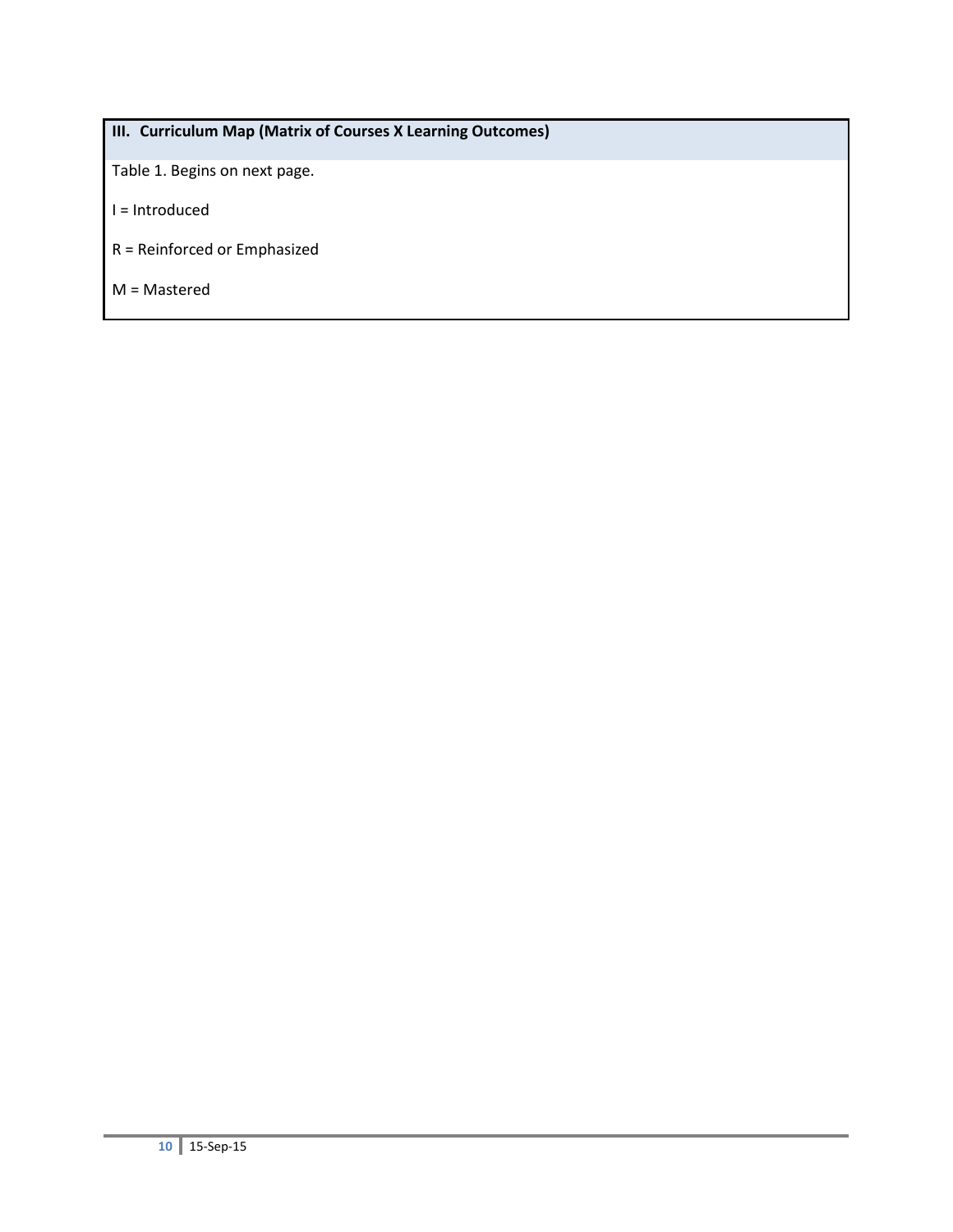## **Table 1. Curriculum Map**

|                                                                        |   |                |   |             |                |   |                |          |   |                                | Goals |    |              |                             |                |             |              |              |
|------------------------------------------------------------------------|---|----------------|---|-------------|----------------|---|----------------|----------|---|--------------------------------|-------|----|--------------|-----------------------------|----------------|-------------|--------------|--------------|
| Course                                                                 |   |                |   |             |                |   |                |          |   | <b>Graduate Program (1-12)</b> |       |    |              | Undergraduate Program (1-6) |                |             |              |              |
|                                                                        | 1 | $\overline{2}$ | 3 | $\bf 4$     | $\overline{5}$ | 6 | $\overline{7}$ | 8        | 9 | 10                             | 11    | 12 | 1            | $\overline{2}$              | $\mathfrak{z}$ | 4           | 5            | 6            |
| 80. Introduction to Human Communication and Disorders (3).             |   |                |   | I           | $\mathbf I$    |   |                |          | 1 | $\bf{I}$                       |       |    | $\mathbf I$  |                             |                |             |              |              |
| 91. American Sign Language I (3).                                      |   |                |   | $\mathbf I$ |                |   |                |          |   | $\bf{I}$                       |       |    | $\mathbf I$  |                             |                |             |              |              |
| 92. American Sign Language II (3).                                     |   |                |   | $\mathbf I$ |                |   |                |          |   | $\bf R$                        |       |    | $\mathbf R$  |                             |                |             |              |              |
| 93. American Sign Language III (3).                                    |   |                |   | $\mathbf R$ |                |   |                |          |   | $\mathbf R$                    |       |    | $\mathbf{R}$ |                             |                |             |              |              |
| 94. American Sign Language IV (3).                                     |   |                |   | $\mathbf R$ |                |   |                |          |   | $\bf R$                        |       |    | M            | $\mathbf R$                 |                | $\mathbf R$ | $\mathbf{M}$ | $\mathbf{M}$ |
| 95. Introduction to Speech and Language Development (3).               |   |                |   |             | $\mathbf I$    |   |                |          |   |                                |       |    | $\mathbf I$  |                             |                |             |              |              |
| 98. Intro to Hard of Hearing and Deaf People                           |   |                |   |             |                |   |                | $\bf{I}$ |   | $\bf{I}$                       |       |    | $\mathbf I$  |                             |                |             |              | $\bf{I}$     |
| 101. Phonetics of American English (3).                                |   |                |   |             |                |   |                |          |   |                                |       |    | $\mathbf I$  |                             |                |             |              |              |
| 102. Anatomy and Physiology of the Speech Hearing<br><b>Mechanisms</b> |   |                |   |             | $\mathbf I$    |   |                |          |   |                                |       |    | $\mathbf I$  |                             |                |             |              |              |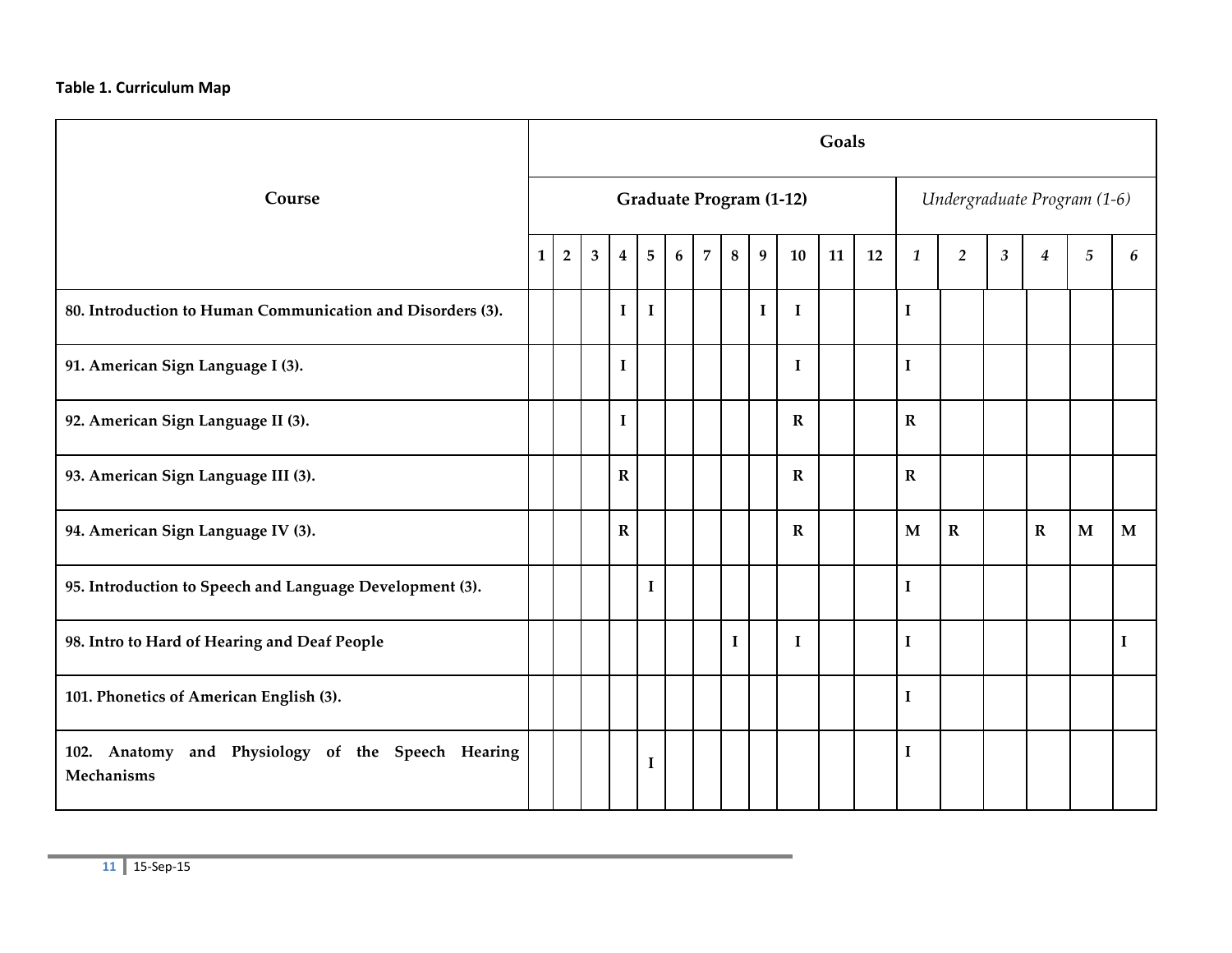|                                                                                                            |             |                |                         |             |             |              |                |              |              |                                | Goals |    |              |                             |                |             |                |              |
|------------------------------------------------------------------------------------------------------------|-------------|----------------|-------------------------|-------------|-------------|--------------|----------------|--------------|--------------|--------------------------------|-------|----|--------------|-----------------------------|----------------|-------------|----------------|--------------|
| Course                                                                                                     |             |                |                         |             |             |              |                |              |              | <b>Graduate Program (1-12)</b> |       |    |              | Undergraduate Program (1-6) |                |             |                |              |
|                                                                                                            | 1           | $\overline{2}$ | $\overline{\mathbf{3}}$ | 4           | 5           | 6            | $\overline{7}$ | 8            | 9            | 10                             | 11    | 12 | $\mathbf{1}$ | $\overline{2}$              | $\mathfrak{Z}$ | 4           | $\overline{5}$ | 6            |
| 103. Speech and Hearing Science (3).                                                                       |             |                |                         |             | $\mathbf I$ |              |                |              |              |                                |       |    | $\mathbf I$  |                             |                |             |                |              |
| 105. Disorders of Articulation (3).                                                                        |             |                |                         |             | $\mathbf I$ |              |                |              |              |                                |       |    | $\mathbf R$  |                             |                | $\mathbf I$ |                |              |
| 106. Analysis of Language Acquisition by Deaf Children (3).                                                | $\mathbf I$ |                |                         |             | $\mathbf I$ |              |                |              |              |                                |       |    | ${\bf R}$    |                             |                | ${\bf R}$   |                |              |
| 107. Observation in Communicative Sciences and Disorders:<br>Speech-Language Pathology (1-3; max total 3). |             |                |                         | $\mathbf I$ |             | $\mathbf{I}$ | $\mathbf I$    | $\mathbf{I}$ | $\mathbf{I}$ | $\bf{I}$                       |       |    | $\mathbf R$  | $\mathbf R$                 | $\mathbf R$    | $\mathbf R$ | $\mathbf R$    | $\mathbf{I}$ |
| 109. Disorders of Language (3).                                                                            |             |                |                         |             | $\mathbf I$ |              |                |              |              |                                |       |    | $\mathbf R$  |                             |                | $\mathbf R$ |                |              |
| 110. Diagnostic Procedures (3).                                                                            | $\bf{I}$    |                |                         | $\bf{I}$    |             | $\mathbf I$  | $\mathbf I$    |              | $\mathbf I$  | ${\bf R}$                      |       |    | $\mathbf I$  | $\mathbf R$                 | $\mathbf R$    | ${\bf R}$   | $\mathbf R$    | ${\bf R}$    |
| 114. Education of Exceptional Children (3).                                                                |             |                |                         |             |             |              |                | $\mathbf I$  | $\bf{I}$     | $\bf{I}$                       |       |    | $\mathbf I$  |                             |                |             | I              |              |
| 115. Disorders of Fluency and Voice (3).                                                                   |             |                |                         |             | $\mathbf I$ |              |                |              |              |                                |       |    | $\mathbf I$  |                             |                | $\mathbf R$ |                |              |
| 116. Treatment Procedures in Communicative Disorders (3).                                                  | $\mathbf I$ |                | $\mathbf I$             |             |             |              | $\mathbf I$    |              |              | $\mathbf R$                    |       |    | $\mathbf I$  |                             | $\mathbf I$    |             |                |              |
| 121. Cochlear Implants and Deaf Children (3)                                                               |             |                |                         |             |             |              |                | $\bf{I}$     |              | $\bf{I}$                       |       |    | $\bf{I}$     |                             |                |             | $\mathbf R$    |              |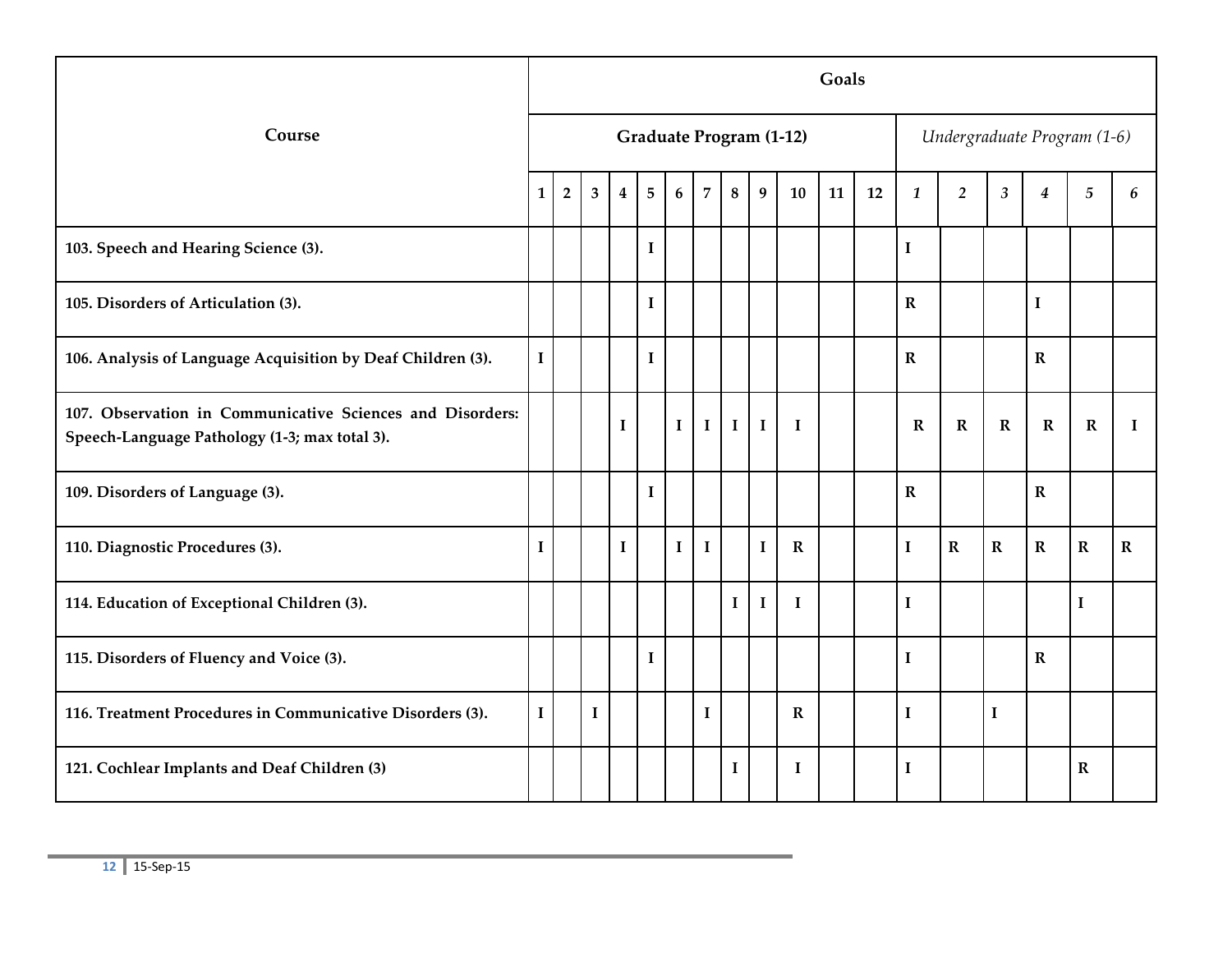|                                                               |                |                |                         |                         |                         |                 |                |             |             |                                | Goals |    |              |                             |                |                  |                |             |
|---------------------------------------------------------------|----------------|----------------|-------------------------|-------------------------|-------------------------|-----------------|----------------|-------------|-------------|--------------------------------|-------|----|--------------|-----------------------------|----------------|------------------|----------------|-------------|
| Course                                                        |                |                |                         |                         |                         |                 |                |             |             | <b>Graduate Program (1-12)</b> |       |    |              | Undergraduate Program (1-6) |                |                  |                |             |
|                                                               | 1 <sup>1</sup> | $\overline{2}$ | $\overline{\mathbf{3}}$ | $\overline{\mathbf{4}}$ | 5                       | $6\phantom{1}6$ | $\overline{7}$ | 8           | 9           | 10                             | 11    | 12 | $\mathbf{1}$ | $\overline{2}$              | $\mathfrak{z}$ | $\boldsymbol{4}$ | $\overline{5}$ | 6           |
| 125. Audiometry & Audiology for School Nurses (3)             |                |                | $\bf{I}$                | $\bf{I}$                |                         | $\mathbf I$     |                | $\mathbf I$ |             | $\bf{I}$                       |       |    | $\mathbf I$  |                             |                | $\mathbf I$      | I              | $\mathbf R$ |
| 128. Observation in Audiology (1-3; max total 3).             |                |                | $\mathbf{I}$            | $\bf{I}$                |                         | $\mathbf{I}$    | $\mathbf{I}$   | $\mathbf I$ | $\mathbf I$ | $\mathbf{I}$                   |       |    | $\mathbf{R}$ |                             | $\mathbf R$    | $\mathbf R$      | $\mathbf R$    | $\mathbf I$ |
| 131. Principles of Audiology (3).                             |                |                | $\mathbf I$             | $\mathbf I$             | $\mathbf I$             | $\mathbf I$     |                |             |             |                                |       |    | $\mathbf R$  |                             |                | $\mathbf I$      |                |             |
| 135. Sign Language Variations for Classroom Use (3).          |                |                |                         |                         |                         |                 |                | $\bf{I}$    |             |                                |       |    | $\mathbf{R}$ |                             |                |                  | $\mathbf{R}$   |             |
| 136. Sign Language Vocabulary for Professionals (3).          |                |                |                         | $\mathbf R$             |                         |                 |                | $\bf{I}$    |             |                                |       |    | $\mathbf R$  |                             |                |                  | $\mathbf R$    |             |
| 138. Linguistics of ASL (3)                                   |                |                |                         |                         | $\bf{I}$<br>$\mathbf R$ |                 |                |             |             |                                |       |    | $\mathbf{R}$ |                             |                | $\mathbf R$      |                |             |
| 139. Deaf Culture (3).                                        |                |                |                         |                         |                         |                 |                | $\bf{I}$    |             | $\mathbf R$                    |       |    | $\mathbf{R}$ |                             |                |                  | $\mathbf{R}$   |             |
| 141. Education of Deaf Children and Their Parents (3).        |                |                | $\bf{I}$                |                         |                         |                 |                | $\bf{I}$    | $\bf{I}$    | $\mathbf R$                    |       |    | $\mathbf R$  |                             |                |                  | $\mathbf R$    | $\mathbf R$ |
| 150. Clinical Practice in Audiology (1-6; max total 24).      | $\mathbf I$    |                |                         | $\mathbf R$             |                         | $\mathbf{I}$    | $\mathbf I$    | $\mathbf I$ | $\mathbf I$ | $\mathbf{I}$                   |       |    | $\mathbf{R}$ | $\mathbf R$                 | $\mathbf{M}$   | $\mathbf{M}$     | $\mathbf R$    | $\mathbf R$ |
| 160. Clinical Practice in Deaf Education (1-6; max total 12). | $\mathbf I$    |                | $\mathbf R$             | $\mathbf R$             |                         | $\mathbf I$     | $\mathbf I$    | $\bf{I}$    | $\bf{I}$    | 1                              |       |    | $\mathbf R$  | $\mathbf{M}$                | $\mathbf{M}$   | $\mathbf{M}$     | $\mathbf R$    | $\mathbf R$ |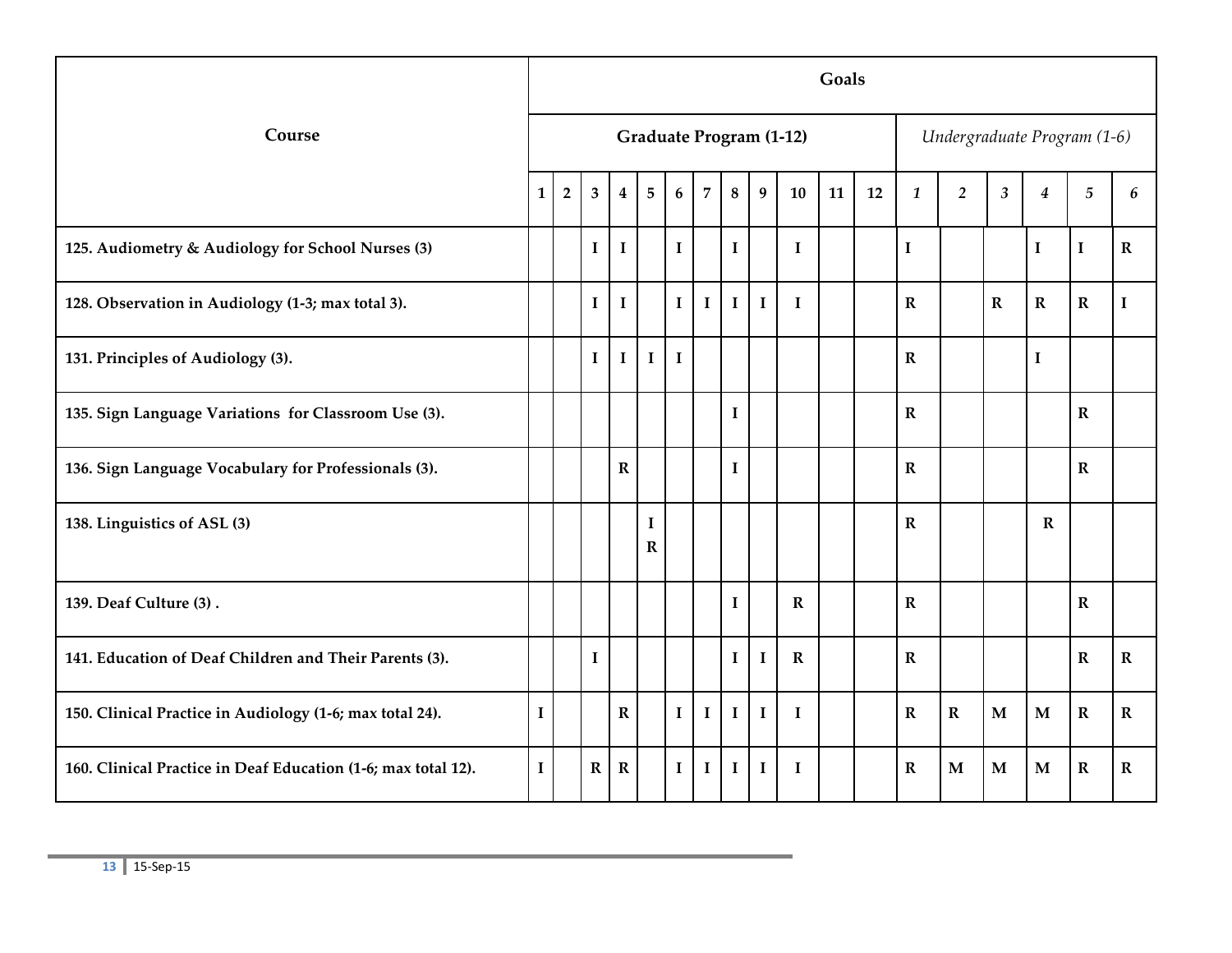|                                                                               |                |                |          |          |                |                  |                |             |             |                                | Goals |             |              |                             |             |                  |                |             |
|-------------------------------------------------------------------------------|----------------|----------------|----------|----------|----------------|------------------|----------------|-------------|-------------|--------------------------------|-------|-------------|--------------|-----------------------------|-------------|------------------|----------------|-------------|
| Course                                                                        |                |                |          |          |                |                  |                |             |             | <b>Graduate Program (1-12)</b> |       |             |              | Undergraduate Program (1-6) |             |                  |                |             |
|                                                                               | $1\phantom{.}$ | $\overline{2}$ | 3        | $\bf{4}$ | $\overline{5}$ | $\boldsymbol{6}$ | $\overline{7}$ | 8           | 9           | 10                             | 11    | 12          | $\mathbf{1}$ | $\overline{2}$              | $\sqrt{3}$  | $\boldsymbol{4}$ | $\overline{5}$ | 6           |
| 162. Speech for Deaf and Hard-of-Hearing Children (3).                        |                |                |          |          |                |                  |                |             |             | $\mathbf R$                    |       |             | ${\bf R}$    |                             |             | $\mathbf R$      |                |             |
| 163. ASL and English Acquisition by Deaf Children (3).                        |                |                |          |          |                |                  |                |             |             | $\mathbf R$                    |       |             | $\mathbf{M}$ |                             |             |                  |                |             |
| 164. Elementary School Subjects for Deaf and Hard-of-Hearing<br>Children (3). |                |                | $\bf{I}$ |          |                |                  | $\mathbf I$    |             |             |                                |       |             | $\mathbf M$  | $\bf{I}$                    | $\mathbf R$ | $\mathbf R$      | $\mathbf R$    | $\mathbf R$ |
| 166. Introduction to Interpreting (3).                                        |                |                |          |          |                |                  |                | $\mathbf I$ | $\bf{I}$    | $\bf{I}$                       |       | $\bf I$     | $\mathbf I$  |                             |             |                  |                |             |
| 168. Practical Experience in Interpreting (2).                                |                |                |          |          |                |                  |                | $\mathbf I$ | $\mathbf R$ | $\mathbf R$                    |       | $\mathbf R$ | $\mathbf{M}$ |                             |             |                  |                | M           |
| 169. Sign Language Interpreting I: Voice-to-Sign                              |                |                |          |          |                |                  |                |             |             |                                |       | $\mathbf R$ | ${\bf R}$    |                             |             |                  |                |             |
| 170. Sign Language Interpreting II: Sign-to-Voice                             |                |                |          |          |                |                  |                |             |             |                                |       | $\mathbf R$ | ${\bf R}$    |                             |             |                  |                |             |
| 171. Professional Writing in Communicative Sciences and<br>Disorders (3).     |                |                |          | I        |                |                  |                |             | $\bf{I}$    |                                |       |             | I            | $\mathbf I$                 | $\mathbf R$ |                  |                |             |
| 172. Neural Bases of Speech, Language, and Hearing (3).                       |                |                |          |          | $\bf I$        |                  |                |             |             |                                |       |             | $\mathbf I$  |                             |             |                  |                |             |
| 175. Internship for Interpreting                                              |                |                |          | M        |                |                  |                | M           | M           | M                              |       | $\mathbf R$ | M            | M                           |             | M                | M              | $\mathbf M$ |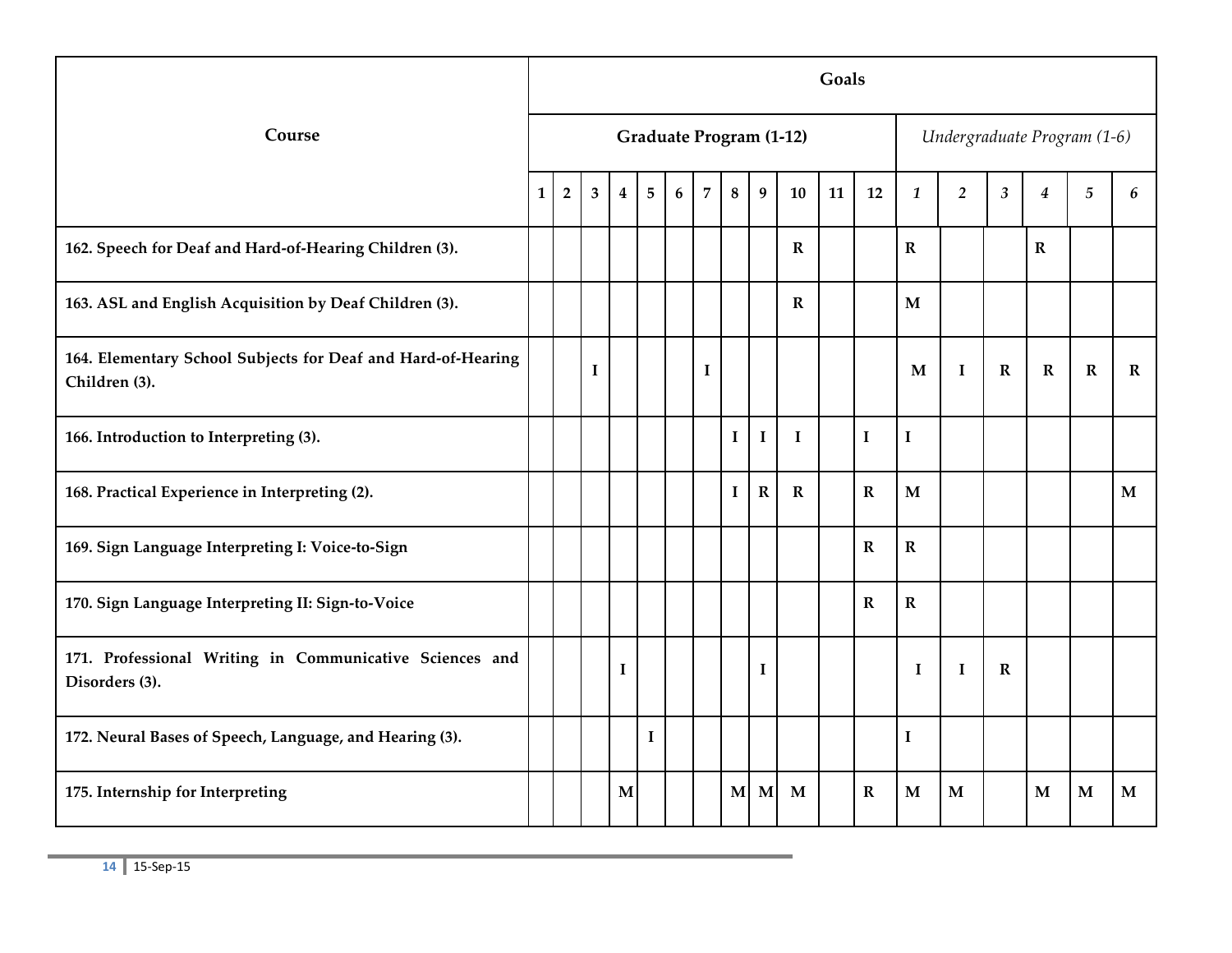|                                                                                     |                          |                            |                         |                  |                     |                  |                |             |                  |                                | Goals                   |    |              |                             |                |                  |                |   |
|-------------------------------------------------------------------------------------|--------------------------|----------------------------|-------------------------|------------------|---------------------|------------------|----------------|-------------|------------------|--------------------------------|-------------------------|----|--------------|-----------------------------|----------------|------------------|----------------|---|
| Course                                                                              |                          |                            |                         |                  |                     |                  |                |             |                  | <b>Graduate Program (1-12)</b> |                         |    |              | Undergraduate Program (1-6) |                |                  |                |   |
|                                                                                     | $\mathbf{1}$             | $\overline{2}$             | $\overline{\mathbf{3}}$ | $\boldsymbol{4}$ | 5                   | $\boldsymbol{6}$ | $\overline{7}$ | $\bf 8$     | 9                | 10                             | 11                      | 12 | $\mathbf{1}$ | $\overline{2}$              | $\mathfrak{z}$ | $\boldsymbol{4}$ | $\overline{5}$ | 6 |
| 188T. Topics in Communicative Sciences and Disorders (1-3;<br>max total 6).         |                          |                            |                         |                  |                     |                  |                |             | Depends on Topic |                                |                         |    |              |                             |                |                  |                |   |
| 190. Independent Study (1-3; max total 6).                                          |                          |                            |                         |                  |                     |                  |                |             | Depends on Topic |                                |                         |    |              |                             |                |                  |                |   |
| <b>GRADUATE COURSES</b>                                                             |                          |                            |                         |                  |                     |                  |                |             |                  |                                |                         |    |              |                             |                |                  |                |   |
| 200. Graduate Studies and Research in Communicative Sciences<br>and Disorders (3).  | $\bf{I}$<br>$\mathbb{R}$ | $\mathbf I$<br>$\mathbf R$ |                         | $\mathbf R$      |                     |                  |                |             |                  |                                | $\bf{I}$<br>$\mathbf R$ |    |              |                             |                |                  |                |   |
| 201. Interviewing and Counseling in Communicative Disorders<br>and Deaf Studies (3) | $\mathbf R$              |                            | $\mathbf R$             | I<br>$\mathbf R$ |                     | $\mathbf R$      |                | $\mathbf R$ | $\mathbf R$      | $\mathbf R$                    |                         |    |              |                             |                |                  |                |   |
| 202. Aural Rehabilitation (3).                                                      | $\mathbf R$              |                            | $\mathbf R$             | $\mathbf R$      | $\mathbf{R}$        | ${\bf R}$        | $\mathbf R$    | $\mathbf R$ |                  | $\mathbf R$                    |                         |    |              |                             |                |                  |                |   |
| 204. Seminar in Stuttering (3).                                                     | R                        | $\mathbf R$                |                         | $\mathbf R$      | $\mathbf R$         |                  | $\mathbf R$    |             |                  |                                |                         |    |              |                             |                |                  |                |   |
| 206. Seminar in Phonological Disorders (3).                                         | $\mathbf{R}$             | $\mathbf R$                |                         | ${\bf R}$        | $\mathbf R$         |                  | ${\bf R}$      |             |                  |                                |                         |    |              |                             |                |                  |                |   |
| 207. Seminar in Neurogenic Language Disorders (3).                                  | $\mathbf{R}$             | $\mathbf R$                |                         | $\mathbf R$      | $\boldsymbol{\chi}$ |                  | ${\bf R}$      |             |                  |                                |                         |    |              |                             |                |                  |                |   |
| 209. Speech-Hearing in Public School Environment (1).                               | ${\bf R}$                |                            | $\mathbf R$             | $\mathbf R$      |                     |                  | $\mathbf R$    | $\mathbf R$ | $\mathbf R$      | $\mathbf R$                    |                         |    |              |                             |                |                  |                |   |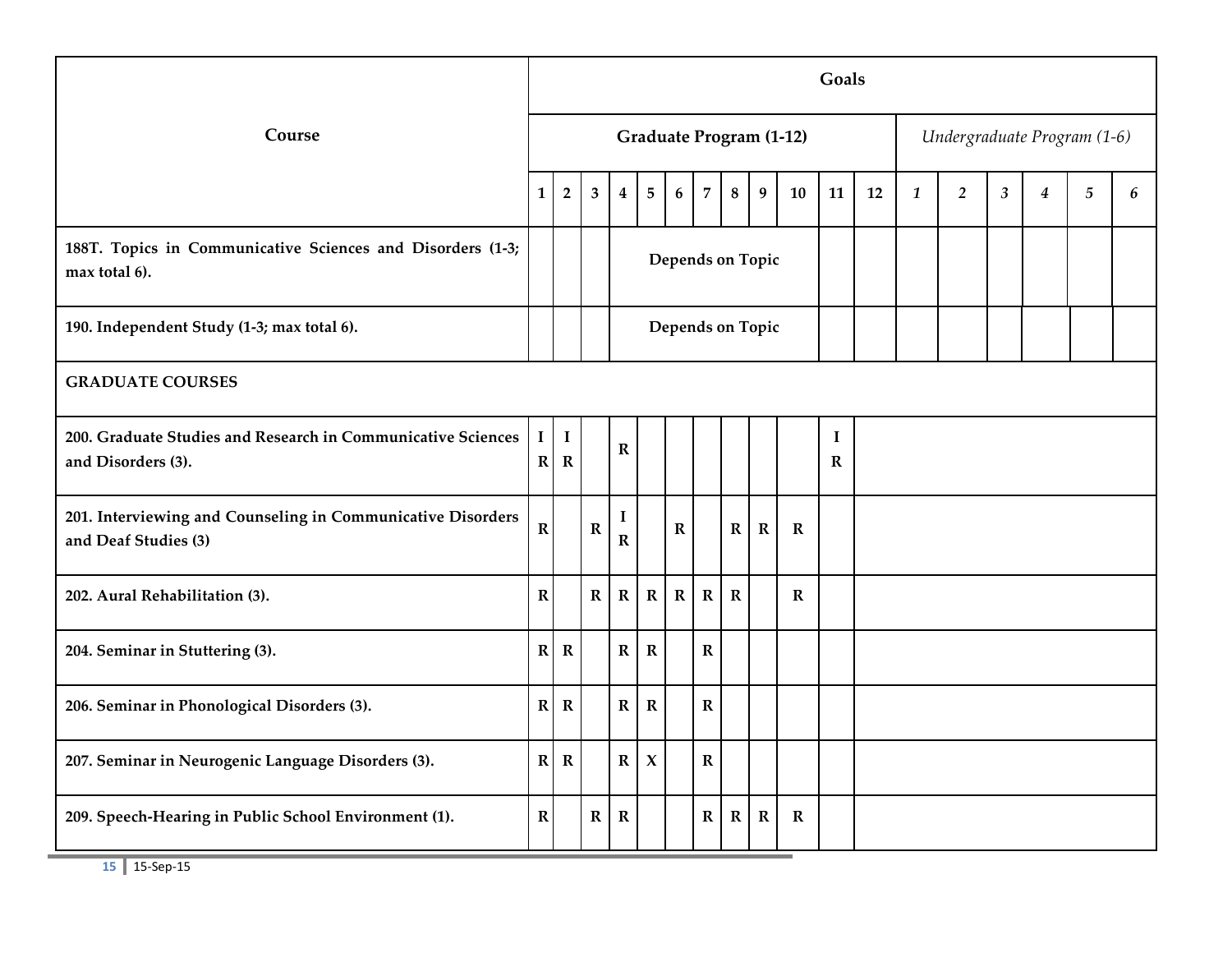|                                                                                       |              |                |              |              |             |                  |                                |             |                    |                                | Goals |    |              |                             |   |   |   |   |
|---------------------------------------------------------------------------------------|--------------|----------------|--------------|--------------|-------------|------------------|--------------------------------|-------------|--------------------|--------------------------------|-------|----|--------------|-----------------------------|---|---|---|---|
| Course                                                                                |              |                |              |              |             |                  |                                |             |                    | <b>Graduate Program (1-12)</b> |       |    |              | Undergraduate Program (1-6) |   |   |   |   |
|                                                                                       | $\mathbf{1}$ | $\overline{2}$ | 3            | 4            | 5           | 6                | $\overline{7}$                 | 8           | 9                  | 10                             | 11    | 12 | $\mathbf{1}$ | $\overline{2}$              | 3 | 4 | 5 | 6 |
| 210. Seminar in Communicative Disorders with Orofacial<br>Anomalies (3)               | $\mathbf R$  |                |              | R            | $\mathbf R$ |                  | $\mathbf R$                    |             |                    |                                |       |    |              |                             |   |   |   |   |
| 213. Seminar in Motor Speech Disorders (3).                                           | R            | $\mathbf R$    |              | $\mathbf{R}$ | $\mathbf R$ |                  | $\mathbf R$                    |             |                    |                                |       |    |              |                             |   |   |   |   |
| 214. Seminar in Language Disorders of Infants and Children<br>(3).                    | $\mathbf R$  | $\mathbf R$    |              | $\mathbf R$  | $\mathbf R$ |                  | $\mathbf R$                    |             |                    | $\mathbf R$                    |       |    |              |                             |   |   |   |   |
| 216. Seminar in Voice Disorders (3)                                                   | R            | $\mathbf R$    |              | $\mathbf R$  | $\mathbf R$ |                  | $\mathbf R$                    |             |                    | $\mathbf R$                    |       |    |              |                             |   |   |   |   |
| 220. Seminar in Dysphagia and Traumatic Brain Injury (3).                             | R            | $\mathbf R$    |              | $\bf R$      | $\mathbf R$ |                  | $\mathbf R$                    |             |                    |                                |       |    |              |                             |   |   |   |   |
| 230. Advanced Clinical Practice in Speech and Hearing Therapy<br>(1-6; max total 24). | M            |                |              | M M M        |             | $\mathbf{R}$     | $\mathbf R$<br>$M$ $M$ $M$ $M$ | $\mathbf R$ | $\mathbf R$        | M                              |       |    |              |                             |   |   |   |   |
| 250. Advanced Clinical Practice: Audiology (1-6; max total 24).                       | M            |                | $\mathbf{M}$ |              | M M         | $\mathbf{R}$     | $\mathbf R$<br>$M$ $M$ $M$ $M$ | $\mathbf R$ | $\mathbf R$        | M                              |       |    |              |                             |   |   |   |   |
| 257. Student Teaching: Speech- Language Pathology (4-9; max<br>total 9).              | M            |                | M            |              | M M         | $\mathbf R$<br>M | ${\bf R}$<br>$\mathbf{M}$      | $\mathbf R$ | $\mathbf R$<br>M M | M                              |       |    |              |                             |   |   |   |   |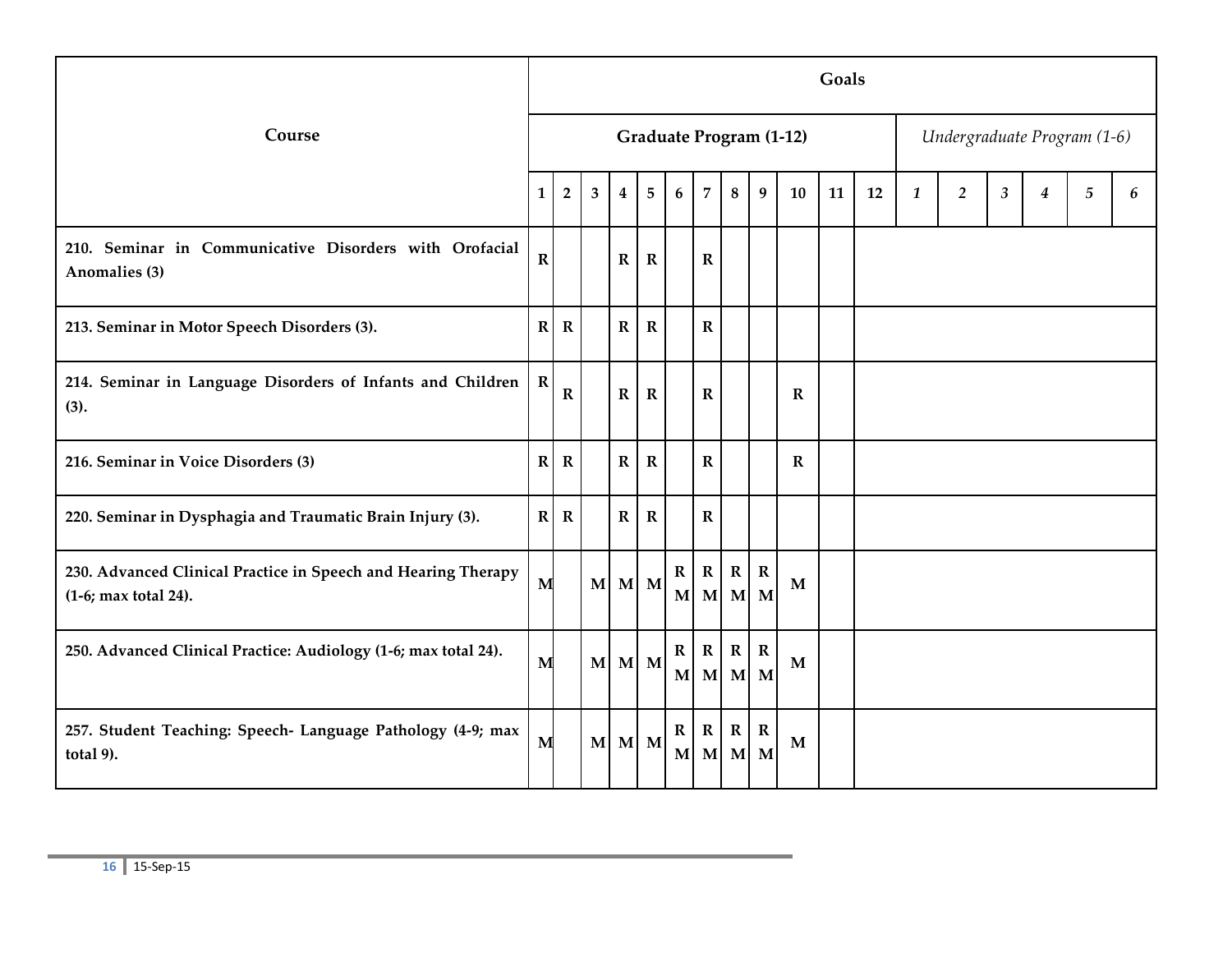|                                                                                           |             |                |                         |             |                |                             |                           |                           |                    |                                | Goals |    |              |                             |                |                  |            |   |
|-------------------------------------------------------------------------------------------|-------------|----------------|-------------------------|-------------|----------------|-----------------------------|---------------------------|---------------------------|--------------------|--------------------------------|-------|----|--------------|-----------------------------|----------------|------------------|------------|---|
| Course                                                                                    |             |                |                         |             |                |                             |                           |                           |                    | <b>Graduate Program (1-12)</b> |       |    |              | Undergraduate Program (1-6) |                |                  |            |   |
|                                                                                           | 1           | $\overline{2}$ | $\overline{\mathbf{3}}$ | 4           | $5\phantom{.}$ | 6                           | $\overline{7}$            | 8                         | 9                  | 10                             | 11    | 12 | $\mathbf{1}$ | $\overline{2}$              | $\mathfrak{Z}$ | $\boldsymbol{4}$ | $\sqrt{5}$ | 6 |
| 258. Student Teaching: Deaf and Hard-of-Hearing (6-12; max<br>total 12).                  | M           |                |                         | $M$ $M$ $M$ |                | $\mathbf R$<br>$\mathbf{M}$ | $\mathbf R$<br>M          | ${\bf R}$<br>$\mathbf{M}$ | $\mathbf R$<br>M   | M                              |       |    |              |                             |                |                  |            |   |
| 260. Advanced Clinical Practice: Deaf Education (1-6; max total<br>12).                   | M           |                |                         | M M M       |                | $\mathbf R$<br>M            | ${\bf R}$<br>$\mathbf{M}$ | ${\bf R}$                 | $\mathbf R$<br>M M | $\mathbf{M}$                   |       |    |              |                             |                |                  |            |   |
| 262. Seminar in Speech for Deaf and Hard-of-Hearing Children<br>(3).                      | $\mathbf R$ |                |                         |             | $\mathbf R$    |                             | $\mathbf R$               |                           |                    | $\mathbf R$                    |       |    |              |                             |                |                  |            |   |
| 263. Seminar in Language for Deaf and Hard-of-Hearing<br>Children (3).                    |             | $R \mid R$     |                         |             | $\mathbf R$    |                             | $\mathbf R$               |                           |                    | $\mathbf R$                    |       |    |              |                             |                |                  |            |   |
| 264. Seminar in Elementary School Subjects for Deaf and Hard-<br>of-Hearing Children (3). |             | $R \mid R$     |                         |             |                |                             | $\mathbf R$               |                           |                    |                                |       |    |              |                             |                |                  |            |   |
| 267. Externship in Speech-Language Pathology (1-6; max total<br>24).                      | M           |                |                         | $M$ $M$ $M$ |                | $\mathbf R$                 | $\mathbf R$<br>M M        | $\mathbf R$               | $\mathbf R$<br>M M | M                              |       |    |              |                             |                |                  |            |   |
| 268. Externship with Deaf Children (6).                                                   | M           |                |                         | M M         | $\mathbf{M}$   |                             | $M$ $M$ $M$ $M$           |                           |                    | $\mathbf{M}$                   |       |    |              |                             |                |                  |            |   |
| 290. Independent Study (1-3; max total 6).                                                |             |                |                         |             |                |                             |                           |                           | Depends on Topic   |                                |       |    |              |                             |                |                  |            |   |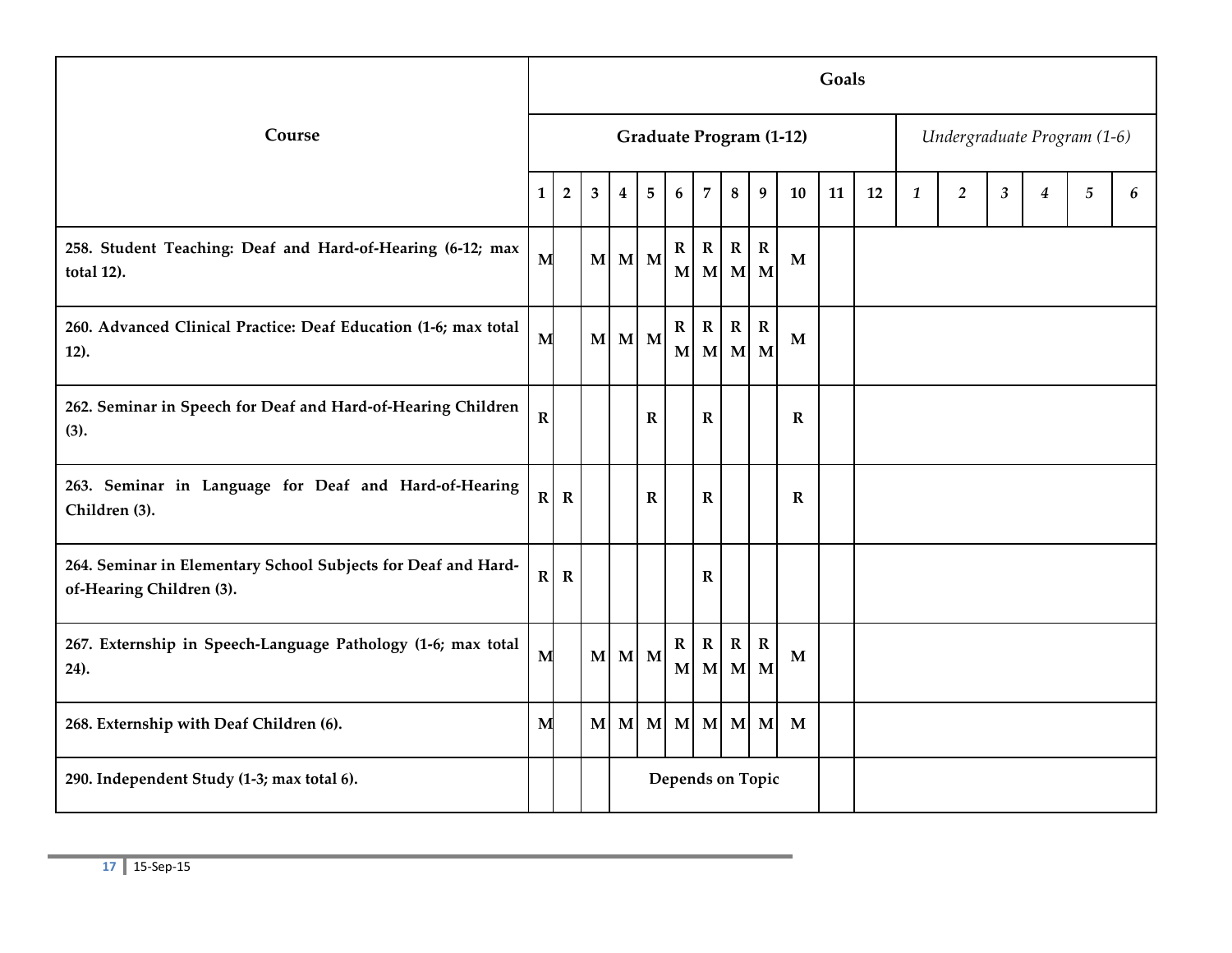|                                                                             |              |                |             |             |                 |                  |                |   |   |                                | Goals       |    |                  |                             |                |   |   |   |
|-----------------------------------------------------------------------------|--------------|----------------|-------------|-------------|-----------------|------------------|----------------|---|---|--------------------------------|-------------|----|------------------|-----------------------------|----------------|---|---|---|
| Course                                                                      |              |                |             |             |                 |                  |                |   |   | <b>Graduate Program (1-12)</b> |             |    |                  | Undergraduate Program (1-6) |                |   |   |   |
|                                                                             |              | $\overline{2}$ | 3           | $\bf{4}$    | $5\overline{)}$ | 6                | $\overline{7}$ | 8 | 9 | 10                             | 11          | 12 | $\boldsymbol{1}$ | $\overline{2}$              | $\mathfrak{Z}$ | 4 | 5 | h |
| 292. Seminar in Advanced Clinical Methods in Communicative<br>Disorders (3) | $\mathbb{R}$ | $\mathbf R$    | $\mathbf R$ | $\mathbf R$ | $\mathbf R$     |                  | ${\bf R}$      |   |   |                                |             |    |                  |                             |                |   |   |   |
| 298. Individual or Group Research Project (1-6; max total 6).               |              | M M            |             |             |                 | Depends on Topic |                |   |   |                                | $\mathbf M$ |    |                  |                             |                |   |   |   |
| 299. Thesis (2-6; max total 6).                                             |              | M M            |             | M           |                 | Depends on Topic |                |   |   |                                | M           |    |                  |                             |                |   |   |   |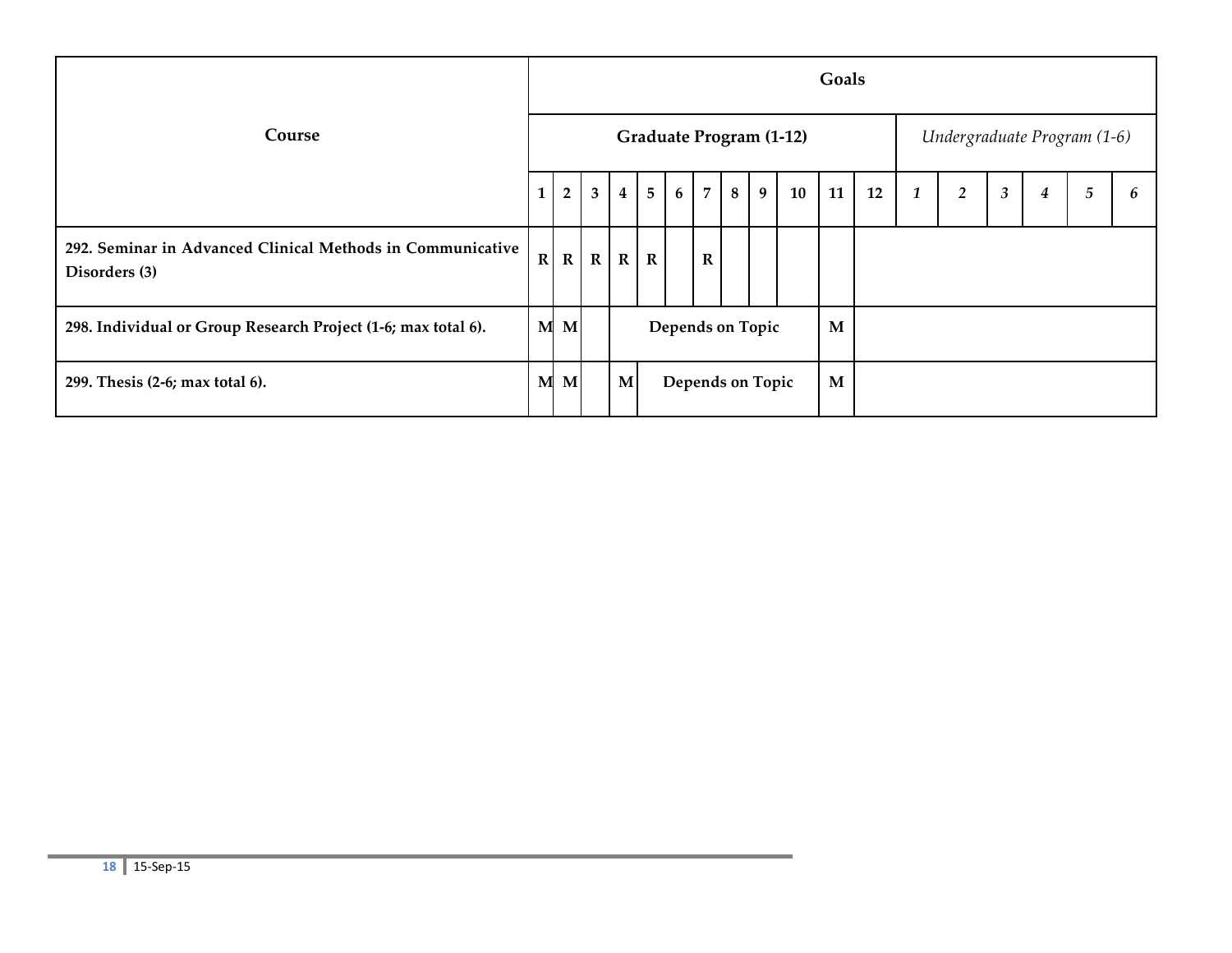#### **IV. Assessment Methods**

During the next five years, the Department will administer the following direct and indirect measures to assess student outcomes. Section V shows each goal and the measures that will be used to assess the outcomes for that goal. The implementation procedures and schedule are described in subsequent sections.

#### **Graduate Level**

- 1. *Exit Interview.* Graduate students in their final semester will be individually interviewed by members of the Department's Outcomes Assessment Committee. (See Appendix *A: Exit Interview of Graduate Students*)
- 2. *Clinic and Student Teaching Evaluation.* Each semester, Supervisors and Master Teachers complete an evaluation of students under their supervision. Those items reflecting on student performances will be averaged (per item) and tracked across semesters. (See Appendix *D: Student Practicum Evaluation* and *Evaluation of Student Teacher.*)
- 3. *Employer Survey.* With the approval of each alumnus, a survey will be sent to their employer. The results for each item on the numeric scale will be averaged per year. Employers of interpreting students who completed their B.A. during the assessment period will also be included. (See Appendix *C: Employer Survey Protocol.*)
- 4. *Alumni Survey.* Each alumnus will be sent a survey. The results for each item on the numeric scale will be averaged per year. Interpreting students who completed their B.A. during the assessment period will also be included. (See Appendix *B:* Employee *Survey Protocol.*)
- 5. *Minutes of Advisory Committees.* Selected professionals from Fresno County are members of the Deaf Education and Speech Pathology Advisory Committees. These committees meet to provide feedback regarding program development in the Department. The minutes of these committees' meetings will be analyzed and areas of strength or needed change will be noted and summarized.
- 6. *PRAXIS Results (SLP Only).* The number of graduate students passing or not passing the *PRAXIS Examination in Speech Pathology and Audiology (PRAXIS)* will be summed for the academic year.
- 7. *Graduate Writing Requirement Results.* The percent of students passing the graduate level writing requirement each year. Major reasons for fails will be noted for program review.
- 8. *Comprehensive Examination Results.* Percent of student passing, passing in oral examinations and failing the comprehensive examination per academic year.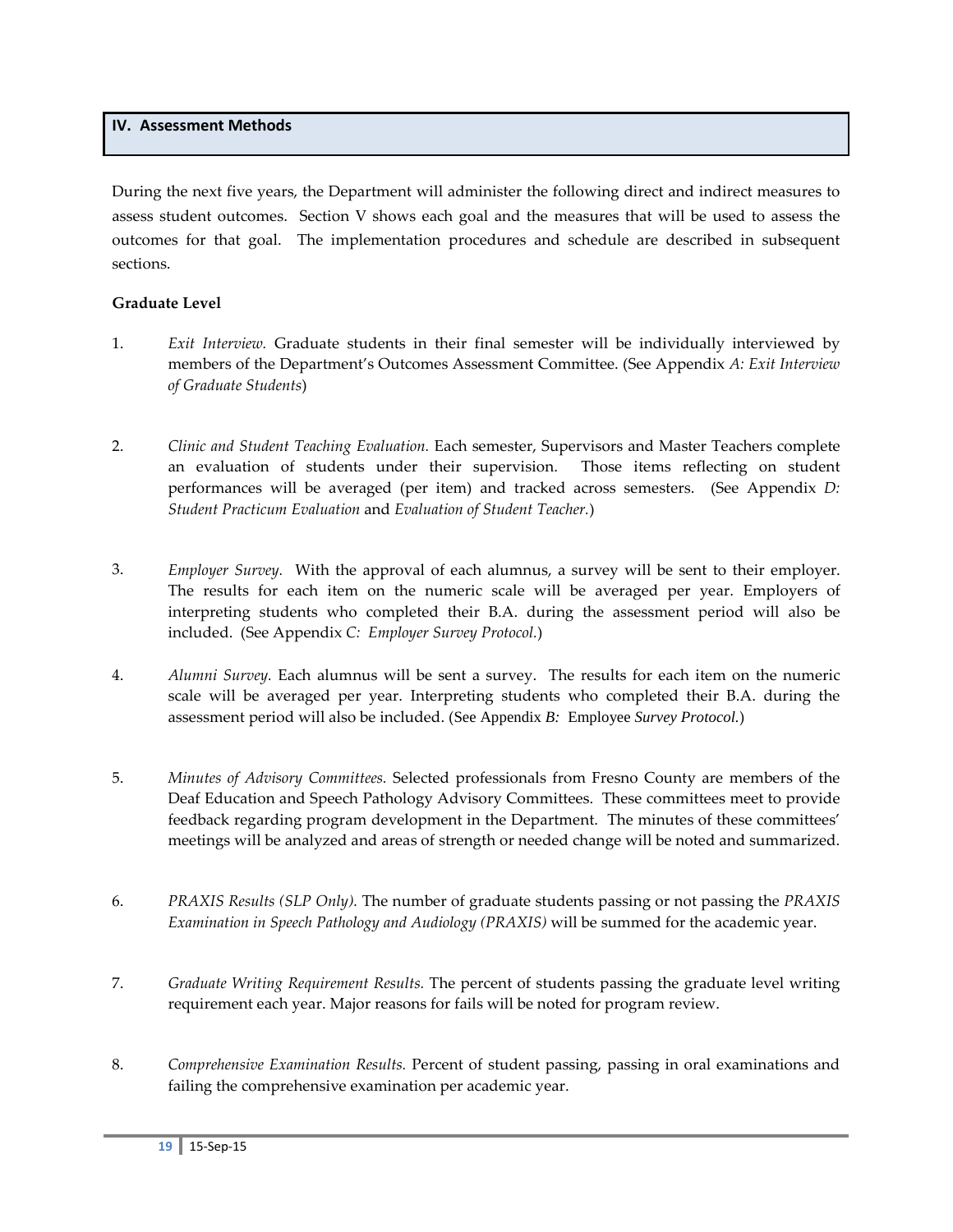#### **Undergraduate Level**

- 1*. Exit Questionnaire.* Undergraduate students in their final semester will be asked to complete an exit questionnaire. (See Appendix E: *Exit Questionnaire for Undergraduate Students*)
- *2. Final Diagnostic and Practicum Evaluations (See Appendix F: Departmental Evaluation Forms for Undergraduate Goals and Outcome Measures).*

(1) SLP and AUD students are required to successfully plan, implement, and interpret a speech and language assessment of an assigned client in CDDS 110/107. The assessment includes the following components: case history review, client/parent interview, hearing screening, oral-peripheral examination, standardized tests, a speech-language sample, alternative assessment procedures, a summary and prognostic statement, and recommendations. The students are evaluated on their administration of the various components, the interpretation of observations and test results, communication skills, professional behavior, and professional writing skills.

(2) Deaf Education Students are required to complete a practicum in CDDS 164. Each student is assigned to a school site one day a week for the semester where he or she will develop a weekly lesson plan, teach a lesson, and evaluate their own performance. Their supervisor will evaluate them based on teaching effectiveness, communication skills, quality of lesson plans and materials, implementation of suggestions, punctuality, and the ability to self-evaluate.

(3) Interpreting students are required to complete an interpreting internship in CDDS 175. It requires the students to provide supervised interpreting services in a variety of professional settings. The students are evaluated on their professionalism, dependability, professional appearance, ability to work with others, ability to accept feedback, adherence to the RID's professional code of conduct, ability to synthesize and evaluate situations, and their interpretation and transliteration skills.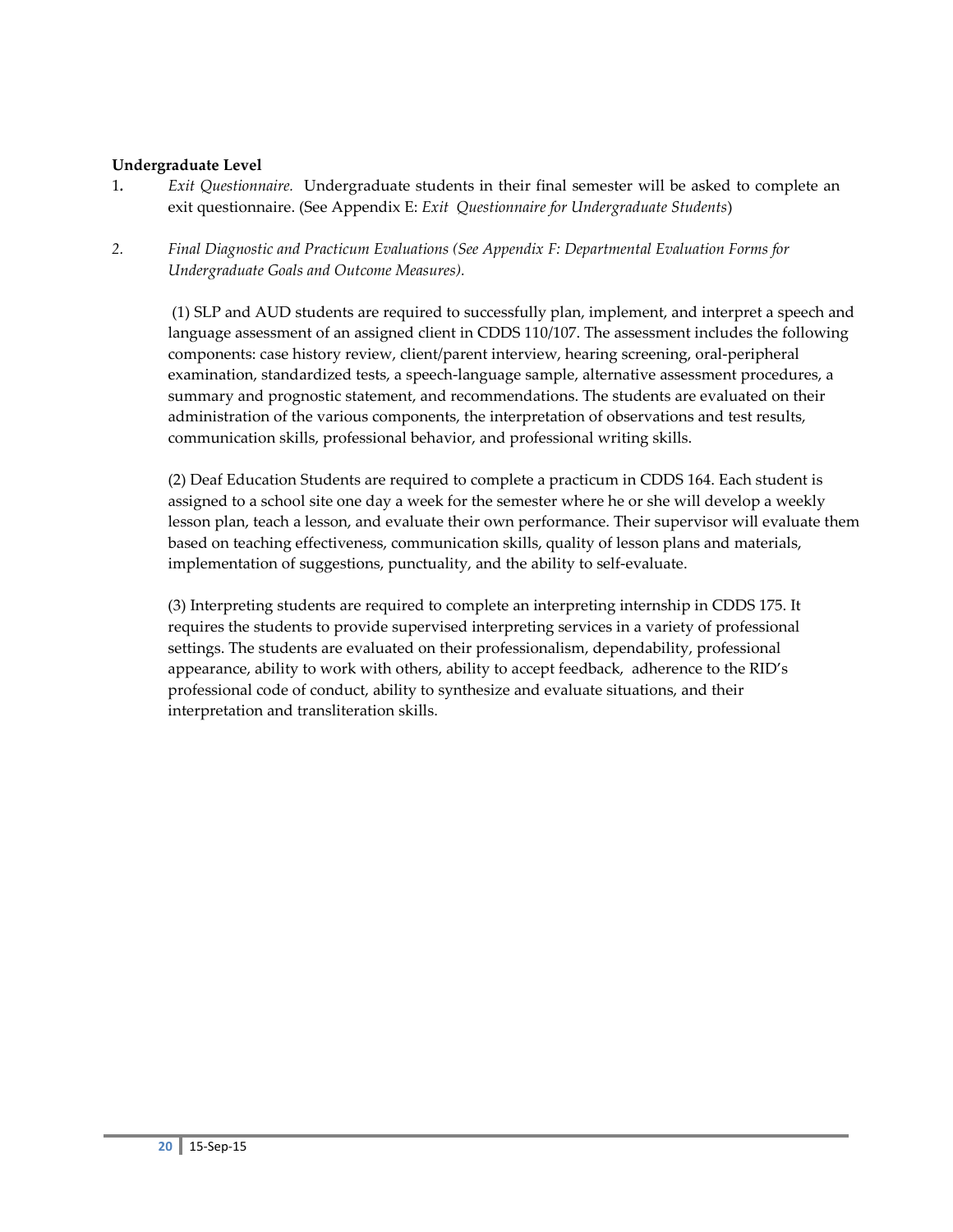# **V. Student Learning Outcomes X Assessment Methods Matrix**

|    | <b>GOALS</b>                                                                                                                                                                                     |                |                               |                 |                | <b>Measures</b> |                |                          |                            |
|----|--------------------------------------------------------------------------------------------------------------------------------------------------------------------------------------------------|----------------|-------------------------------|-----------------|----------------|-----------------|----------------|--------------------------|----------------------------|
|    | Upon completion of the graduate program of study in<br>Speech-Language Pathology or Deaf Education, the<br>competent student will successfully attain the specific<br>skills necessary to:       | Exit Interview | Clinic/Student Teaching Eval. | Employer Survey | Alumni Survey  | Advisory Comm   | PRAXIS Results | Grad Writing Requirement | Comprehensive Exam Results |
| 1. | Analyze ideas, make critical evaluations<br>and come to well reasoned (defensible)<br>decisions or conclusions.                                                                                  |                | $\bm{\chi}$                   | X               |                |                 |                | X                        |                            |
| 2. | Read, understand, and apply research<br>literature and engage in productive research<br>activities as appropriate to their chosen<br>career goals.                                               |                |                               |                 |                |                 |                |                          |                            |
| 3. | Solve problems in educational or clinical<br>settings by creatively generating multiple<br>solutions and selecting those most<br>appropriate to meet the needs of the<br>individual in question. |                | X                             |                 |                |                 |                |                          |                            |
| 4. | Demonstrate professional communication<br>skills.                                                                                                                                                | X              | $\chi$                        | X               |                |                 |                |                          |                            |
| 5. | Understand and apply foundational<br>information in anatomical, physiological,<br>neurological, psychological, and<br>sociological aspects of human<br>communication.                            |                |                               |                 |                |                 |                |                          |                            |
| 6. | Assess an individual's ability or<br>performance and appropriately interpret<br>and apply this information.                                                                                      |                | $X_{\cdot}$                   | $\vert X \vert$ | X <sub>1</sub> | $\chi$          | $\chi$         |                          | $\bm{\mathsf{X}}$          |

## **Table 2.** Goals and corresponding outcome measures for the Graduate Program.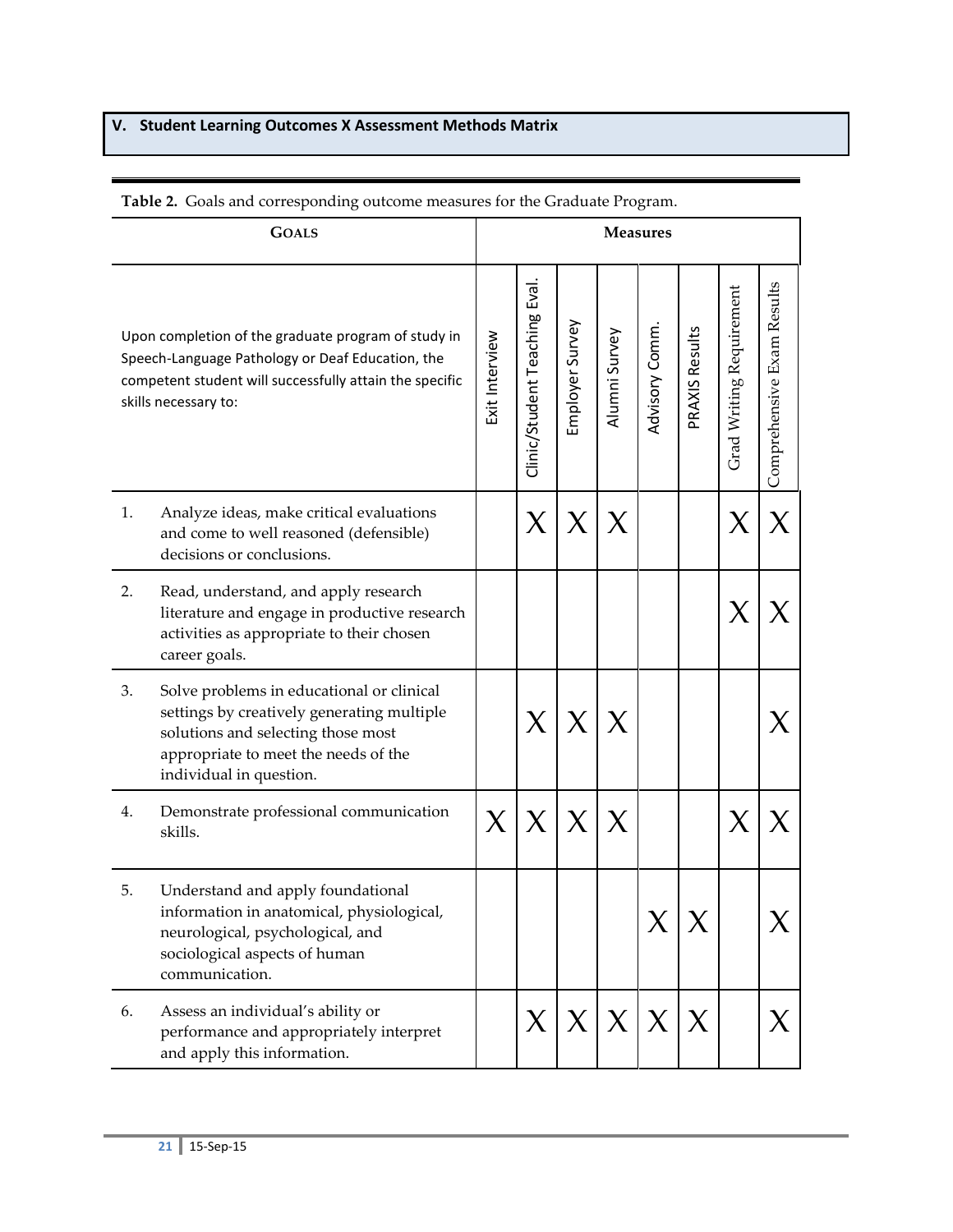|     | <b>GOALS</b>                                                                                                                                                                               |                |                               |                 |               | <b>Measures</b> |                |                          |                            |
|-----|--------------------------------------------------------------------------------------------------------------------------------------------------------------------------------------------|----------------|-------------------------------|-----------------|---------------|-----------------|----------------|--------------------------|----------------------------|
|     | Upon completion of the graduate program of study in<br>Speech-Language Pathology or Deaf Education, the<br>competent student will successfully attain the specific<br>skills necessary to: | Exit Interview | Clinic/Student Teaching Eval. | Employer Survey | Alumni Survey | Advisory Comm   | PRAXIS Results | Grad Writing Requirement | Comprehensive Exam Results |
| 7.  | Plan, implement, evaluate, and modify<br>educational or clinical interventions across a<br>wide range of students and clients.                                                             |                | X                             | X               | $\chi$        | X               | X              |                          |                            |
| 8.  | Establish a learning or clinical environment<br>that enhances the maximum growth of<br>students and clients.                                                                               |                | X                             | X               |               | X               |                |                          |                            |
| 9.  | Develop effective professional relationships<br>with individuals, their family members,<br>caregivers, and with professionals across<br>disciplines.                                       | $\chi$         | X                             |                 |               |                 |                |                          |                            |
| 10. | Appreciate, understand, and productively<br>apply multicultural information.                                                                                                               |                | $\bm{\chi}$                   |                 | $\bm{\chi}$   | $\bm{\chi}$     | X              |                          |                            |
| 11. | Participate in professional and (as<br>appropriate) research activities that<br>promote lifelong learning.                                                                                 |                |                               |                 | $\bm{\chi}$   | X               |                |                          |                            |
| 12. | Acquire any appropriate credentials,<br>licenses, or certifications.                                                                                                                       |                |                               |                 | X             |                 | X              |                          |                            |

**Table 2.** Goals and corresponding outcome measures for the Graduate Program.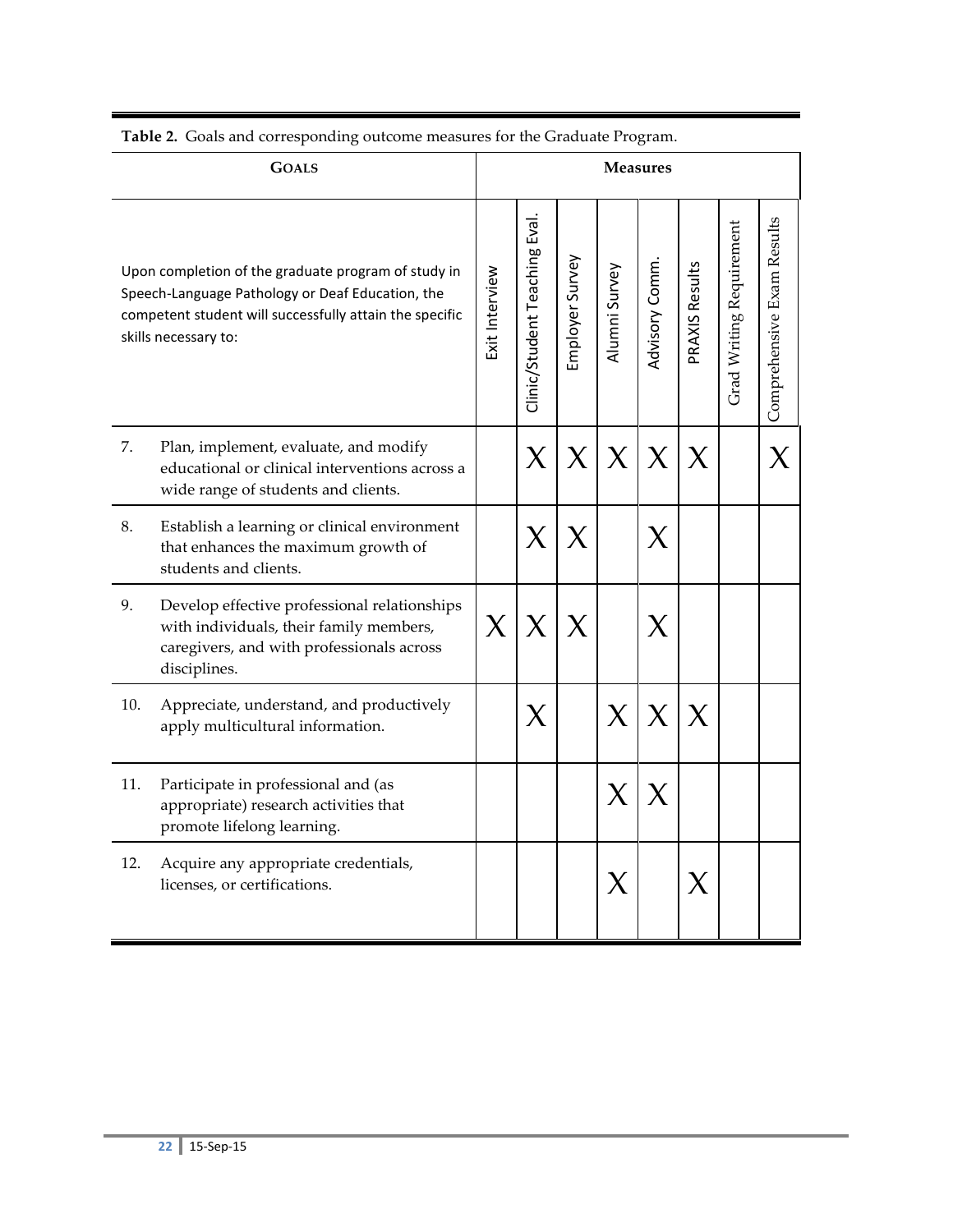|  |  | Table 3. Goals and corresponding outcome measures for the Undergraduate Program. |  |
|--|--|----------------------------------------------------------------------------------|--|
|  |  |                                                                                  |  |

| <b>GOALS</b>                                                                                                                                                                                 |                    |                             | <b>Measures</b> |  |
|----------------------------------------------------------------------------------------------------------------------------------------------------------------------------------------------|--------------------|-----------------------------|-----------------|--|
| Upon completion of the undergraduate program of<br>study in Communicative Disorders and Deaf Studies,<br>the competent student will successfully attain the<br>specific skills necessary to: | Exit Questionnaire | Final Practicum Evaluations |                 |  |
| 1. Demonstrate understanding and application of<br>basic knowledge within their selected discipline<br>(AUD, DE, INT, SLP)                                                                   | $\mathbf x$        | $\mathbf x$                 |                 |  |
| 2. Write a professional report within their selected<br>discipline (SLP, DE, AUD, INT)                                                                                                       | $\mathbf x$        | X                           |                 |  |
| 3. Establish appropriate and measureable goals<br>for potential clients or students (SLP, AUD, DE).                                                                                          |                    | $\mathbf x$                 |                 |  |
| 4. Assess an individual's speech, language,<br>auditory, and communication skills (SLP, AUD,<br>DE, INT).                                                                                    | $\mathbf x$        | $\boldsymbol{\chi}$         |                 |  |
| 5. Communicate effectively with potential clients,<br>students, or consumers (DE, INT, AUD, INT).                                                                                            | $\mathbf x$        | $\mathbf x$                 |                 |  |
| 6. Demonstrate professional behavior within their<br>selected discipline (SLP, DE, AUD, INT).                                                                                                |                    | X                           |                 |  |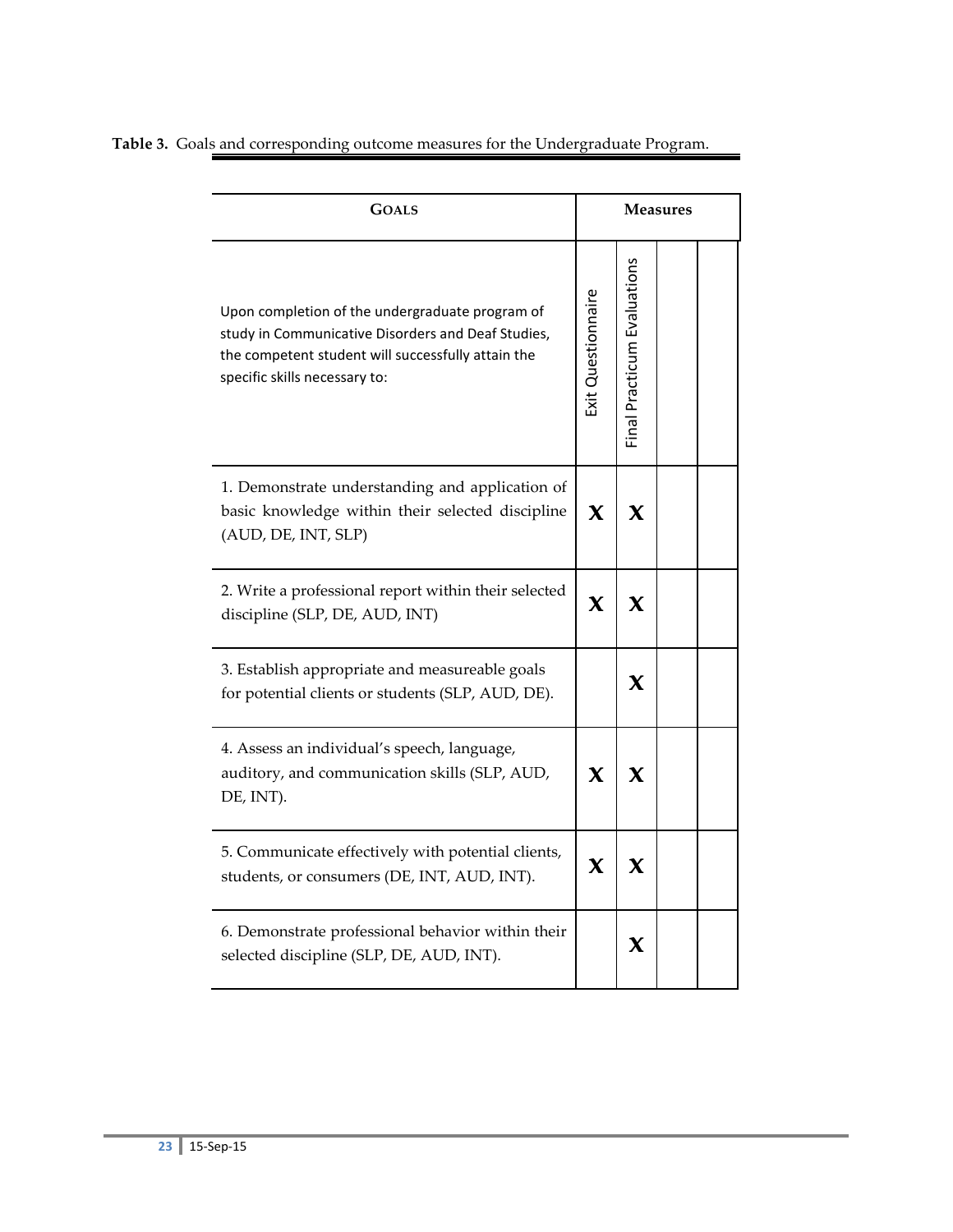## **VI. Performance Indicators**

To aid in the measurement of student outcomes, each goal and its related outcomes has several performance indicators. The indicators are used to determine if the goals and their related outcomes have or have not been achieved. These indicators are based on performance in one or more of the measures previously described.

## **Upon completion of the** *graduate program* **of study in the Speech-Language Pathology or Deaf Education, the competent student will successfully attain the specific skills necessary to:**

#### **Goal 1.** *Analyze ideas, make critical evaluations and come to well reasoned (defensible) decisions or conclusions. Indicators:*

- i. An average rating across students at or above "above average" or "above expected levels" on applicable items of the student teaching/clinical practicum evaluations.
- ii. Each year, at least 80% of students will pass the writing graduate-level writing requirement on their first attempt.
- iii. At least an average rating of "good" on applicable items of the employer survey.
- iv. At least an average rating of "good" on applicable items of the alumni survey.
- v. Each year, at least 80% of students will pass the **comprehensive examinations** in each area.
- **Goal 2.** *Read, understand, and apply research literature and engage in productive research activities as appropriate to their chosen career goals.*

*Indicators:* 

- i. Each year, at least 80% of students will pass the writing graduate-level writing requirement on their first attempt.
- ii. Each year, at least 80% of students will pass the comprehensive examinations in each area.

## **Goal 3.** *Solve problems in educational or clinical settings by creatively generating multiple solutions and selecting those most appropriate to meet the needs of the individual in question.*

*Indicators:* 

- i. An average rating across students at or above "above average" or "above expected levels" on applicable items of the student teaching and clinical practicum evaluations.
- ii. At least an average rating of "good" on applicable items of the employer survey.
- iii. At least an average rating of "good" on applicable items of the alumni survey.
- iv. Each year, at least 80% of students will pass the **comprehensive examinations** in each area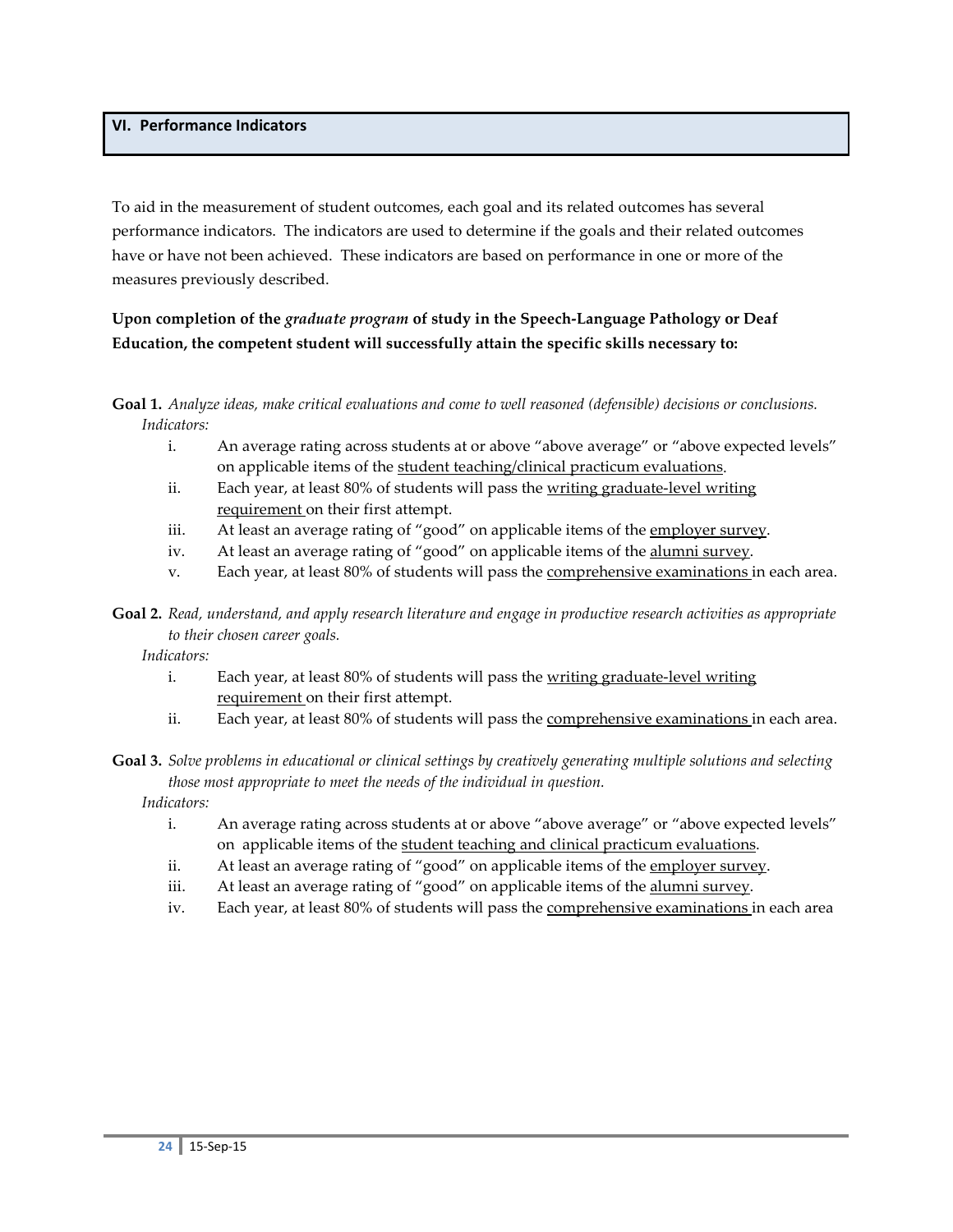**Goal 4.** *Demonstrate professional communication skills.*

*Indicators:* 

- i. An average rating across students at or above "above average" or "above expected levels" on applicable items of the student teaching/clinical practicum evaluations.
- ii. Each year, at least 80% of students will pass the writing graduate-level writing requirement on their first attempt.
- iii. Each year, at least 80% of students will pass the comprehensive examinations in each area.
- iv. At least an average rating of "good" on applicable items of the employer survey.
- v. At least an average rating of "good" on applicable items of the alumni survey.

**Goal 5.** *Understand and apply foundational information in anatomical, physiological, neurological, psychological, and sociological aspects of human communication.*

*Indicators:* 

- i. Minutes of the advisory committees indicate successful outcomes in this goal, though some specific recommendations for improvement or change may be suggested.
- ii. At least 80% of graduates taking the PRAXIS will pass.
- iii. Each year, at least 80% of students will pass the **comprehensive examinations** in each area.

**Goal 6.** *Assess an individual's ability or performance and appropriately interpret and apply this information. Indicators:* 

- i. An average rating across students at or above "above average" or "above expected levels" on applicable items of the student teaching/clinical practicum evaluations.
- ii. At least an average rating of "good" on applicable items of the employer survey.
- iii. At least an average rating of "good" on applicable items of the alumni survey.
- iv. Minutes of the advisory committees indicate successful outcomes in this goal, though some specific recommendations for improvement or change may be suggested.
- v. At least 80% of graduates taking the **PRAXIS** will pass.
- vi. Each year, at least 80% of students will pass the **comprehensive examinations** in each area.

**Goal 7.** *Plan, implement, evaluate, and modify educational or clinical interventions across a wide range of students and clients.*

*Indicators:* 

- i. An average rating across students at or above "above average" or "above expected levels" on applicable items of the student teaching/clinical practicum evaluations.
- ii. At least an average rating of "good" on applicable items of the employer survey.
- iii. At least an average rating of "good" on applicable items of the alumni survey.
- iv. Minutes of the advisory committees indicate successful outcomes in this goal, though some specific recommendations for improvement or change may be suggested.
- v. At least 80% of graduates taking the PRAXIS will pass.
- vi. Each year, at least 80% of students will pass the **comprehensive examinations** in each area

**Goal 8.** *Establish a learning or clinical environment that enhances the maximum growth of students and clients. Indicators:* 

- i. An average rating across students at or above "above average" or "above expected levels" on applicable items of the student teaching/clinical practicum evaluations.
- ii. At least an average rating of "good" on applicable items of the employer survey.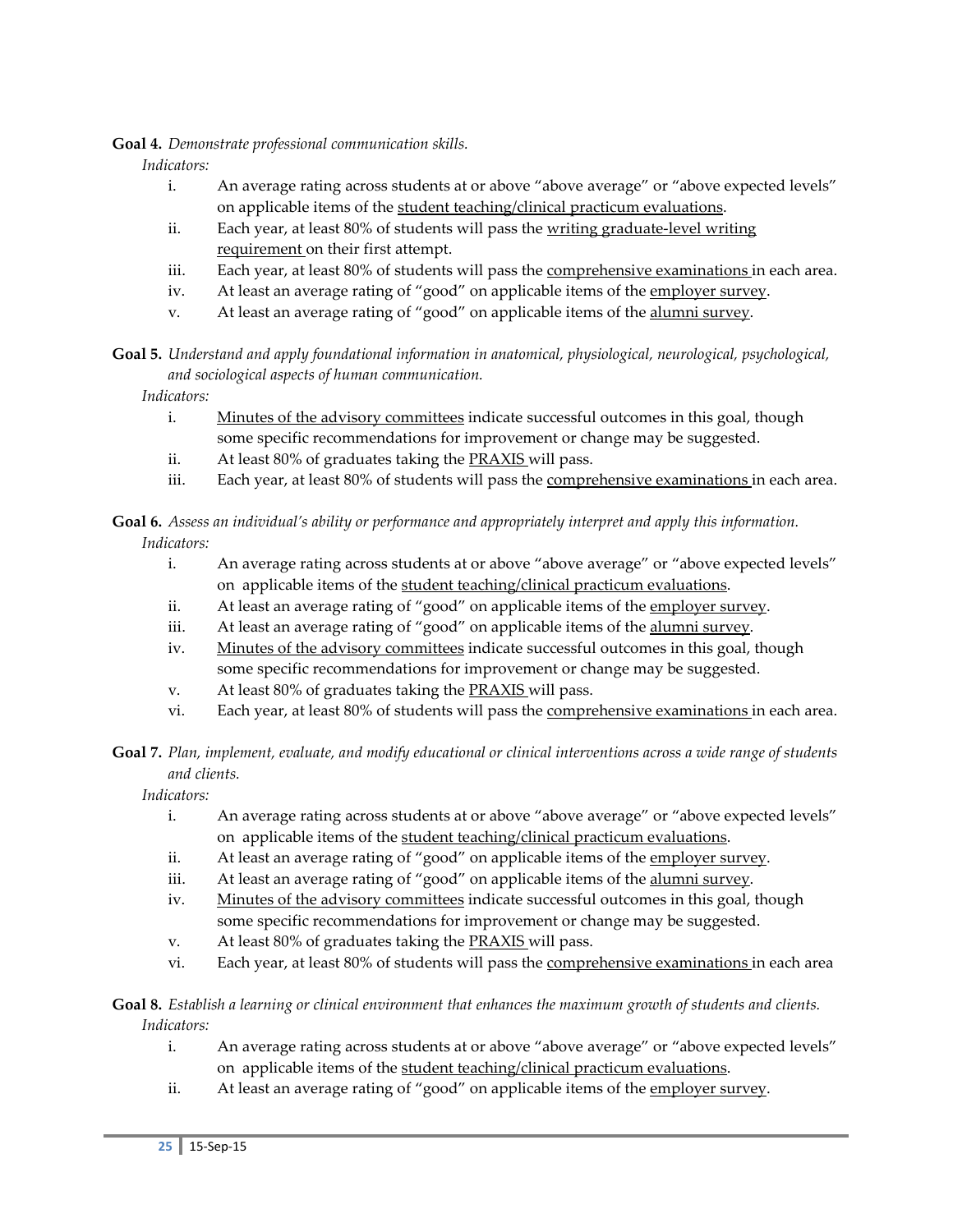- iii. Minutes of the advisory committees indicate successful outcomes in this goal, though some specific recommendations for improvement or change may be suggested.
- **Goal 9.** *Develop effective professional relationships with individuals, their family members, caregivers, and with professionals across disciplines.*

*Indicators:* 

- i. An average rating across students at or above "above average" or "above expected levels" on applicable items of the student teaching/clinical practicum evaluations.
- ii. At least an average rating of "good" on applicable items of the employer survey.
- iii. Minutes of the advisory committees indicate successful outcomes in this goal, though some specific recommendations for improvement or change may be suggested.

**Goal 10.** *Appreciate, understand, and productively apply multicultural information.*

*Indicators:* 

- i. At least an average rating of "good" on applicable items of the alumni survey.
- ii. Minutes of the advisory committees indicate successful outcomes in this goal, though some specific recommendations for improvement or change may be suggested.
- iii. At least 80% of graduates taking the **PRAXIS** will pass.

**Goal 11.** *Participate in professional and (as appropriate) research activities that promote lifelong learning. Indicators:* 

- i. At least 80% of alumni will indicate membership in an appropriate professional association, attendance of at least one continuing education activity per year, or both on the alumni survey.
- ii. Minutes of the advisory committees indicate successful outcomes in this goal, though some specific recommendations for improvement or change may be suggested.
- iii. Alumni survey shows at least 80% of students will have successfully received one or more of the applicable authorizations. Also, at least 80% of students will participate in one or more continuing education activity per year.

**Goal 12.** *Acquire any appropriate credentials, licenses, or certifications.*

*Indicators:* 

- i. Alumni Surveys show at least 80% of students will have successfully received one or more of the applicable authorizations.
- ii. Also, at least 80% of students will participate in one or more continuing education activity per year as shown on the alumni survey.

## **Upon completion of the** *undergraduate program* **of study in Communicative Disorders and Deaf Studies, the competent student will successfully attain the specific skills necessary to:**

**Goal 1.** *Demonstrate understanding and application of basic knowledge within their selected discipline (AUD, DE, INT, SLP)*

## *Indicators:*

i. At least 80% of the students will demonstrate satisfactory performance in the application of knowledge gained in their undergraduate coursework, as indicated in their final practicum evaluations .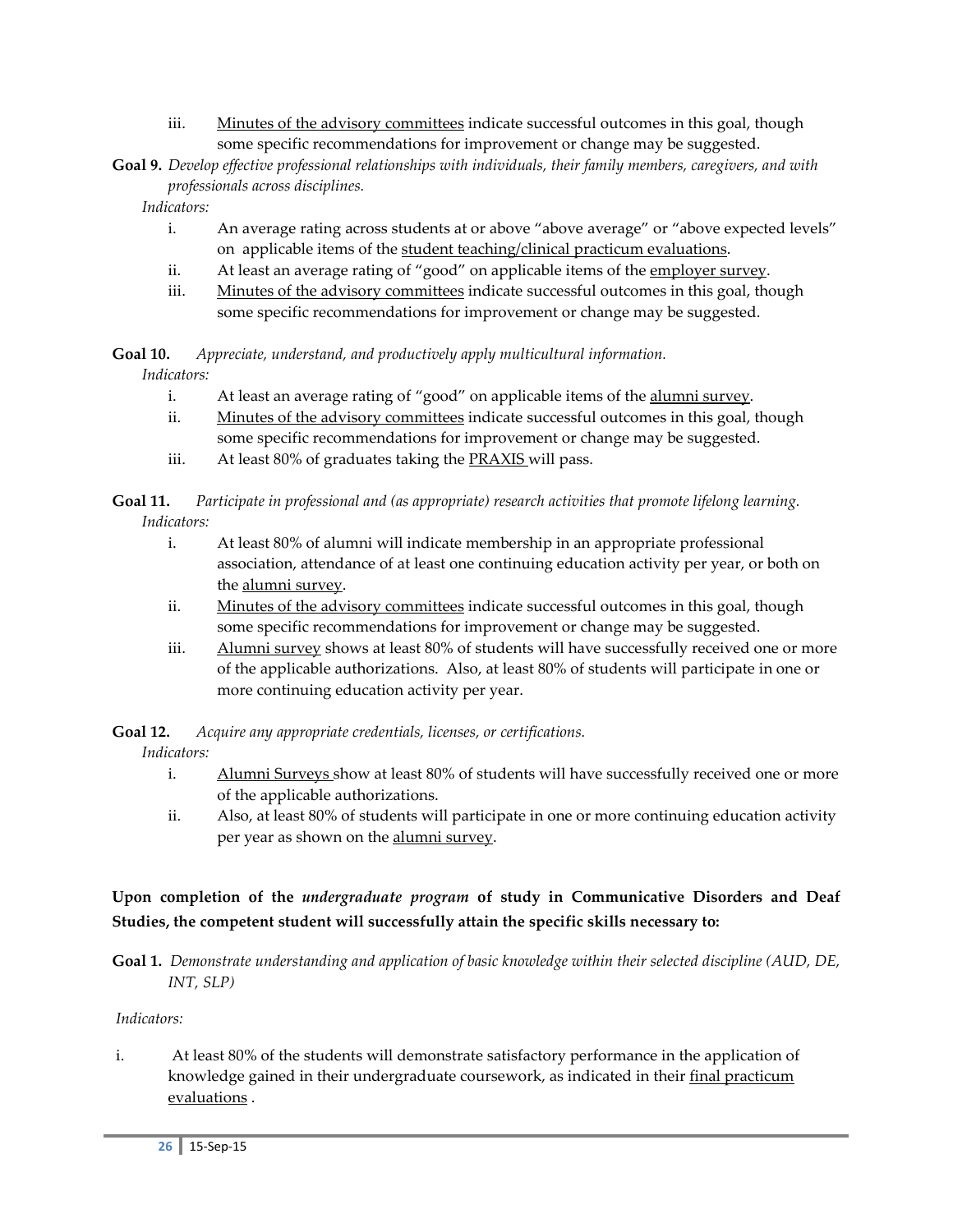ii. Utilizing the undergraduate exit questionnaire, at least 80% of students will indicated that they have been provided with the basic knowledge required within their discipline .

## **Goal 2.** *Write a professional report within their selected discipline (AUD, DE, INT, SLP).*

#### *Indicators:*

- i. . Utilizing the undergraduate exit questionnaire, at least 80% of students will indicated that they have been provided with the basic skills needed to write a professional document within their discipline.
- ii. As part of their final practicum, at least 80% of the students will produce a satisfactory professional report within their selected discipline(SLP, DE, INT, & AUD).

**Goal 3.** *Establish appropriate and measureable goals for potential clients or students (SLP, AUD, DE).*

#### *Indicators:*

i. At least 80% of the SLP, DE, and AUD students will demonstrate the ability to establish appropriate goals and recommendations for their assigned clients or students during their final practicum experience, as indicated in their final practicum evaluation.

**Goal 4** *Assess an individual's speech, language, auditory and communication skills (AUD, DE, INT, SLP).*

#### *Indicators:*

- i. Utilizing the undergraduate exit questionnaire, at least 80% of students will indicate that they have been provided with the skills needed to effectively evaluate communication.
- ii. At least 80% of the SLP, and AUD students will demonstrate satisfactory performance in the planning, administration, and interpretation of a speech-language assessment as indicated by their final practicum evaluations.
- iii. At least 80% of deaf education students will demonstrate the ability to evaluate communication and teaching effectiveness with their student as indicated by satisfactory performance on the final practicum evaluation.
- iv. At least 80% of interpreting students will demonstrate the ability to successfully synthesize and evaluate the communication environment and match their language to their clients as indicated on their final practicum evaluation.

**Goal 5**. *Communicate effectively with potential clients, students, or consumers (AUD, DE, INT, SLP).*

#### *Indicators:*

*.*

- i. At least 80% of the students will demonstrate effective communication with clients, students, or consumers, as indicated in their final practicum evaluation .
- ii. Utilizing the undergraduate exit questionnaire, at least 80% of DE and INT students will indicated that they feel confident in their ability to communicate effectively using ASL as required within their discipline. .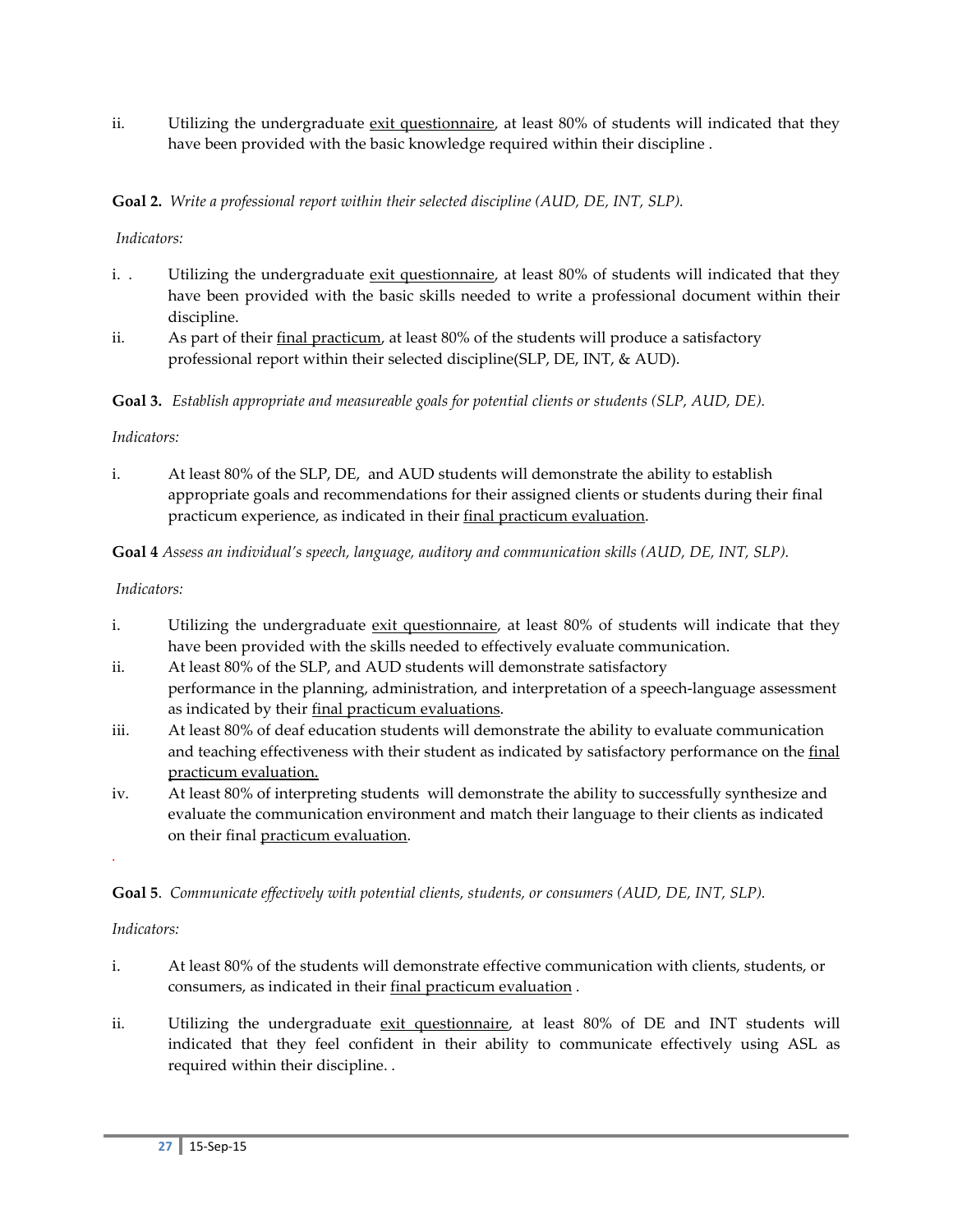**Goal 6.** *Demonstrate professional behavior within their selected discipline (AUD, DE, INT, SLP).*

*Indicators:*

i. At least 80% of the students will demonstrate satisfactory professional behavior on their Final Practicum Evaluations.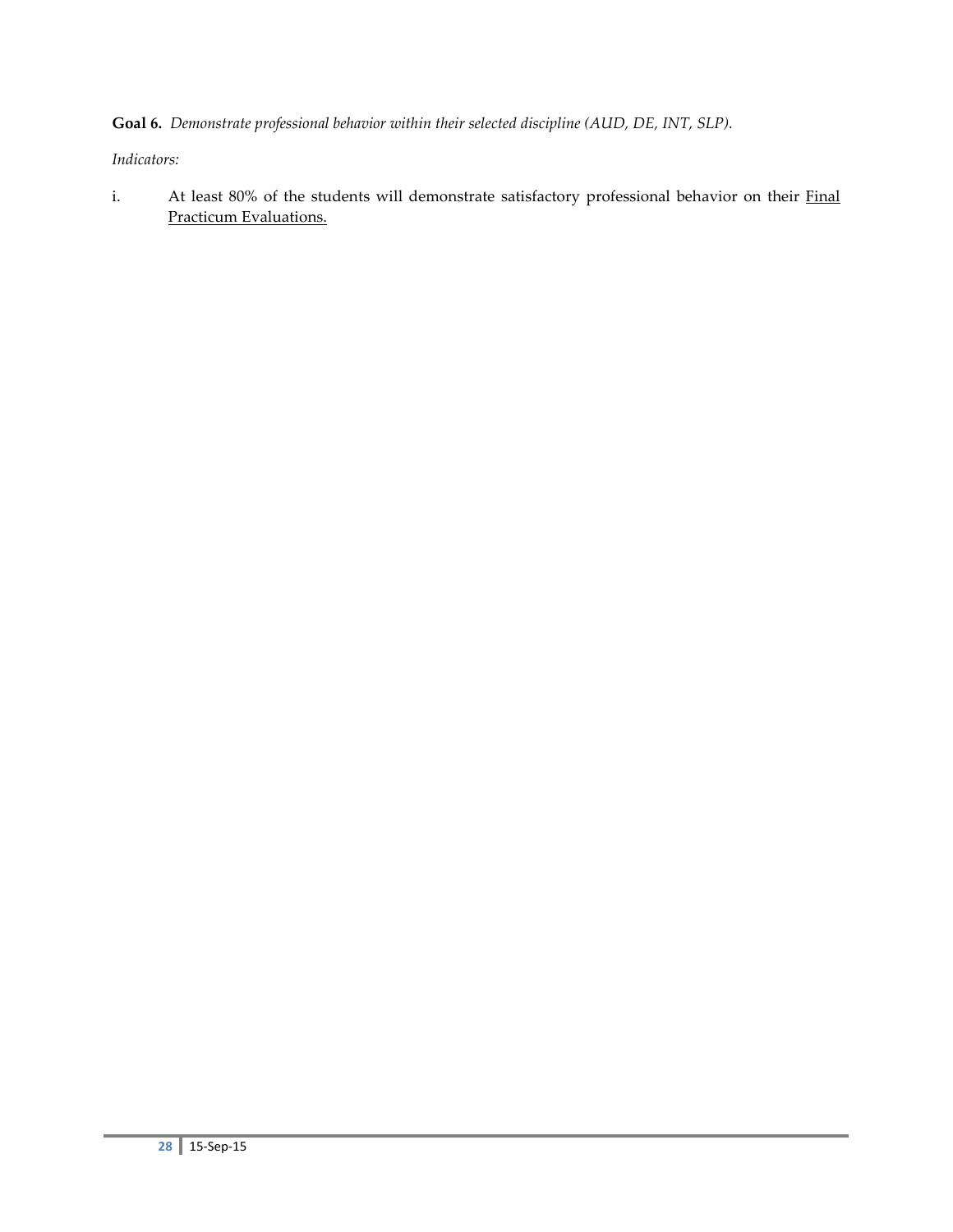# **VII. Timeline for Implementation of Assessment Methods and Summary Evaluations**

Table 4. Implementation Schedule of Outcome Measures.

|                                                                     | <b>YEAR</b>                |                             |                |                                |                 |  |
|---------------------------------------------------------------------|----------------------------|-----------------------------|----------------|--------------------------------|-----------------|--|
| <b>MEASURE</b>                                                      | $\mathbf{1}$<br>$'14 - 15$ | $\overline{2}$<br>$15 - 16$ | 3<br>$'16-'17$ | $\boldsymbol{4}$<br>$'17 - 18$ | 5<br>$'18 - 19$ |  |
| Clinic/Student Teaching Evaluation                                  | X                          |                             |                |                                |                 |  |
| Employer Survey (Grad & Undergrad)                                  |                            |                             | X              |                                |                 |  |
| Alumni Survey                                                       |                            |                             | X              |                                |                 |  |
| <b>Advisory Comm. Minutes</b>                                       |                            |                             |                |                                | $\chi$          |  |
| <b>PRAXIS Results</b>                                               |                            |                             |                | X                              |                 |  |
| Graduate students exit interview                                    |                            | $\chi$                      | $\chi$         |                                | $\chi$          |  |
| <b>Graduate Writing Requirement</b>                                 |                            | $\chi$                      |                |                                | $\chi$          |  |
| Comprehensive Examination                                           | X                          |                             |                | X                              |                 |  |
| Undergraduate Exit Questionnaire                                    |                            | X                           | X              |                                | X               |  |
| Undergraduate Final Practicum<br>Evaluations<br>(110/107, 164, 175) | X<br>(ALL)                 | (164)                       |                | X<br>(ALL)                     |                 |  |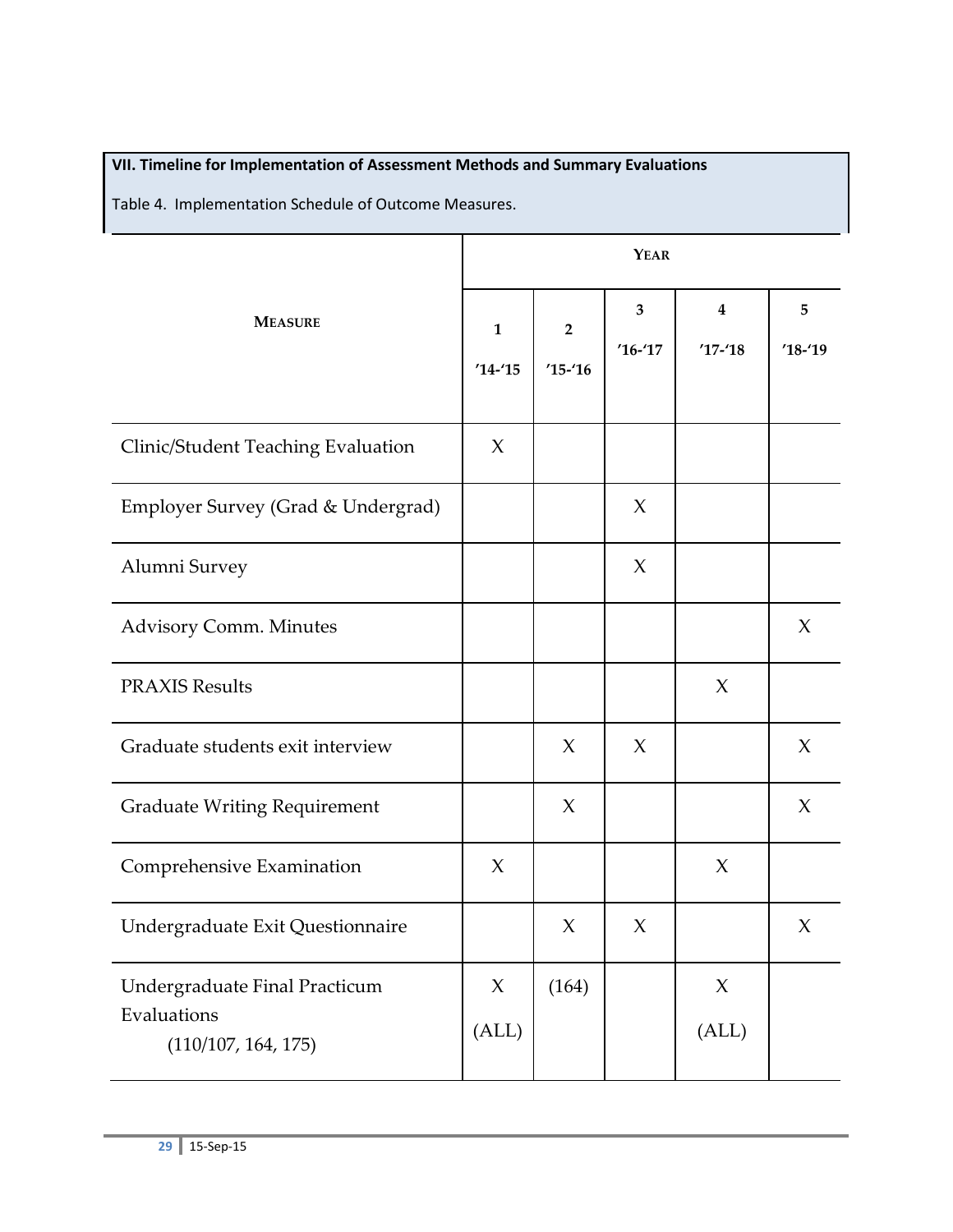## **VIII. Closing the Loop - Summary Evaluation, Curriculum Adjustment, and Reporting**

Data is collected and analyzed according to the implementation schedule, above. This information is then used to write a report, "Summary of Outcome Assessment Results", for the academic year in which the data is collected. Shortly after the report is compiled, it is presented to and reviewed by the departmental faculty. The findings are discussed and an action plan may be decided upon, as appropriate. If it is decided that an action needs to be taken or a change needs to be made, responsibilities are assigned. It is then up to the Assessment Coordinator to follow up on any actions or changes in terms of additional data collected in subsequent years. Examples of "Summary Assessment Results" Reports will clearly identify actions that have been taken and are available upon request. Several specific examples of "Closing the Loop" are provided below.

## **Examples of "Closing the Loop":**

- 1. In 2005-2006 our Advisory Committee expressed a need to show students how to incorporate school classroom curriculum into our therapy lessons. It was decided to incorporate this into our CDDS 215 class. Since incorporating this into the class, it has not come up again as a specific concern. At a subsequent Advisory Committee meeting held in 2010, this was no longer identified as a problem/concern.
- 2. In 2005-2006 our Advisory Committee made a specific suggestion regarding the Interpreting Program (undergraduate), in that students should be regularly scheduled at a facility with a mentor. This was initiated the following year. At a subsequent Advisory Committee meeting held in 2010, a specific comment made was " Significant improvements have been noted since the students are regularly scheduled at a facility with a mentor."
- 3. Over a series of several years since 2003-2004, there was a repeated trend in student comments, alumni surveys, employer surveys, and advisory committee comments regarding the need for our SLP students to have more information in working with "severely disabled" and autistic children, and children using AAC. We also noted a trend in that SLP students did not find value in the counseling class and felt the information from that class was being covered elsewhere in the curriculum. Therefore, in 2009, we implemented a change in the curriculum which resulted in the development of a new class: *CDDS 218 – Autism Spectrum Disorders and AAC.* SLP students now take this class as a replacement for the Counseling class.
- 4. In 2005-2006, students and the advisory committee expressed a need for our SLP students to have increased training in the area of Tracheostomized patients. This trend continued in 2006-2007 with info collected from students, alumni, and employers. Therefore, it was decided to add this to our curriculum. In order to do so quickly, it was added as a "topic" in our Advanced Clinical Methods class (CDDS 292) the next year. In Fall 2010, it was added as a permanent unit in the CDDS 221 (Advanced method in the assessment and treatment of dysphagia and TBI)) class, as it was decided that this was the most appropriate place for it.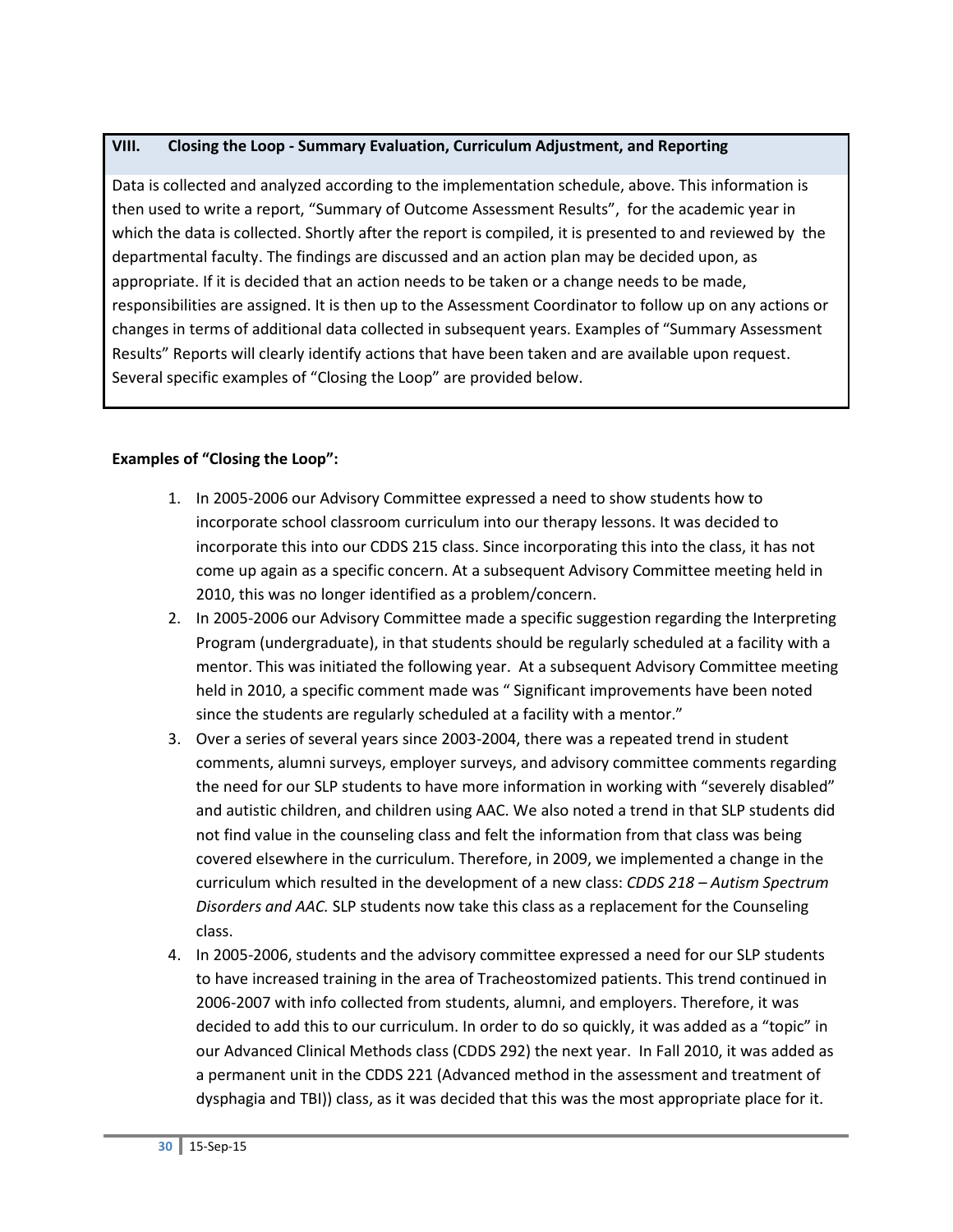In the course evaluations for this class collected during the 2014-2015 school year , twelve students wrote comments that specifically mentioned how much they benefitted from having this unit in the class.

- 5. In 2006-2007 we noted a decrease in our passage rate for the Graduate Writing requirement, and in 2008-2009 we did not meet our passing criteria rate for the first time (below 80%). Therefore, the following actions were taken:
	- (a) A Grad writing assistant was hired and made available to help our students
	- (b) We required all grad students to use the new APA  $5<sup>th</sup>$  edition manual
	- (c) DE students added instruction in APA in CDDS 114

This outcome measure was targeted again for the 2010-2011 academic year and we tracked any changes/improvements at that time to see if these measures have improved student outcomes in this area. In Fall 2010, the Pass rate was 95.8%, showing significant improvement. For the 2011-2012 AY, the pass rate was 92%, for Spring 2013 the pass rate was 90%, and for Fall 2013, the pass rate was 100%. We will track for one more year in 2015-2016, then consider our actions to be successful if an acceptable pass rate continues.

- 6. For the first time, in 2008-2009, we did not meet our passing criterion for Comprehensive Examinations. The indicator is set for 80%, but our pass rate was 75%. In addition, it was noted that a significant contributor to the Fail rate was students having difficulty writing measurable goals and objectives. Problems in this area were also identified on clinical evaluations completed over previous semesters. Therefore, the following actions were taken in regards to comprehensive exams, in general:
	- (a) We added a required "comps social" to better prepare students
	- (b) Pass/Fail criteria were reviewed and agreed on by faculty to make sure "we were all on the same page" regarding grading

In addition, the following actions were taken in regards to improving student outcomes in the area of writing measureable goals and objectives (MGO):

- (a) faculty agreed on "key components" of a MGO
- (b) Extra assignment on this were given to students who did not pass this area on comps
- (c) Several classes will add info & exam questions that deal specifically with this: 220, 116, 213, 215
- (d) New resources were identified and purchased for students/faculty to utilize that should help with writing measureable goals & objectives

 We are continuing to track these areas: 1) Passage rate for Comps, and 2) student abilities for writing measurable goals and objectives. So far, improvements have been noted. The following results have been obtained:

Spring 2010 = COMPS pass rate = 95%; Pass rate for comps question specific to writing measurable goals and objectives = 100%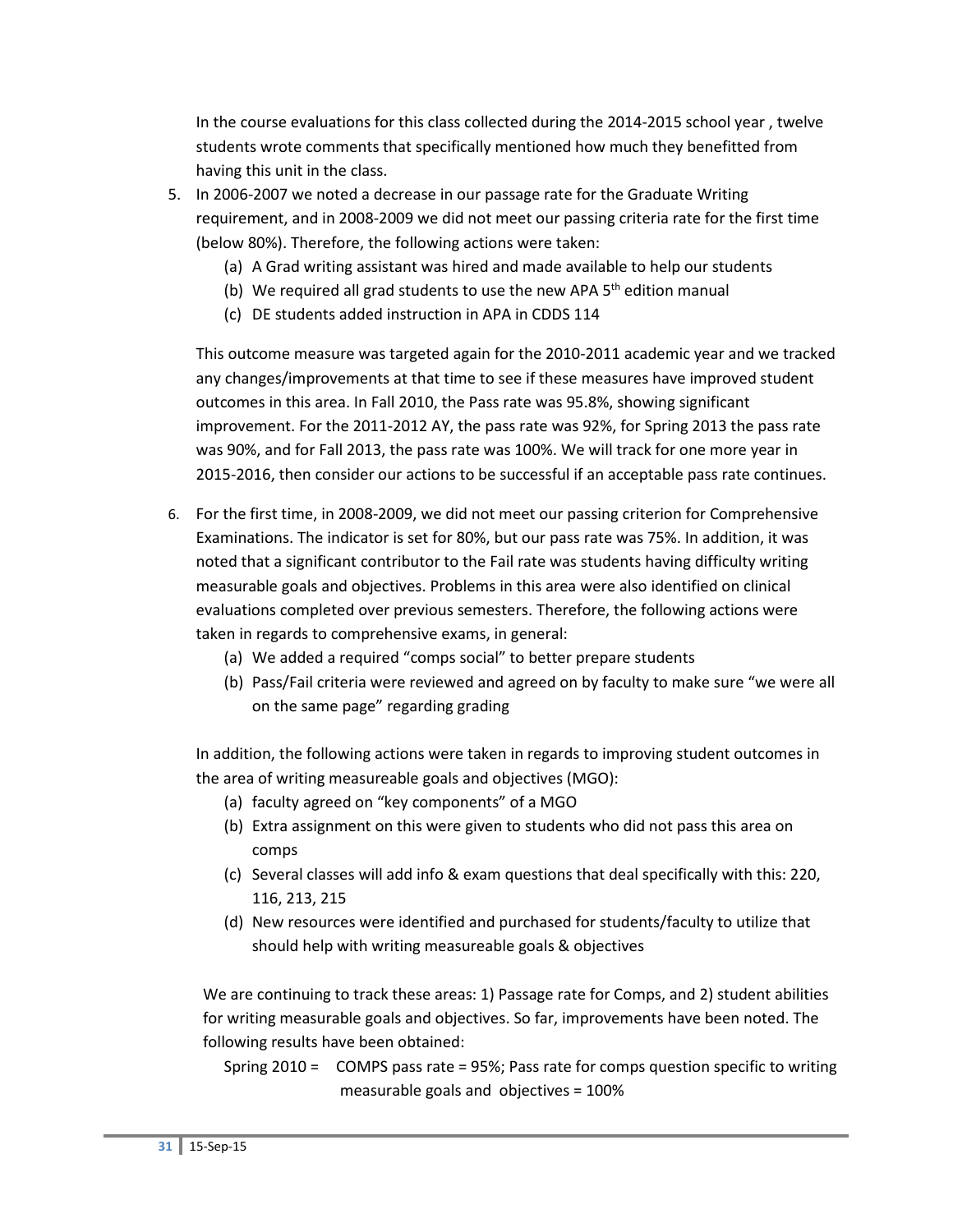| Fall 2010 =                         | COMPS = 97%; Pass rate for comps question specific to writing               |
|-------------------------------------|-----------------------------------------------------------------------------|
|                                     | measurable goals and objectives = $87\%$                                    |
| Spring $2011 = \text{COMPS} = 98\%$ |                                                                             |
| Fall $2011 = \text{COMPS } 95.5\%$  |                                                                             |
|                                     | Spring 2012= COMPS = 100%; Pass rate for comps question specific to writing |
|                                     | measurable goals and objectives = 100%                                      |
| Fall 2014=                          | $COMPS = 91\%$                                                              |
|                                     | Spring $2015 = \text{COMPS} = 85.7\%$                                       |

- 7. Over the past several years, the level of participation in our Graduate Exit Interviews, as well as our Alumni Surveys and Employer Surveys was VERY POOR. The faculty met to discuss this and decided on the following actions:
	- (a) Pilot an online exit interview with our undergraduate students. This was done in Spring 2011 with a very good result.
	- (b) Based on the positive results obtained in (a), it was decided to convert our Graduate Exit Interview into an online questionnaire. This was piloted.
	- (c) We have also converteed our Alumni Surveys and Employer Surveys into online formats. We are also hoping, for the first time, to take advantage of the social networking sites in order to "connect" with more alumni.
	- (d) Fran worked with Chris Hernandez to have both put on-line using Qualtrics, and brainstormed several ideas for increasing "student motivation" to participate in the surveys. We decided it would be beneficial to have them completed as part of several target courses. Fran discussed this idea with the faculty and several classes were selected. We will also discuss sending them out more frequently in hopes of gathering more data prior to submitting our reports on these measurement instruments. We used this procedure for our undergraduate exit survey for the first time during the 2014-15 school year and had a 79% return rate.
- 8. We identified the need to develop a separate Employer Survey for our Interpreting Graduates. Fran will work on this during the 2015-2016 academic year.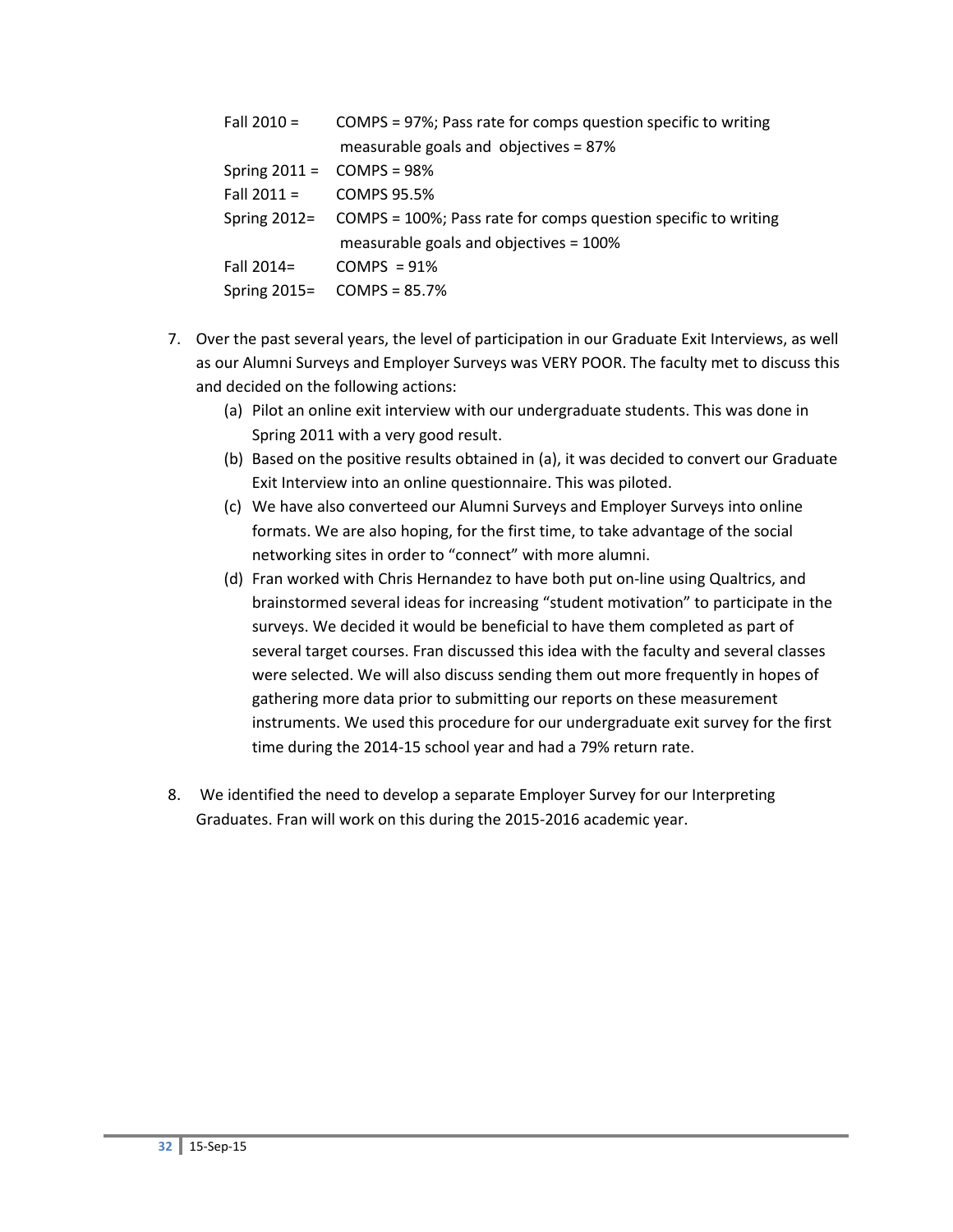# **IX. List of Appendices**

# **Graduate Program**

|                              | Appendix A: Exit Survey for Graduate Students                                    | 34 |
|------------------------------|----------------------------------------------------------------------------------|----|
|                              | Appendix B: Alumni Survey                                                        | 35 |
|                              | Appendix C: Employer Survey                                                      | 37 |
|                              | Appendix D: Student Practicum Evaluation                                         | 38 |
|                              | <b>Evaluation of Student Teacher</b>                                             | 43 |
|                              |                                                                                  |    |
| <b>Undergraduate Program</b> |                                                                                  |    |
| Appendix E: Exit Survey      |                                                                                  | 52 |
|                              | Appendix F: Final Practicum Evaluations:                                         |    |
|                              | CDDS 110/107 Final Practicum Grading Rubrics (Speech Pathology<br>and Audiology) | 53 |
|                              | <b>CDDS 164 Practicum Evaluation (Deaf Education)</b>                            | 56 |
|                              | <b>CDDS 175 Evaluation (Interpreting)</b>                                        | 59 |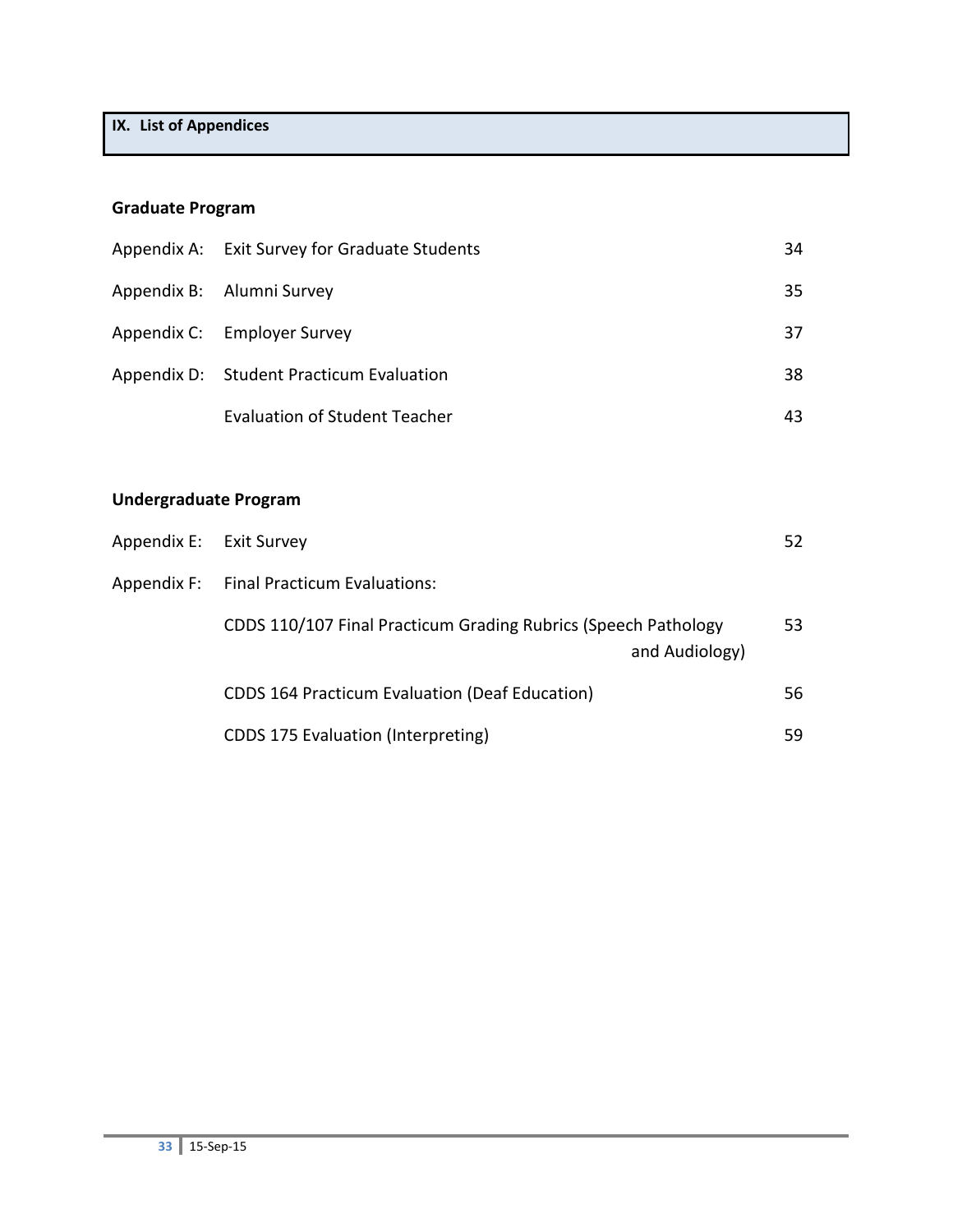## Appendix A Exit Survey for Graduate Students

Identify your major: Deaf Education Speech-Language Pathology

Rate each of the following statements:  $0 = no$  opinion

1 = strongly disagree 2 = disagree  $3 = \text{agree}$ 4 = strongly agree

- 1. Advising was helpful.
- 2. My undergraduate studies and learning experiences at CSUF prepared me for graduate school. *If you did not attend CSUF for your undergraduate studies, please select "0"*
- 3. My graduate classes and learning experiences prepared me for my internships, externships and/or student teaching.
- 4. I feel prepared to communicate with parents, clients, students, and other professionals.
- 5. I am confident in my abilities to assess a client's or student's communication abilities.
- 6. I am confident in my abilities to plan and implement educational or clinical interventions across a wide range of students or clients.
- 7. I am comfortable locating, reading, and evaluating professional literature (e.g., peer reviewed journals) in my field of study.
- 8. I appreciate, understand, and productively apply multicultural information when assessing or treating/teaching clients or students.
- 9. I am planning to pursue a doctoral degree.

Narrative Questions:

- 1. For which areas of your field do you feel most prepared?
- 2. In which areas of your field do you feel you are lacking skills?
- 3. What type of setting are you planning to work in now that you have completed the program?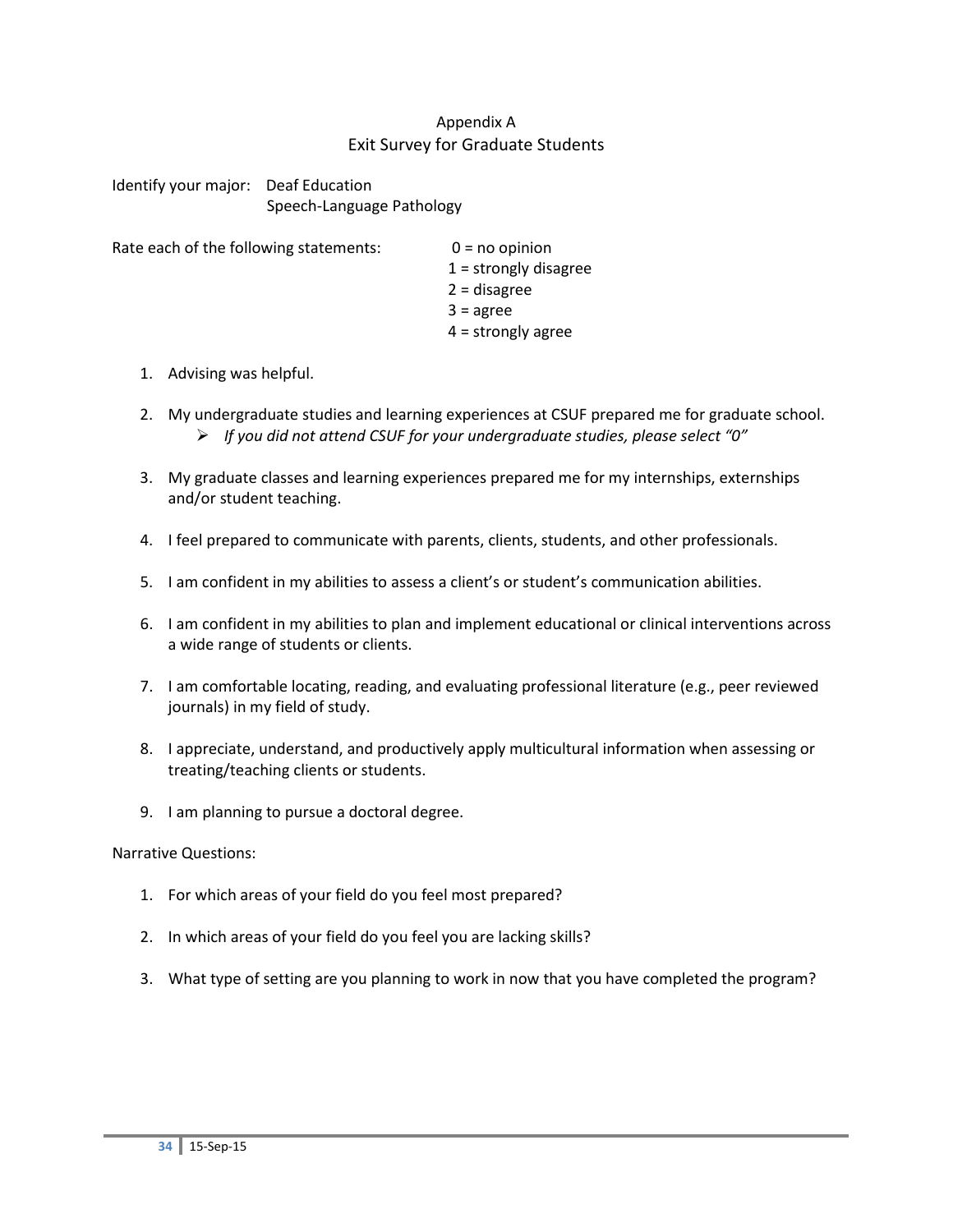## Appendix B **Alumni Survey** Department of Communicative Disorders and Deaf Studies California State University, Fresno

#### Dear Graduate:

As an alumnus of the Communicative disorders and deaf studies department, would like you to look back and evaluate the preparation you received while a student in the department. Please evaluate the education you received in the Dept. of Communicative Disorders and Deaf Studies by checking either "excellent," "good," "fair," "poor," or "N/A." You may return this form in the enclosed envelope.

*Check all that you have completed:* B.A. ❒ M.A. ❒ Credential ❒

Check your option: **Deaf Education Speech-Language Pathology** □

|    |                                                                                                                                                                      | Excellent | poog | Fair | POOT<br>P | $\sum_{i=1}^{n}$ |
|----|----------------------------------------------------------------------------------------------------------------------------------------------------------------------|-----------|------|------|-----------|------------------|
|    | <b>Professional/Technical:</b>                                                                                                                                       |           |      |      |           |                  |
| 1. | Skill in Treatment / Teaching Ability to develop a treatment<br>or educational program appropriate to client's or student's needs.                                   |           |      |      |           |                  |
| 2. | Skill in Management of Behavior (maintain on-task behavior.)                                                                                                         |           |      |      |           |                  |
| 3. | Skill in Assessment (assessment is ongoing in nature, using<br>observational, recorded, standardized and non-standardized<br>measurement procedures and techniques.) |           |      |      |           |                  |
|    | Knowledge and implementation of diagnostic tools<br>a.<br>available.                                                                                                 |           |      |      |           |                  |
|    | Adequate knowledge of specific characteristics of type<br>b.<br>of population served.                                                                                | П         | ⊓    |      |           |                  |
| 4. | Skill in Reporting (written reports pertinent and accurate.)                                                                                                         |           |      |      |           |                  |
| 5. | Organizational Skills.                                                                                                                                               |           |      |      |           |                  |
|    | <b>Interpersonal Communication:</b>                                                                                                                                  |           |      |      |           |                  |
|    | 9. Ability to communicate with families.                                                                                                                             |           |      |      |           |                  |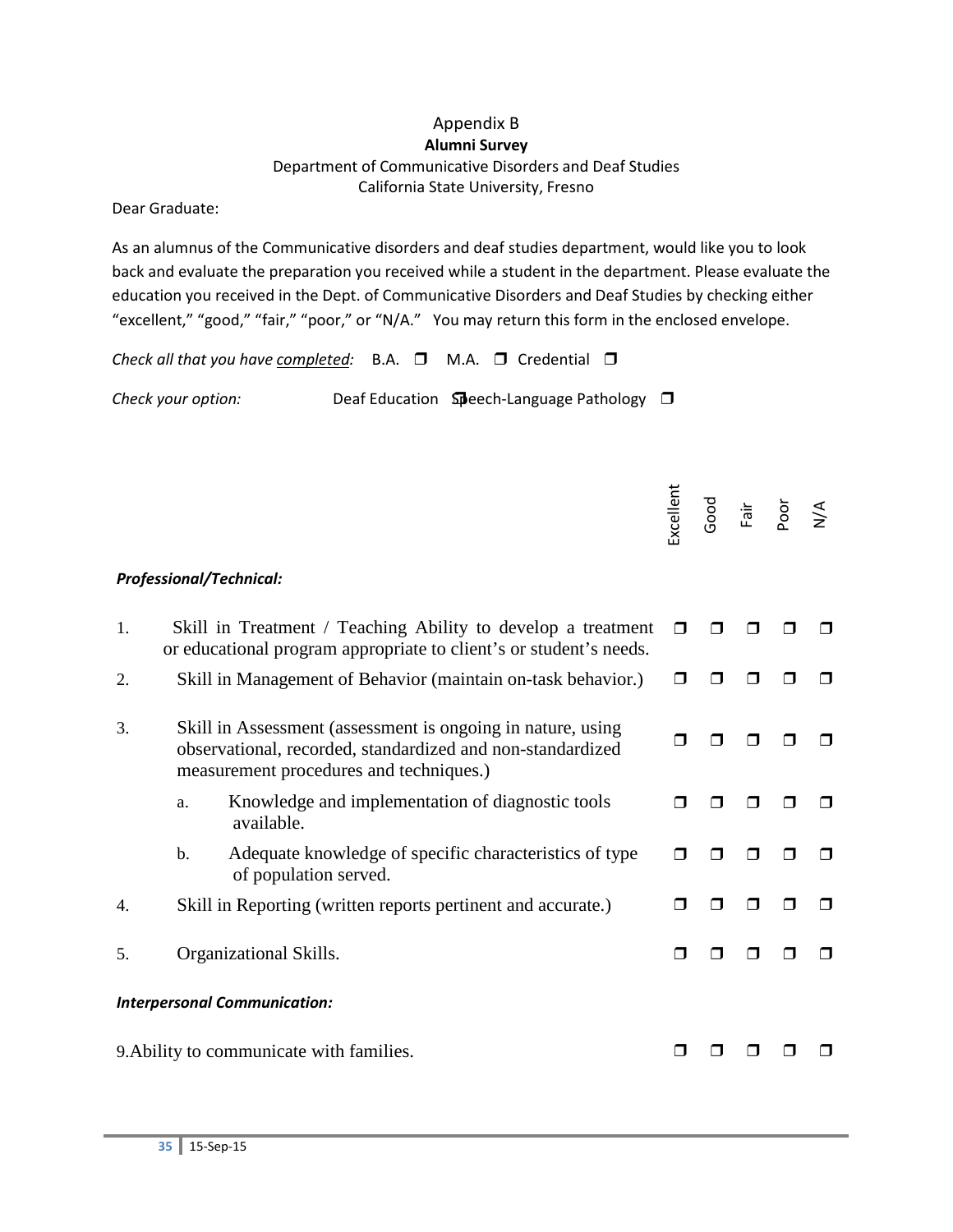| 10.                | Ability to communicate with colleagues and other disciplines<br>on a professional level.              |        |   |   |                                                |
|--------------------|-------------------------------------------------------------------------------------------------------|--------|---|---|------------------------------------------------|
| 11.                | Ability to communicate with clients or students.                                                      | $\Box$ | H | □ | $\Box$                                         |
| <b>Department?</b> | Overall, How would you rate the quality of you education in the                                       | $\Box$ |   |   | □                                              |
| Check (            |                                                                                                       |        |   |   | $\checkmark$ ) if you currently have completed |
|                    | Certificate of Clinical Competence in Speech-Language Pathology                                       |        |   |   |                                                |
|                    | California License in Speech-Language Pathology                                                       |        |   |   |                                                |
|                    | Certification by Council on Education of the Deaf                                                     |        |   |   |                                                |
|                    | California Teaching/Clinical Credentials for the practice of Speech-Language Pathology                |        |   |   |                                                |
|                    | California Teaching/Clinical Credentials for Education of the Deaf                                    |        |   |   |                                                |
|                    | Other California Teaching/Clinical Credentials (Specify_________________________                      |        |   |   |                                                |
|                    |                                                                                                       |        |   |   |                                                |
|                    | How many times you have attended or completed activities for continuing education (e.g., conferences, |        |   |   |                                                |

workshops, seminars, courses, etc.) in the past year?

Of these activities, for how many were you granted continuing education units, units to advance on you salary schedule, or both?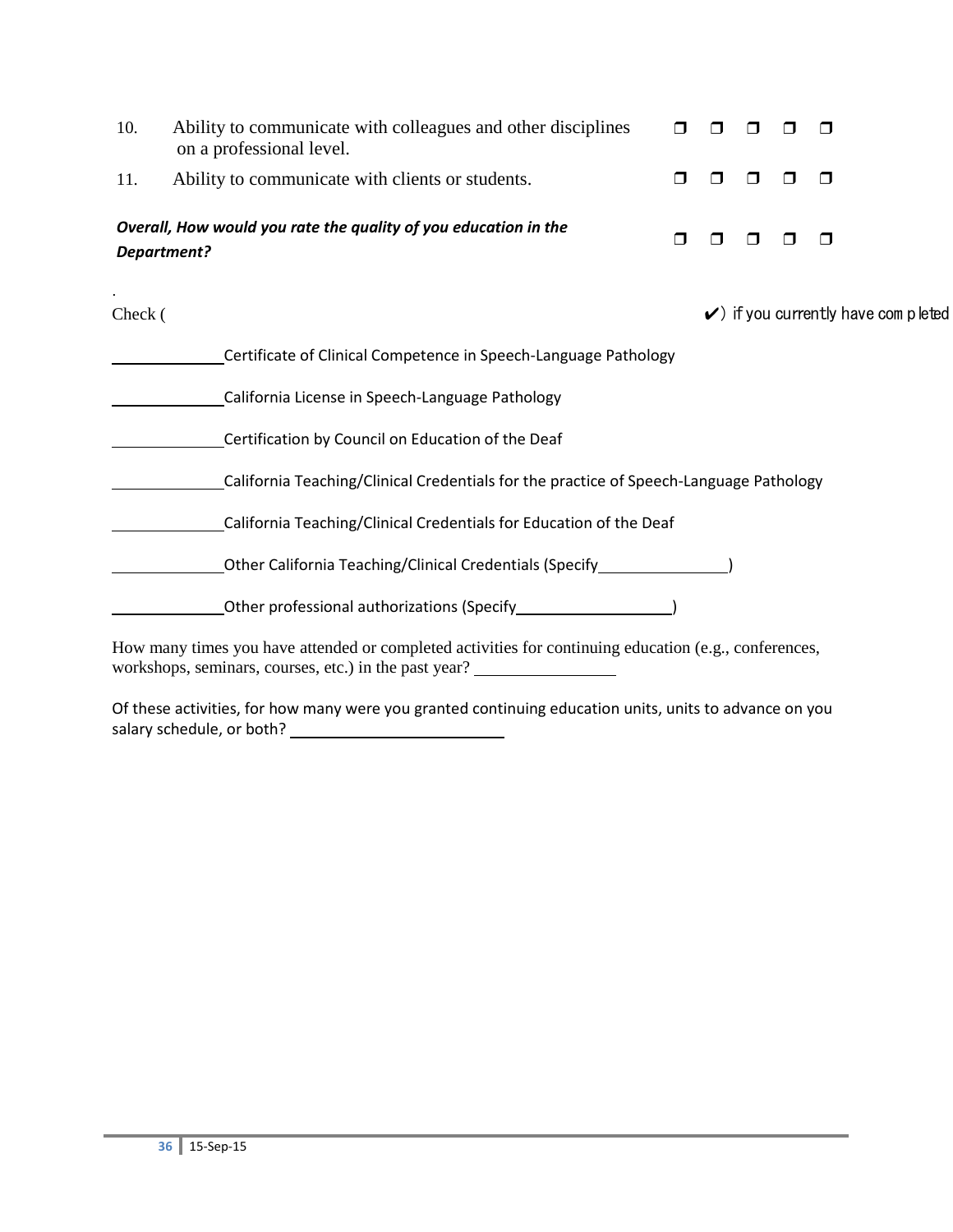## Appendix C **Employer Evaluation of Program** Department of Communicative Disorders and Deaf Studies California State University, Fresno

#### Dear Employer:

Our records show that your employee, \_\_\_\_\_\_\_\_\_\_\_\_\_\_\_\_\_\_\_\_\_\_\_\_\_, took courses in the Dept. of Communicative Disorders and Deaf Studies. As a requirement of our accreditation process, this evaluation is being sent to employers of our graduates to secure data which will help us evaluate and improve our program. The results will be confidential, and in any reporting of data, your employees name will not be used. Please rate on the scale below. Thank you in advance for your assistance.

|    |                                                                                                                                                                     | Excellent | Good | Fair | Poor | $\frac{4}{2}$ |
|----|---------------------------------------------------------------------------------------------------------------------------------------------------------------------|-----------|------|------|------|---------------|
| 1. | Skill in Treatment / Teaching Ability to develop a treatment or<br>educational program appropriate to client's or student's needs.                                  | ⊓         | ⊓    |      |      | П             |
| 2. | Skill in Management of Behavior (maintain on-task behavior.)                                                                                                        | П         |      |      |      | ⊓             |
| 3. | Skill in Assessment (assessment is ongoing in nature, using<br>observational, recorded, standardized and non-standardized<br>measurement procedures and techniques. | П         |      |      |      |               |
|    | Knowledge and implementation of diagnostic tools<br>a.<br>available.                                                                                                | $\Box$    | П    | П    |      |               |
|    | Adequate knowledge of specific characteristics of type<br>b.<br>of population served.                                                                               | ⊓         |      |      |      |               |
| 4. | Skill in Reporting (written reports pertinent and accurate.)                                                                                                        | ⊓         | ⊓    | П    |      | ⊓             |
| 5. | <b>Organizational Skills</b>                                                                                                                                        | $\Box$    | ⊓    |      |      | П             |
| 6. | Ability to communicate with families.                                                                                                                               | $\Box$    | ⊓    | П    |      | ⊓             |
| 7. | Ability to communicate with colleagues and other disciplines<br>on a professional level.                                                                            | $\Box$    | ⊓    | ⊓    | ⊓    | ⊓             |
| 8. | Ability to communicate with clients or students.                                                                                                                    | $\Box$    | ⊓    | П    |      | ⊓             |
|    | Overall, how would you rate the quality of service rendered by this person?                                                                                         | ⊓         |      |      |      |               |

What is the number of clients or students presently served by this person?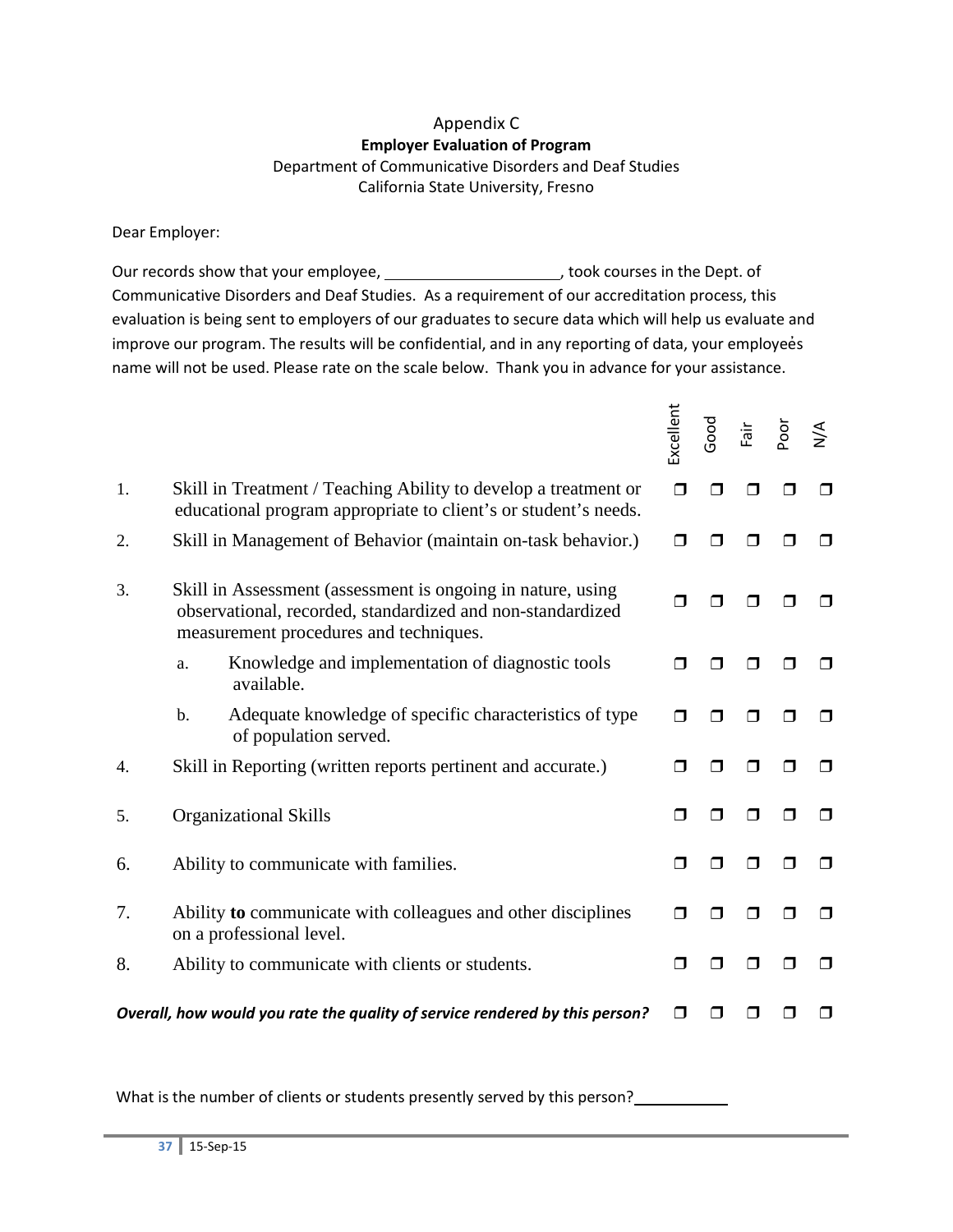#### Appendix D

# **Student Practicum Evaluation**

| Clinician:  | Semester: |
|-------------|-----------|
| Supervisor: | Course:   |

When considering the student's current academic and clinical experience:

| Rating Scale: | $N/A$ = Not Applicable / Not Addressed yet |  |
|---------------|--------------------------------------------|--|
|               |                                            |  |

1 = Needs 100 % Assistance/ Feedback:: Inadequate (inability to make changes) 2 = Needs 75% Assistance/ Feedback: Nominal (regularly needs specific direction/demonstration) 3 = Needs 50% Assistance/ Feedback: Adequate (often needs some general direction/ demonstration) 4 = Needs 25% Assistance/ Feedback: Good (needs occasional direction/demonstration) 5 = Independent with Minimal Assistance/ Feedback Needed: Excellent (takes initiative and performs effectively)

#### **Academic and Clinical Knowledge Base (10 %)**

|                                                                                              | $1st$ 3 weeks | Midterm | Final |
|----------------------------------------------------------------------------------------------|---------------|---------|-------|
| 1. Applies current course work in the clinical setting.                                      | N/A           | N/A     | N/A   |
| 2. Understands nature of disorders.                                                          | N/A           | N/A     | N/A   |
| 3. Seeks to add to academic knowledge in order to<br>develop an effective treatment program. | N/A           | N/A     | N/A   |
| 4. Demonstrates increased clinical insight.                                                  | N/A           | N/A     | N/A   |

Comments: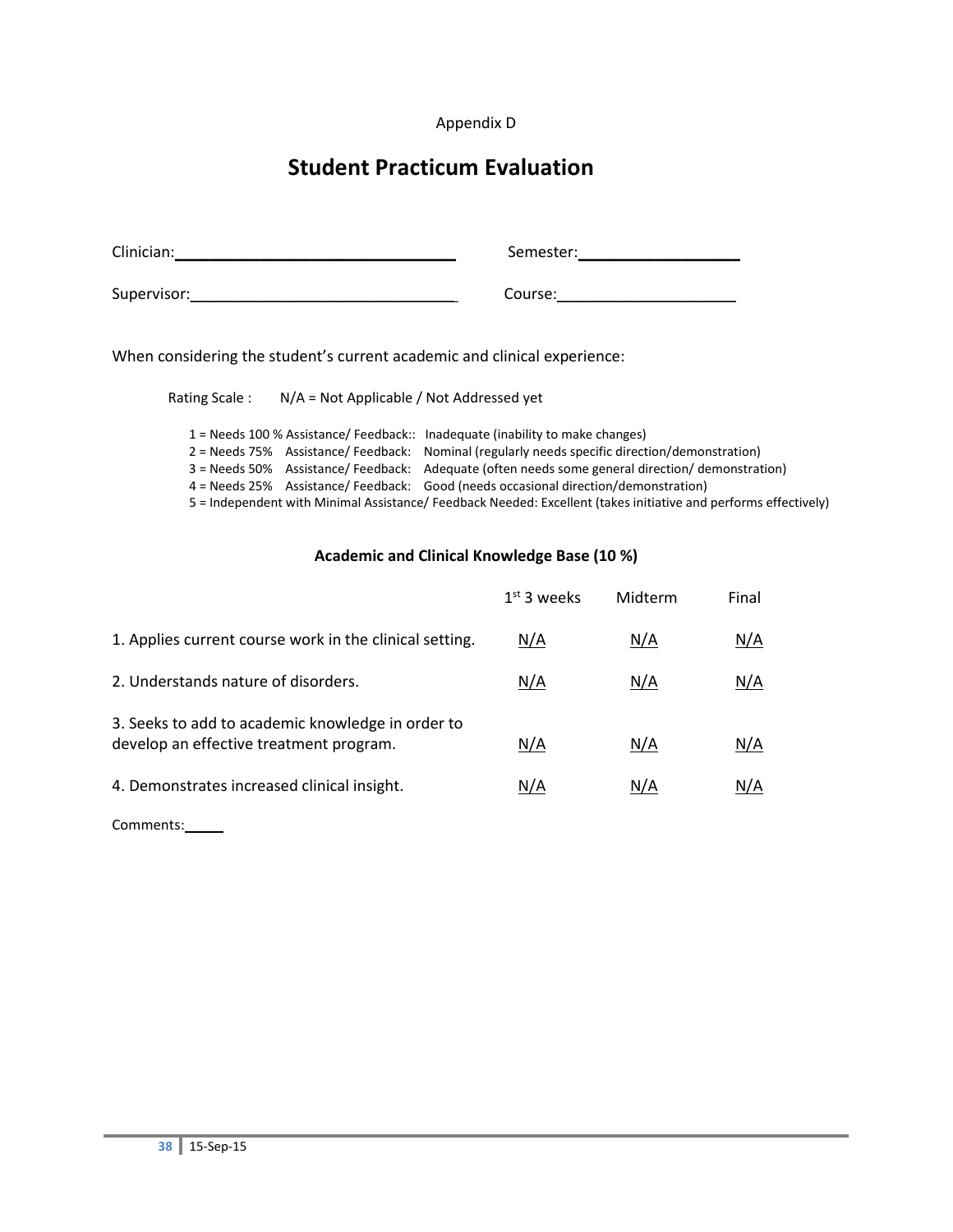# **Diagnostic Skills (10%)**

|                                                                                            | $1st$ 3 weeks | Midterm    | Final      |
|--------------------------------------------------------------------------------------------|---------------|------------|------------|
| 1. Conducts a thorough file review and client interview                                    | N/A           | N/A        | N/A        |
| 2. Utilizes appropriate diagnostic instruments.                                            | N/A           | N/A        | N/A        |
| 3. Effectively administers and records tests according<br>to published guidelines.         | N/A           | N/A        | N/A        |
| 4. Accurately interprets test results.                                                     | N/A           | N/A        | <u>N/A</u> |
| 5. Makes appropriate prognosis and recommendations<br>based on diagnostic results.         | <u>N/A</u>    | <u>N/A</u> | N/A        |
| 6. Effectively shares results and recommendations and<br>answers questions appropriately.  | N/A           | N/A        | N/A        |
| 7. Administers informal diagnostic instrument if<br>published tests are not appropriate.   | N/A           | N/A        | N/A        |
| 8. Incorporate multiple measures to establish reliability<br>of results.                   | N/A           | N/A        | N/A        |
| 9. Quickly learns and incorporates new tests or<br>procedures suggested by the supervisor. | N/A           | <u>N/A</u> | N/A        |
| 10. Demonstrates on-going evaluation of client's skills,<br>task and materials.            | <u>N/A</u>    | N/A        | N/A        |

Comments: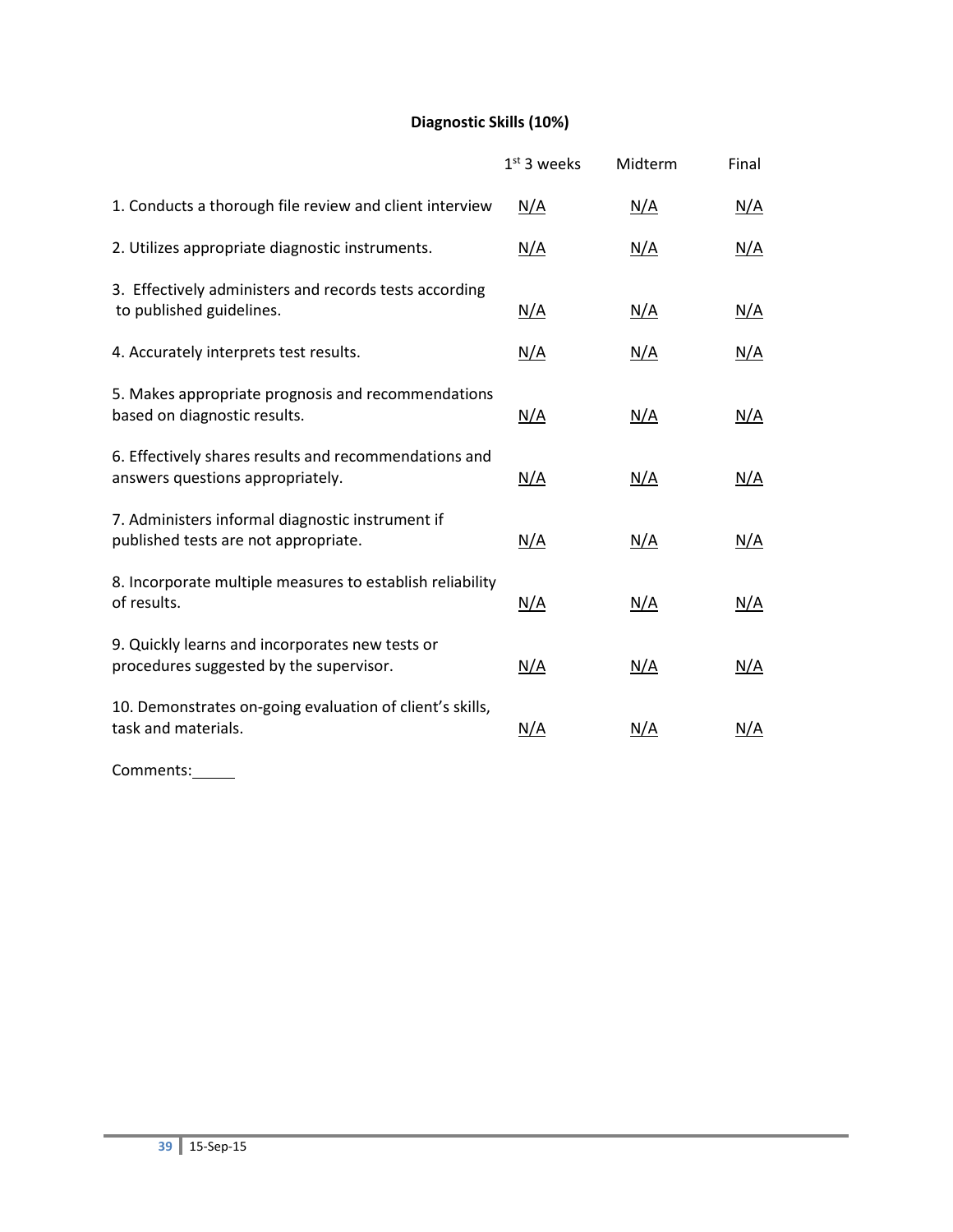# **Treatment Skills (30%)**

|                                                                                                                               | $1st$ 3 weeks | Midterm    | Final      |     |
|-------------------------------------------------------------------------------------------------------------------------------|---------------|------------|------------|-----|
| 1. Develops and writes appropriate short-and long-term<br>objectives.                                                         | N/A           | <u>N/A</u> | N/A        |     |
| 2. Sequences treatment to meet the client's needs and<br>the client's performances.                                           | <u>N/A</u>    | <u>N/A</u> | N/A        |     |
| 3. Utilizes a variety of appropriate materials.                                                                               | N/A           | <u>N/A</u> | N/A        |     |
| 4. Utilizes a variety of appropriate treatment techniques<br>and tasks that are clearly related to goals.                     | <u>N/A</u>    | <u>N/A</u> | N/A        |     |
| 5. Effectively manages treatment contingencies<br>(e.g., reinforcement) and behavior.                                         | <u>N/A</u>    | <u>N/A</u> | N/A        |     |
| 6. Accurately and appropriately uses data collection<br>methods.                                                              | N/A           | N/A        | N/A        |     |
| 7. Provides consistent and appropriate feedback to clients<br>regarding results of treatment session and overall<br>programs. | N/A           | N/A        | N/A        |     |
| 8. Actively involves client in treatment by training<br>self-charting, providing regular home assignments, etc.               | N/A           | N/A        | N/A        |     |
| 9. Adapts treatment methods based on ongoing assessment<br>of client's needs and adjusts pacing when needed.                  | N/A           | <u>N/A</u> | <u>N/A</u> |     |
| 10. Respects scheduling restrictions by beginning and ending<br>treatment on time.                                            |               | <u>N/A</u> | <u>N/A</u> | N/A |

Comments:\_\_\_\_\_\_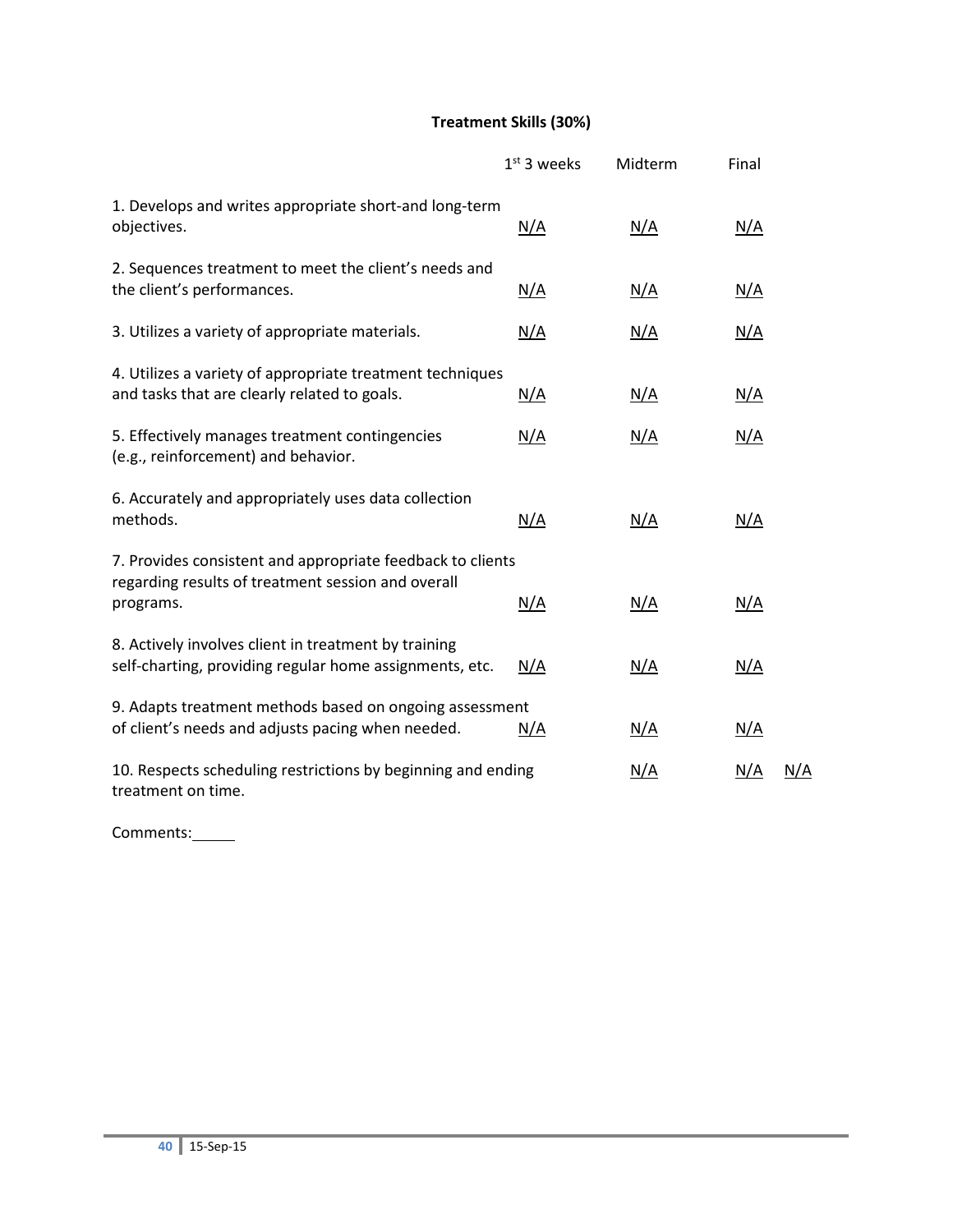# **Writing Skills (20%)**

|                                                                                           | $1st$ 3 weeks | Midterm | Final |
|-------------------------------------------------------------------------------------------|---------------|---------|-------|
| 1. Maintains accurate and appropriate progress notes.                                     | N/A           | N/A     | N/A   |
| 2. Prepares complete, well-organized reports.                                             | N/A           | N/A     | N/A   |
| 3. Submits written assignments in a timely manner.                                        | N/A           | N/A     | N/A   |
| 4. Uses correct and appropriate grammar, form, style, and<br>spelling in written reports. | N/A           | N/A     | N/A   |
| 5. Uses language that is understood by client and family.                                 | N/A           | N/A     | N/A   |

Comments:

# **Practicum as a Learning Experience (20%)**

|                                                                                                 | $1st$ 3 weeks | Midterm    | Final      |
|-------------------------------------------------------------------------------------------------|---------------|------------|------------|
| 1. Implements recommendations quickly.                                                          | <u>N/A</u>    | <u>N/A</u> | <u>N/A</u> |
| 2. Seeks clarification when in doubt.                                                           | <u>N/A</u>    | <u>N/A</u> | <u>N/A</u> |
| 3. Develops original and/or appropriate solutions to clinical<br>problems.                      | N/A           | N/A        | N/A        |
| 4. Generalizes information to other clients and situations. N/A                                 |               | <u>N/A</u> | <u>N/A</u> |
| 5. Improves and learns as a result of experience and from<br>supervisory suggestions.           | <u>N/A</u>    | <u>N/A</u> | <u>N/A</u> |
| 6. Demonstrates careful planning & consideration of<br>consequences.                            | <u>N/A</u>    | N/A        | N/A        |
| 7. Receives constructive suggestions without resistance.                                        | N/A           | <u>N/A</u> | <u>N/A</u> |
| 8. Conducts on-going self-analysis to meet personal goals. N/A                                  |               | N/A        | N/A        |
| 9. Demonstrates appropriate organizational skills.                                              | N/A           | N/A        | N/A        |
| 10. Identifies areas of competencies and areas that need<br>improvement (i.g., self-awareness). | N/A           | <u>N/A</u> | <u>N/A</u> |

Comments: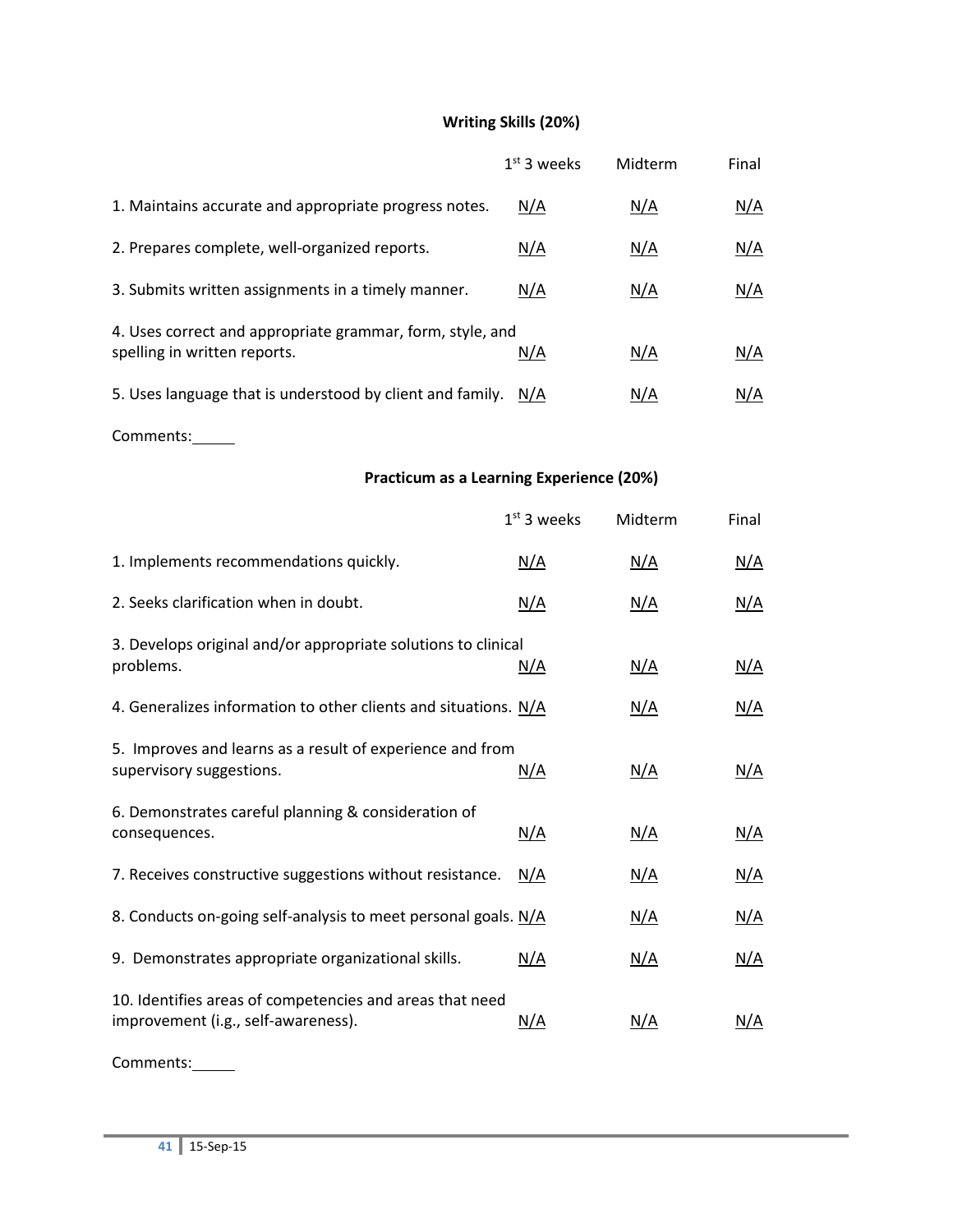# **Professionalism & Ethics ( 10%)**

|                                                                                                                          | $1st$ 3 weeks | Midterm    | Final      |            |
|--------------------------------------------------------------------------------------------------------------------------|---------------|------------|------------|------------|
| 1. Communication effectively using appropriate levels<br>with a variety of individuals (e.g., parents, clients/patients, |               |            |            |            |
| supervisors).                                                                                                            | N/A           | N/A        | N/A        |            |
| 2. Establishes and maintains rapport with clients and<br>professionals.                                                  | <u>N/A</u>    | <u>N/A</u> | <u>N/A</u> |            |
| 3. Complies with established clinic or on-site procedures. N/A                                                           |               | N/A        | N/A        |            |
| 4. Demonstrates knowledge of ASHA's Code of Ethics<br>by applying ethical standard in all professional                   |               |            |            |            |
| relationships.                                                                                                           | N/A           | <u>N/A</u> | N/A        |            |
| 5. Maintains a professional appearance.                                                                                  | <u>N/A</u>    | <u>N/A</u> | <u>N/A</u> |            |
| 6. Attends and is on time for all meetings.                                                                              | <u>N/A</u>    | <u>N/A</u> | <u>N/A</u> |            |
| 7. Treats all people with respect & safeguards confidentiality.                                                          |               | <u>N/A</u> | <u>N/A</u> | <u>N/A</u> |
| 8. Conducts sessions effectively with confidence.                                                                        | N/A           | <u>N/A</u> | <u>N/A</u> |            |
| 9. Demonstrates careful planning & consideration of                                                                      |               |            |            |            |
| consequences.                                                                                                            | N/A           | <u>N/A</u> | <u>N/A</u> |            |
| 10. Maintains professional focus on client's needs (including                                                            |               |            |            |            |
| physical, psychological and spiritual).                                                                                  | N/A           | <u>N/A</u> | N/A        |            |
| Comments:                                                                                                                |               |            |            |            |
| Supervisor's Signature:                                                                                                  | Date:         |            |            |            |

Adapted from the American Speech-Language-Hearing Association's "Clinical Fellowship Year Performance Rating Observation Scale" and "Handbook for Student Interns & Instructors in Speech Pathology and Audiology."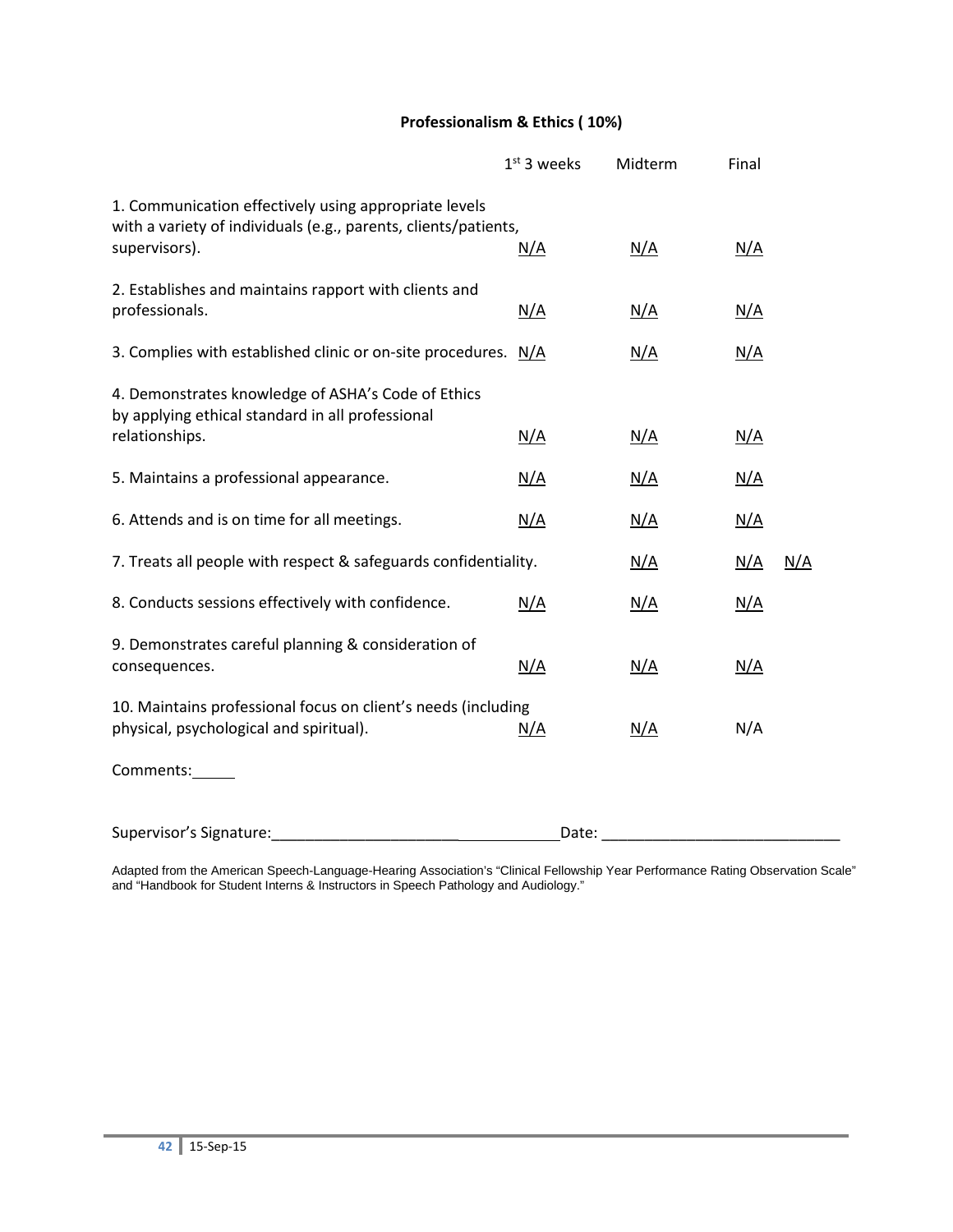# Appendix D (Continued)

## California State University, Fresno Department of Communication Disorders and Deaf Studies **Student Teaching Evaluation**

|                                                                                                                             |                                                                                                                                         | Mid-term(blue/black ink) Final Evaluation (red ink)                                                                        |                                                                                                                                                          |                                                                                                                                                              |  |
|-----------------------------------------------------------------------------------------------------------------------------|-----------------------------------------------------------------------------------------------------------------------------------------|----------------------------------------------------------------------------------------------------------------------------|----------------------------------------------------------------------------------------------------------------------------------------------------------|--------------------------------------------------------------------------------------------------------------------------------------------------------------|--|
|                                                                                                                             |                                                                                                                                         |                                                                                                                            |                                                                                                                                                          |                                                                                                                                                              |  |
|                                                                                                                             |                                                                                                                                         |                                                                                                                            |                                                                                                                                                          |                                                                                                                                                              |  |
|                                                                                                                             |                                                                                                                                         |                                                                                                                            |                                                                                                                                                          |                                                                                                                                                              |  |
| Person Completing Form: □ Master Teacher □ University Supervisor □ Student Teacher (self-evaluation)                        |                                                                                                                                         |                                                                                                                            |                                                                                                                                                          |                                                                                                                                                              |  |
| Performance                                                                                                                 | Does not meet                                                                                                                           | <b>Basic</b>                                                                                                               | <b>Proficient</b>                                                                                                                                        | <b>Exemplary</b>                                                                                                                                             |  |
| Category                                                                                                                    | standard<br>1                                                                                                                           | $\mathbf{2}$                                                                                                               | 3                                                                                                                                                        | 4                                                                                                                                                            |  |
| 1. Communication                                                                                                            |                                                                                                                                         |                                                                                                                            |                                                                                                                                                          |                                                                                                                                                              |  |
| Uses acceptable written,<br>oral, and nonverbal<br>communication with<br>students                                           | Frequently<br>demonstrates<br>inappropriate use<br>of written and/or<br>oral language.<br>Nonverbal<br>communication is<br>not apparent | Usually<br>demonstrates<br>appropriate use of<br>written and oral<br>language.<br>Nonverbal<br>communication is<br>limited | Frequently<br>demonstrates<br>appropriate use of<br>written and oral<br>language. Nonverbal<br>communication<br>occurs frequently<br>and is appropriate. | Consistently<br>demonstrates high levels<br>of proficiency in written<br>and oral language. Non<br>verbal communication is<br>consistent and<br>appropriate. |  |
|                                                                                                                             | □                                                                                                                                       | $\Box$                                                                                                                     | $\Box$                                                                                                                                                   | $\Box$                                                                                                                                                       |  |
| Provides opportunities<br>forstudents to<br>cooperate, communicate,<br>and interact with each<br>other to enhance learning. | Does not involve<br>the students in any<br>type of interactive<br>activities.                                                           | Provides occasional<br>opportunities for<br>student-to-student<br>communication.                                           | Students regularly<br>participate in<br>interactive activities<br>planned by the<br>Candidate.                                                           | Students usually work<br>together, not only on<br>Candidate-planned<br>activities, but also on self<br>selected projects.                                    |  |
|                                                                                                                             | П                                                                                                                                       | $\Box$                                                                                                                     | $\mathsf{L}$                                                                                                                                             | $\Box$                                                                                                                                                       |  |
| Listens to students and<br>demonstrates interest in<br>what they are saying by<br>responding appropriately                  | Does not respond<br>to student<br>comments                                                                                              | Inconsistent in<br>responding to what<br>students are saying.                                                              | Looks at students<br>and acknowledges<br>with brief verbal and<br>nonverbal feedback<br>what they are<br>sharing                                         | Responds to students<br>with appropriate verbal<br>or nonverbal feedback by<br>summarizing what<br>students have shared                                      |  |
| Builds and sustains a<br>classroom climate of<br>acceptance, encouraging<br>creativity, inquisitiveness<br>and risk-taking  | Has limited rapport<br>with students,<br>rarely encourages<br>inquisitiveness,<br>discourages<br>interactions and                       | Establishes rapport<br>with students, or<br>develops an<br>atmosphere of<br>limited inquiry                                | Establishes rapport<br>with students and<br>often encourages<br>inquiry.                                                                                 | In addition to 3, the<br>Candidate accepts<br>students' ideas, and<br>fosters academic risk-<br>taking.                                                      |  |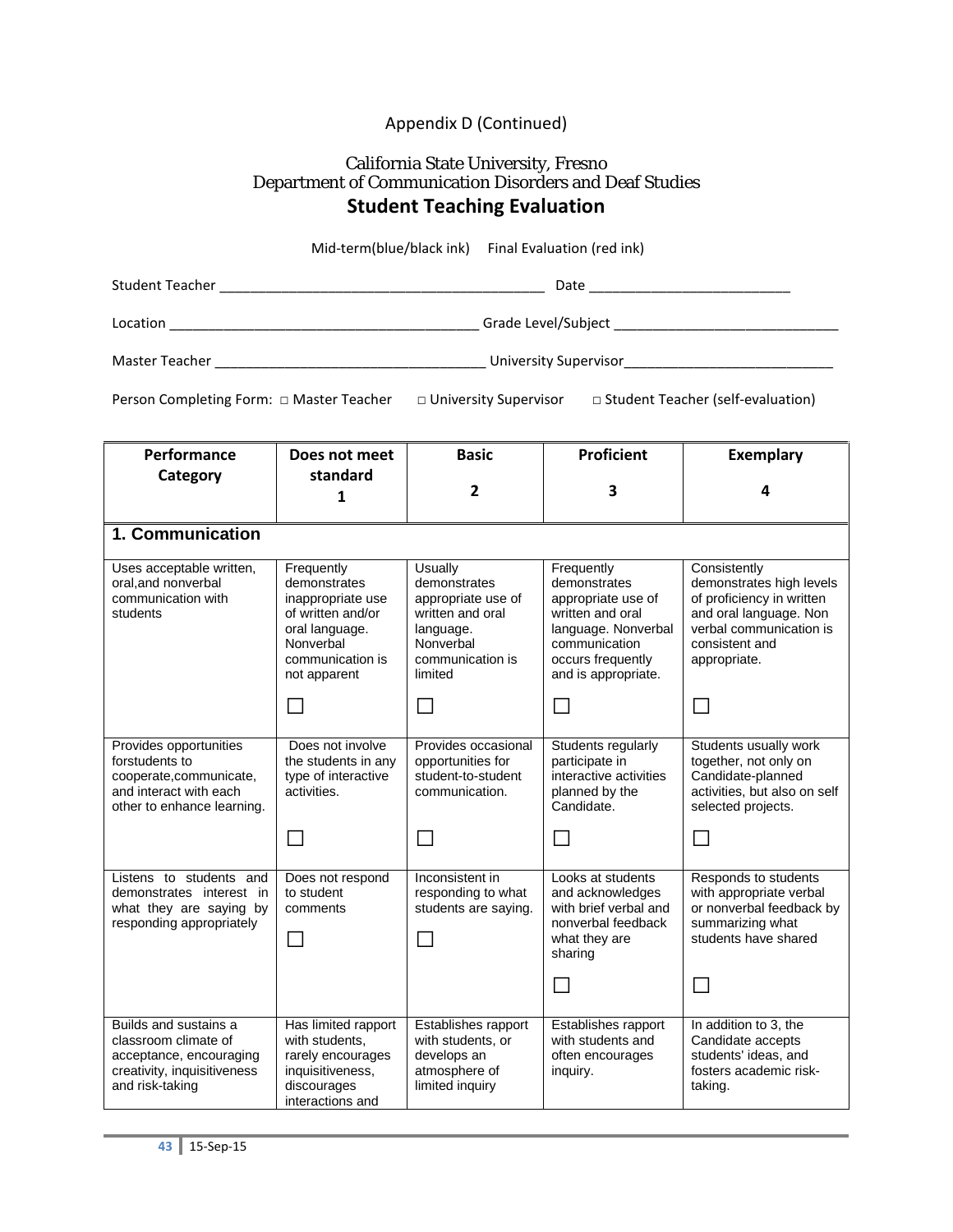|                                                                                                                              | questioning                                                                                                                                                  | $\overline{\phantom{a}}$                                                                                                                                                                                                                          | $\sim$                                                                                                                                                                                     |                                                                                                                                                                                                                                                                                                          |
|------------------------------------------------------------------------------------------------------------------------------|--------------------------------------------------------------------------------------------------------------------------------------------------------------|---------------------------------------------------------------------------------------------------------------------------------------------------------------------------------------------------------------------------------------------------|--------------------------------------------------------------------------------------------------------------------------------------------------------------------------------------------|----------------------------------------------------------------------------------------------------------------------------------------------------------------------------------------------------------------------------------------------------------------------------------------------------------|
|                                                                                                                              |                                                                                                                                                              |                                                                                                                                                                                                                                                   |                                                                                                                                                                                            |                                                                                                                                                                                                                                                                                                          |
| Demonstrates<br>communication skills<br>which show sensitivity to<br>diversity differences.                                  | Candidate seldom<br>recognizes<br>diversity<br>differences within<br>the Classroom                                                                           | Candidate is aware<br>of diversity<br>differences within<br>the class room, but<br>seldom adjusts<br>communications<br>and actions.                                                                                                               | Candidate is often<br>adjusts<br>communications and<br>actions to<br>demonstrate<br>sensitivity to various<br>cultures.                                                                    | Candidate demonstrates<br>sensitivity to diversity<br>differences through<br>communications and<br>actions.<br>$\mathcal{L}_{\mathcal{A}}$                                                                                                                                                               |
| Adapts to the various<br>communication needs of<br>students with multiple<br>handicaps                                       | Does not<br>recognize or<br>respond to the<br>communication<br>attempts of<br>students with<br>multiple handicaps                                            | Is aware of the<br>communication<br>attempts of students<br>with multiple<br>handicaps but does<br>not respond<br>appropriately<br>$\blacksquare$                                                                                                 | Frequently responds<br>appropriately to of<br>the communication<br>attempts of students<br>with multiple<br>handicaps                                                                      | Is sensitive to, and<br>consistently responds<br>appropriately to of the<br>communication attempts<br>of students with multiple<br>handicaps                                                                                                                                                             |
| <b>Comments on Communication Skills</b>                                                                                      |                                                                                                                                                              |                                                                                                                                                                                                                                                   |                                                                                                                                                                                            |                                                                                                                                                                                                                                                                                                          |
| 2. Planning and Preparation                                                                                                  |                                                                                                                                                              |                                                                                                                                                                                                                                                   |                                                                                                                                                                                            |                                                                                                                                                                                                                                                                                                          |
| Performance                                                                                                                  | Does not meet                                                                                                                                                | <b>Basic</b>                                                                                                                                                                                                                                      | <b>Proficient</b>                                                                                                                                                                          | <b>Exemplary</b>                                                                                                                                                                                                                                                                                         |
| Category                                                                                                                     | standard<br>1                                                                                                                                                | 2                                                                                                                                                                                                                                                 | 3                                                                                                                                                                                          | 4                                                                                                                                                                                                                                                                                                        |
| Selects goals and<br>objectives for plans that<br>are valuable, clear, and<br>appropriate in terms of<br>scope and sequence. | Goals are not<br>valuable and<br>represent low<br>expectations for<br>students; goals are<br>not clear enough<br>to allow for<br>assessment.<br>$\mathbf{I}$ | Goals are oderately<br>valuable in their<br>expectations or<br>conceptual<br>understanding for<br>students, and in<br>their importance;<br>goals are only<br>moderately clear or<br>include a<br>combination of<br>goals and activities<br>$\sim$ | Goals are valuable<br>in their level of<br>expectation,<br>onceptual<br>understanding,<br>critical thinking, and<br>importance; most<br>goals are clear and<br>permit assessment<br>$\Box$ | Goals chosen for plans<br>are valuable, establish<br>high expectations,<br>provide for critical<br>thinking by students, and<br>relate to curriculum<br>frameworks and<br>standards; all goals are<br>clear, written in the form<br>and student learning,<br>and permit viable<br>methods of assessment. |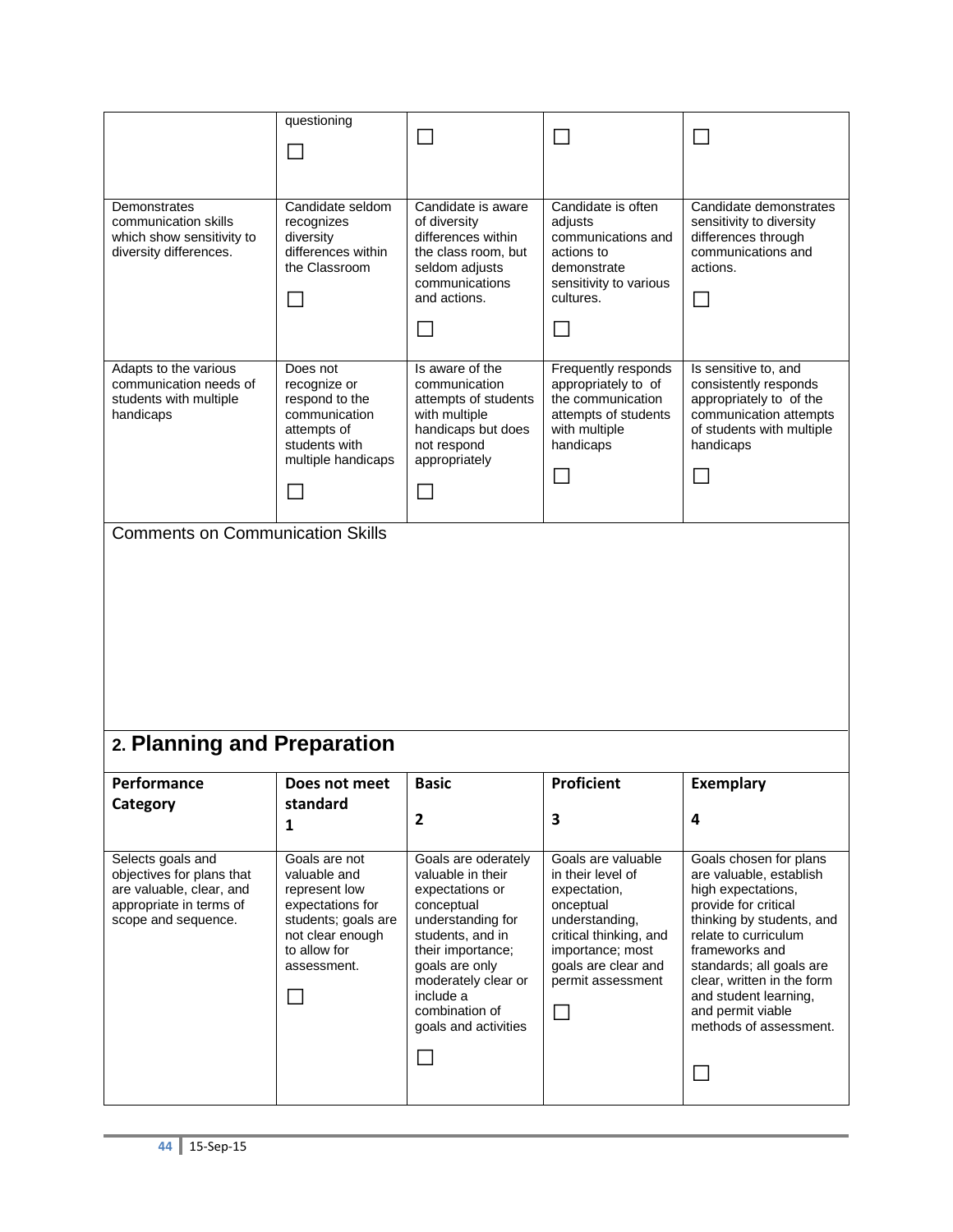| Demonstrates knowledge<br>of content areas and their<br>integration in planning.                                                                                                                                                                    | Makes content<br>errors or does not<br>correct content<br>errors students<br>make.                                                                                                                                                                                                                        | Shows basic<br>content knowledge<br>but cannot articulate<br>connections with<br>other disciplines<br>$\sim$                                                                                                                                                                                                                                                       | Shows solid content<br>knowledge and<br>makes connections<br>between the content<br>and other disciplines<br>$\Box$                                                                                                                                                                                                                                                                                      | Shows extensive and<br>consistent knowledge of<br>content, with evidence of<br>continuing pursuit of<br>knowledge<br>$\Box$                                                                                                                                                                                                                                                            |
|-----------------------------------------------------------------------------------------------------------------------------------------------------------------------------------------------------------------------------------------------------|-----------------------------------------------------------------------------------------------------------------------------------------------------------------------------------------------------------------------------------------------------------------------------------------------------------|--------------------------------------------------------------------------------------------------------------------------------------------------------------------------------------------------------------------------------------------------------------------------------------------------------------------------------------------------------------------|----------------------------------------------------------------------------------------------------------------------------------------------------------------------------------------------------------------------------------------------------------------------------------------------------------------------------------------------------------------------------------------------------------|----------------------------------------------------------------------------------------------------------------------------------------------------------------------------------------------------------------------------------------------------------------------------------------------------------------------------------------------------------------------------------------|
| Plans using knowledge<br>about characteristics of<br>age group, knowledge of<br>students' varied<br>approaches to learning;<br>knowledge of students'<br>interests and cultural<br>heritage; and knowledge<br>of students' skills and<br>knowledge. | Shows: minimal<br>knowledge of<br>developmental<br>characteristics of<br>age group;<br>unfamiliarity with<br>different<br>approaches to<br>learning (such as<br>learning styles or<br>"intelligences");<br>little knowledge of<br>students skills and<br>knowledge,<br>interests or cultural<br>heritage. | Shows: generally<br>accurate knowledge<br>of the<br>developmental<br>characteristics of<br>age group; general<br>understanding of<br>the different<br>approaches to<br>learning; recognizes<br>the value of<br>understanding<br>students' skills,<br>knowledge interest,<br>or cultural heritage,<br>but uses this only in<br>planning for the<br>class as a whole | Shows thorough<br>understanding of<br>typical<br>developmental<br>characteristics of<br>age groups, as well<br>as exceptions;<br>shows solid<br>understanding of the<br>different approaches<br>to learning that<br>different students<br>exhibit; shows<br>knowledge of<br>students' skills and<br>knowledge; shows<br>knowledge of the<br>interests or cultural<br>heritages of groups<br>of students. | Shows knowledge of<br>typical developmental<br>characteristics of age<br>group, exceptions to the<br>patterns, and the extent<br>to which individual<br>student follows patterns;<br>uses, where appropriate,<br>knowledge of varied<br>approaches to learning in<br>planning; displays skills<br>and knowledge of the<br>interests or cultural<br>heritages of groups of<br>students. |
| Plans lessons that<br>incorporate<br>multiculturalism and<br>diversity in non-<br>stereotypical ways.                                                                                                                                               | There is no<br>mention of<br>diversity in any<br>lesson planning.                                                                                                                                                                                                                                         | Acknowledges<br>diversity but<br>diversity is treated<br>in trivial ways (e.g.,<br>focus on<br>stereotypical<br>differences, like<br>"Mexicans eat<br>tortillas."<br>┙                                                                                                                                                                                             | Plans reflect<br>recognition and<br>general acceptance<br>of differences. There<br>is some reflection on<br>diverse<br>perspectives.<br>$\Box$                                                                                                                                                                                                                                                           | Reflects respect and<br>affirmation of individual<br>differences. Lessons ask<br>students to use<br>information learned in<br>interactions with fellow<br>students and their<br>outside work.<br>$\mathcal{L}_{\mathcal{A}}$                                                                                                                                                           |
| Plans well in advance and<br>incorporates varied and<br>creative materials and<br>resources into planning,<br>including, where<br>appropriate, technology.                                                                                          | Plans incorporate<br>very few resources<br>beyond the<br>Candidate's<br>Editions and input<br>from the classroom<br>teacher.                                                                                                                                                                              | Plans incorporate<br>only those materials<br>and resources<br>readily available in<br>the classroom;<br>technology is<br>seldom used.<br>$\mathbb{R}^n$                                                                                                                                                                                                            | Plans incorporate<br>materials and<br>resources from<br>school and the<br>community;<br>technology is used<br>periodically.<br>$\sim$                                                                                                                                                                                                                                                                    | Plans incorporate<br>materials and resources<br>from school, community,<br>professional<br>organizations, and other<br>resources; technology is<br>used creatively and<br>appropriately to<br>strengthen the lesson.<br>$\Box$                                                                                                                                                         |
| Plans lessons to meet the<br>needs of students who<br>have multiple handicaps<br>or varying levels of<br>academic achievement                                                                                                                       | No provisions in<br>the plans for<br>multiply<br>handicapped or<br>varying levels of                                                                                                                                                                                                                      | Plans for the varied<br>needs of students in<br>a superficial way.<br>(e.g. Giving "busy<br>work" while other                                                                                                                                                                                                                                                      | Frequently makes<br>provisions in lessons<br>for giving<br>appropriate<br>lessons/materials                                                                                                                                                                                                                                                                                                              | Shows consistent<br>planning of<br>lessons/materials<br>appropriate for students<br>of varying                                                                                                                                                                                                                                                                                         |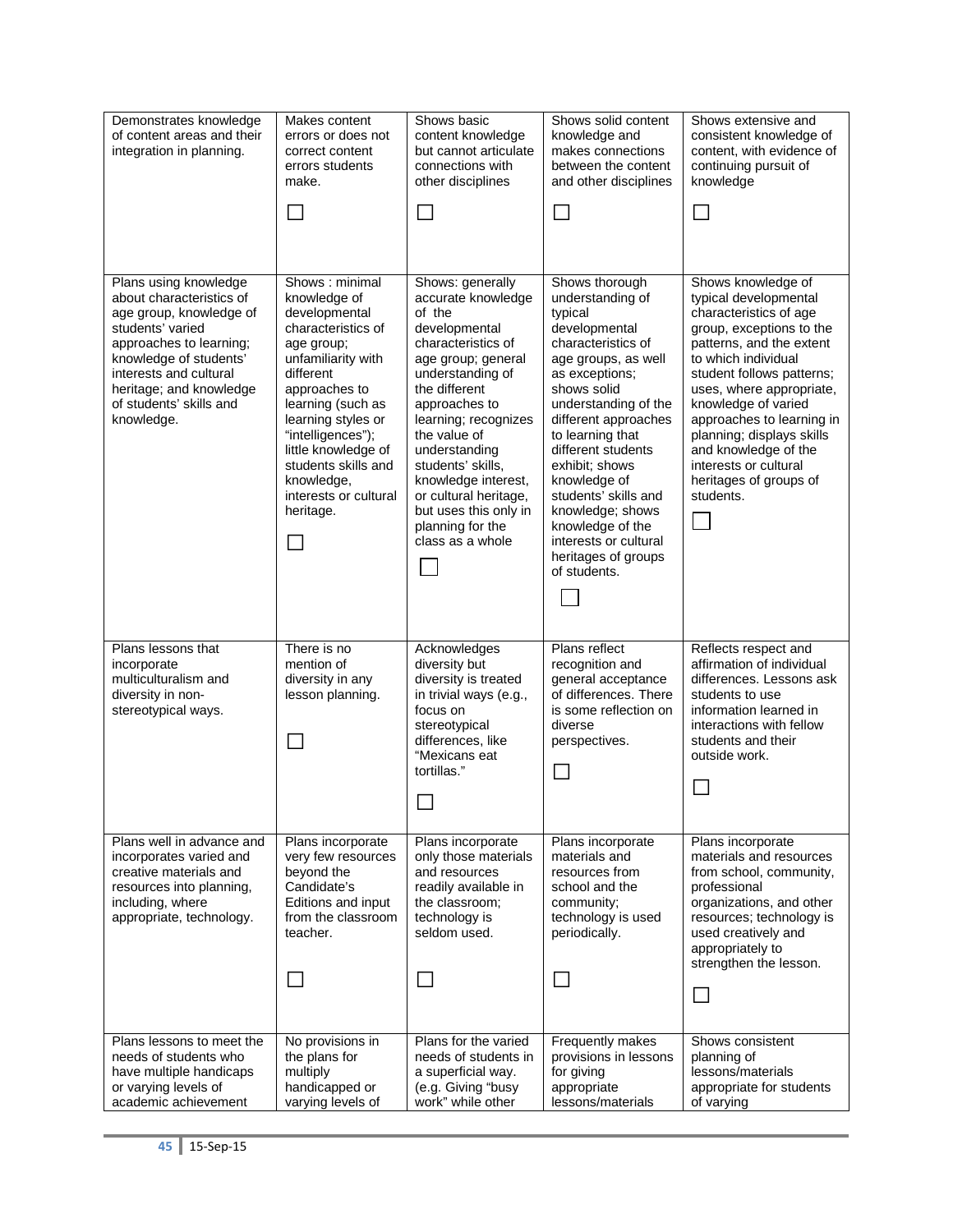| (Differentiated Instruction)                         | academic<br>achievement                                                                          | students are given<br>grade level work)                                                                        | that match the level<br>of student<br>achievement<br>$\Box$                                                                             | achievement/academic<br>levels<br>$\Box$                                                                                                                                                                                    |
|------------------------------------------------------|--------------------------------------------------------------------------------------------------|----------------------------------------------------------------------------------------------------------------|-----------------------------------------------------------------------------------------------------------------------------------------|-----------------------------------------------------------------------------------------------------------------------------------------------------------------------------------------------------------------------------|
| <b>Comments on Planning and Preparation Skills</b>   |                                                                                                  |                                                                                                                |                                                                                                                                         |                                                                                                                                                                                                                             |
| 3. Formal Assessment                                 |                                                                                                  |                                                                                                                |                                                                                                                                         |                                                                                                                                                                                                                             |
| Performance                                          | Does not meet<br>standard                                                                        | <b>Basic</b>                                                                                                   | <b>Proficient</b>                                                                                                                       | <b>Exemplary</b>                                                                                                                                                                                                            |
| Category                                             | 1                                                                                                | $\overline{2}$                                                                                                 | 3                                                                                                                                       | 4                                                                                                                                                                                                                           |
| Uses varied assessment<br>and evaluation tools.      | Uses no evaluation<br>tools.                                                                     | Uses only the<br>evaluation tools<br>provided by<br>cooperating<br>teacher.                                    | Develops and uses<br>a variety of<br>evaluation tools.<br>$\mathsf{L}$                                                                  | Develops and uses a<br>variety of evaluation<br>tools including<br>performance assessment<br>and observation.<br>$\overline{\phantom{0}}$                                                                                   |
| Uses assessment results.                             | Assessment<br>results are not<br>used by the<br>candidate.                                       | Instructional<br>decisions or are<br>sometimes made<br>based on<br>assessment results.                         | Assessment results<br>are consistently<br>used to plan<br>instruction, but the<br>instruction is not<br>differentiated.<br>$\mathsf{L}$ | Assessment results are<br>consistently to plan<br>instruction that responds<br>to the strengths/ needs<br>of varying learners.<br>Results also used to<br>make instructional<br>decisions (grouping,<br>content).<br>$\Box$ |
| Uses congruent<br>assessments and clear<br>standards | Assessments do<br>not match<br>instructional goals<br>and/or criteria is<br>not clear.<br>$\Box$ | Most assessments<br>match<br>goals/objectives;<br>criteria are<br>developed but not<br>always clear.<br>$\sim$ | Assessments<br>consistently match<br>goals and<br>objectives; criteria<br>for evaluation are<br>developed<br>$\mathsf{L}$               | Assessments<br>consistently match goals<br>and objectives; criteria<br>for evaluation are clear<br>and effective.<br>$\Box$                                                                                                 |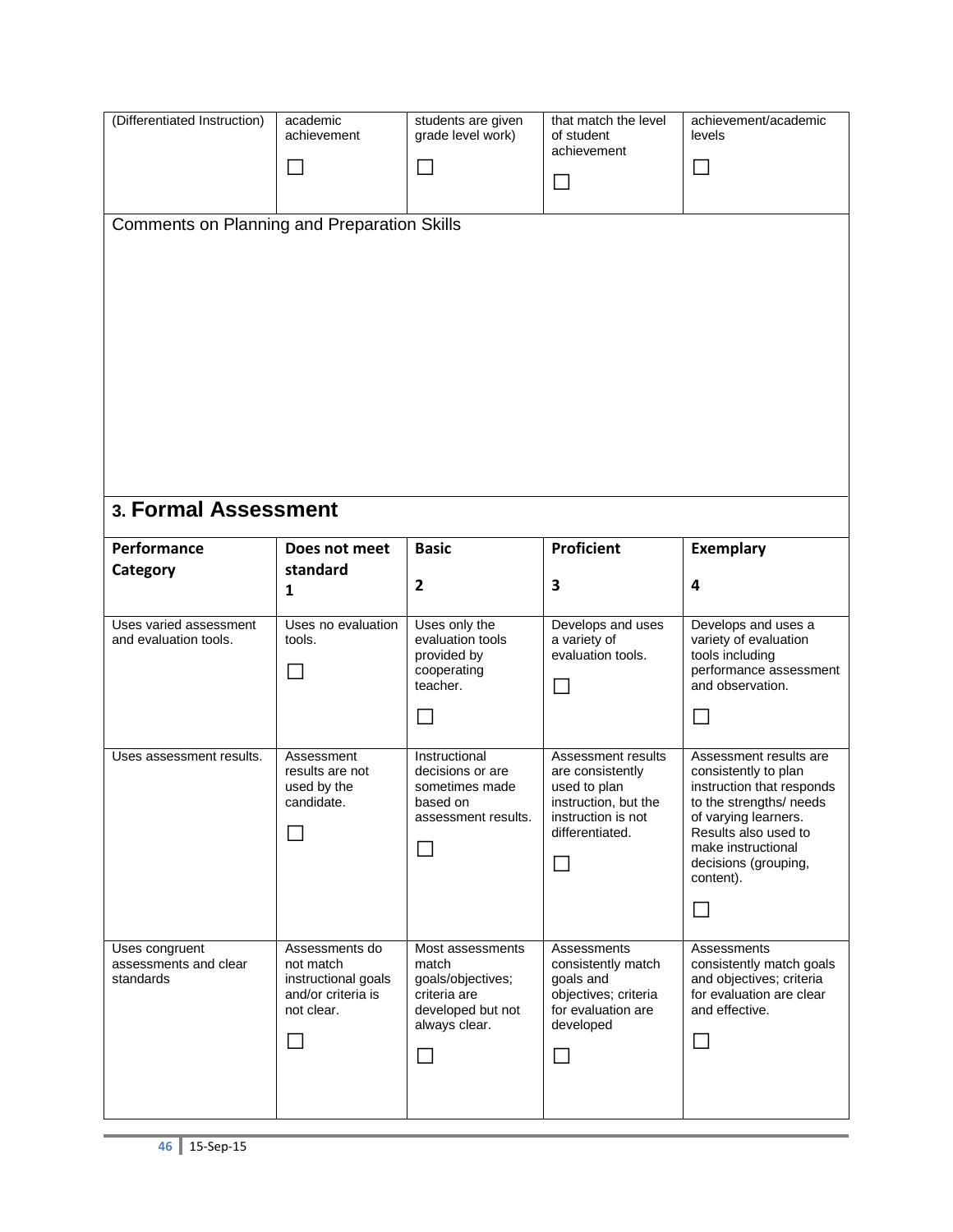| Incorporates varied<br>sources of assessment<br>information.                            | All assessment<br>information comes<br>from student<br>candidate.                                                             | Assessment<br>information comes<br>from student and<br>cooperating<br>teacher.<br>$\overline{\phantom{a}}$                                                            | Incorporates<br>assessment<br>information from at<br>least one source<br>other than<br>classroom and<br>student Candidate.<br>$\mathsf{L}$                                                                     | Incorporates assessment<br>information from a<br>variety of sources (e.g.,<br>parents, peers,<br>cooperating teacher,<br>other personnel).<br>$\Box$                                                                                                                                                                                                                                         |
|-----------------------------------------------------------------------------------------|-------------------------------------------------------------------------------------------------------------------------------|-----------------------------------------------------------------------------------------------------------------------------------------------------------------------|----------------------------------------------------------------------------------------------------------------------------------------------------------------------------------------------------------------|----------------------------------------------------------------------------------------------------------------------------------------------------------------------------------------------------------------------------------------------------------------------------------------------------------------------------------------------------------------------------------------------|
| Maintains systematic<br>record keeping and<br>communicates<br>assessment results.       | Maintains no<br>records                                                                                                       | Maintains records,<br>but they are not<br>systematic. Does<br>not share<br>assessment<br>information with<br>anyone else.<br>$\sim$                                   | Maintains systematic<br>records, but does<br>not communicate<br>with school partners<br>OR communicates<br>assessment<br>information that is<br>not systematic<br>$\mathbf{I}$                                 | Maintains systematic<br>records of student work<br>and performance and<br>communicates progress<br>to partners, and, where<br>developmentally<br>appropriate, students.<br>$\Box$                                                                                                                                                                                                            |
| <b>Comments on Assessment Skills</b><br>4. Creates and Maintains a Learning Environment |                                                                                                                               |                                                                                                                                                                       |                                                                                                                                                                                                                |                                                                                                                                                                                                                                                                                                                                                                                              |
|                                                                                         |                                                                                                                               |                                                                                                                                                                       |                                                                                                                                                                                                                |                                                                                                                                                                                                                                                                                                                                                                                              |
| Establishes and maintains<br>standards of classroom<br>behavior                         | Has not stablished<br>standards of<br>conduct and<br>responds<br>inconsistently or<br>disrespectfully to<br>student behavior. | Has established<br>standards of<br>conduct but they<br>are confusing for<br>some students.<br>Applies them<br>inconsistently.<br>Builds rapport with<br>some students | Has established<br>standards that are<br>clear to all students.<br>Responds<br>appropriately most<br>of the time. Supports<br>students in meeting<br>these standards.<br>Builds rapport with<br>students.<br>П | Has involved students in<br>the establishment of<br>clear standards of<br>conduct. Responds<br>appropriately,<br>consistently and<br>respectfully at<br>developmental level of<br>students supports<br>students in meeting<br>these standards. Is<br>consistent in<br>demonstrating equitable<br>behavior and fairness to<br>all students. Builds<br>rapport with students<br>$\mathbb{R}^n$ |
| Facilitates development of<br>student responsibility                                    | Does not<br>encourage student<br>responsibility for<br>personal and<br>community<br>behavior and<br>learning.                 | Provides limited<br>assistance for only<br>some students in<br>understanding their<br>responsibility for the<br>classroom<br>environment and for<br>learning.         | Provides limited<br>assistance for all<br>students in<br>understanding their<br>responsibility for the<br>classroom<br>environment and for<br>learning.<br>T,                                                  | Consistently encourages<br>and supports student<br>responsibility for<br>personal and community<br>behavior.<br>$\mathbf{L}$                                                                                                                                                                                                                                                                 |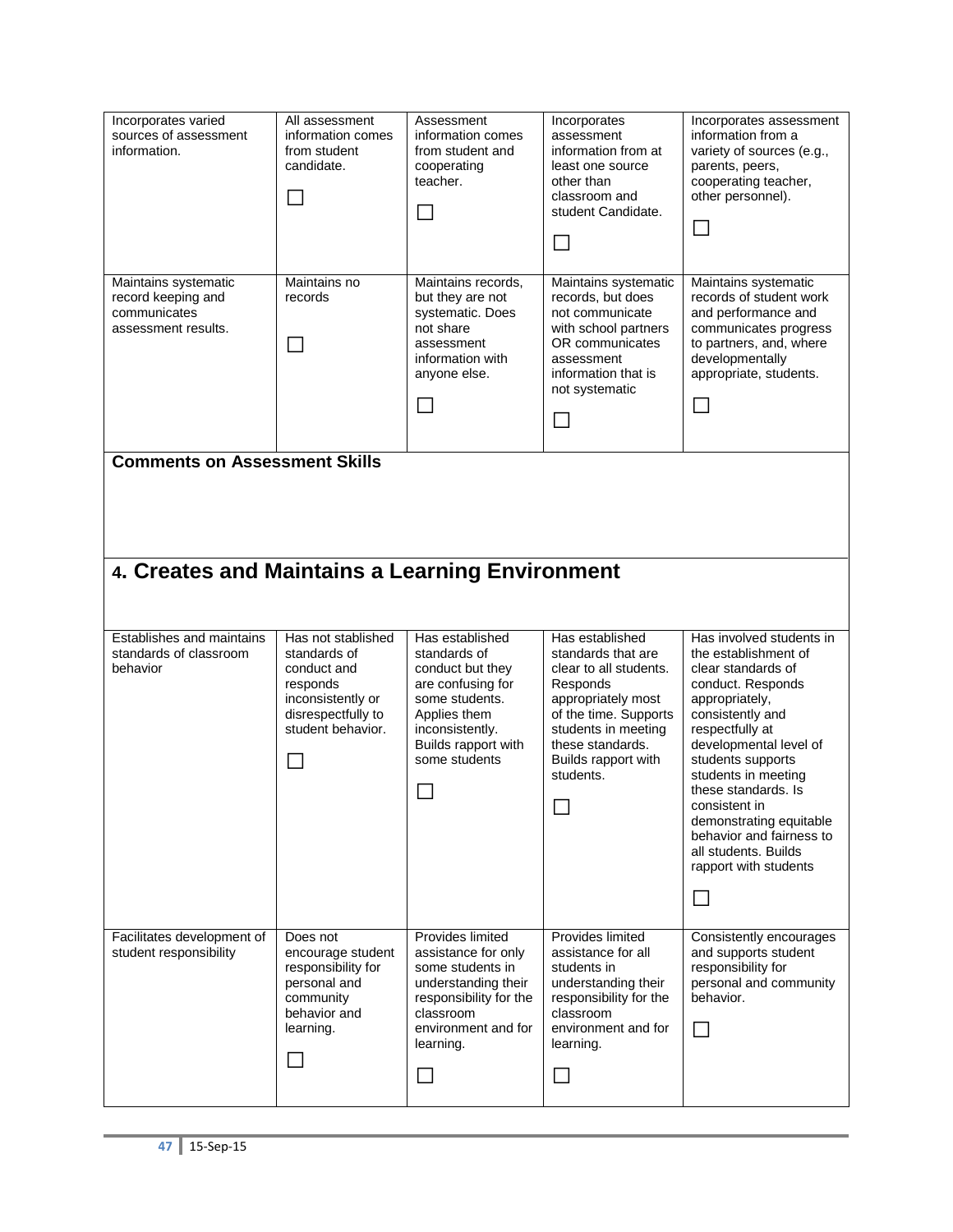| Uses time effectively.<br>Uses time appropriately,<br>spending time on activities<br>while ending them before<br>interest is lost | Consistently<br>unprepared for<br>class. Often begins<br>late, students are<br>often off task and<br>not engaged in<br>learning activities.<br>Students and<br>instructor are often<br>off topic<br>$\sim$                                                         | Often unprepared<br>for class.<br>occasionally begins<br>late, students are<br>engaged in learning<br>activities more often<br>than not.<br>L                          | Usually comes to<br>class prepared.<br>Class generally<br>begins on time,<br>Students spend the<br>majority of their time<br>on task, off task time<br>is minimal, students<br>are usually engaged<br>in learning activities                               | Consistently comes to<br>class prepared to teach<br>students are consistently<br>engaged in learning<br>activities. Keeps<br>classroom discussion on<br>topic                                                                                                                                                                                                                                                                                            |
|-----------------------------------------------------------------------------------------------------------------------------------|--------------------------------------------------------------------------------------------------------------------------------------------------------------------------------------------------------------------------------------------------------------------|------------------------------------------------------------------------------------------------------------------------------------------------------------------------|------------------------------------------------------------------------------------------------------------------------------------------------------------------------------------------------------------------------------------------------------------|----------------------------------------------------------------------------------------------------------------------------------------------------------------------------------------------------------------------------------------------------------------------------------------------------------------------------------------------------------------------------------------------------------------------------------------------------------|
| Monitors students'<br>participation and<br>interpersonal interactions<br>in learning activities                                   | Unaware of or<br>unable to<br>encourage student<br>participation.<br>Unaware of<br>students interests.<br>Chooses activities<br>that do not<br>motivate students<br>to participate.<br>Uses inappropriate<br>or ineffective<br>management<br>techniques.<br>$\sim$ | Often needs to<br>intervene to control<br>behaviors. Has<br>limited repertoire of<br>management<br>techniques.<br>$\mathsf{L}$                                         | Manages conflicts<br>that arise.<br>Occasionally uses<br>techniques to<br>prevent negative<br>interpersonal<br>interactions                                                                                                                                | Aware of and uses<br>effective techniques to<br>monitor students.<br>Prevents problems<br>before they arise by<br>intervening and engaging<br>students. Reinforces<br>student behavior verbally<br>and non-verbally. Uses<br>strategies to prevent<br>interpersonal conflict.<br>Chooses activities that<br>motivate students and<br>are tied to their interests.<br>Groups students<br>effectively and able to<br>anticipate problems that<br>may arise |
| Establishes efficient<br>outines for procedural<br>tasks and delegates to<br>students                                             | Unprepared to<br>handle routine<br>procedures<br>resulting in loss of<br>instructional time.<br>Spends excessive<br>time on non-<br>instructional tasks<br>(e.g. record<br>keeping). Students<br>are often idle while<br>teacher attends to<br>procedural tasks.   | Tasks that could be<br>delegated to<br>students are<br>controlled by the<br>teacher. Students<br>are not engaged in<br>learning while tasks<br>are being<br>performed. | Has systems for<br>performing non-<br>instructional duties<br>resulting in limited<br>loss of instructional<br>time. Has<br>established routines<br>that enable students<br>to begin work when<br>they enter class,<br>time on task<br>maximized<br>$\Box$ | Handles procedures<br>smoothly with little loss<br>of instructional time. Has<br>established routines that<br>enable students to begin<br>work when they enter<br>class, time on task<br>maximized.                                                                                                                                                                                                                                                      |
| <b>Comments on Learning Environment</b>                                                                                           |                                                                                                                                                                                                                                                                    |                                                                                                                                                                        |                                                                                                                                                                                                                                                            |                                                                                                                                                                                                                                                                                                                                                                                                                                                          |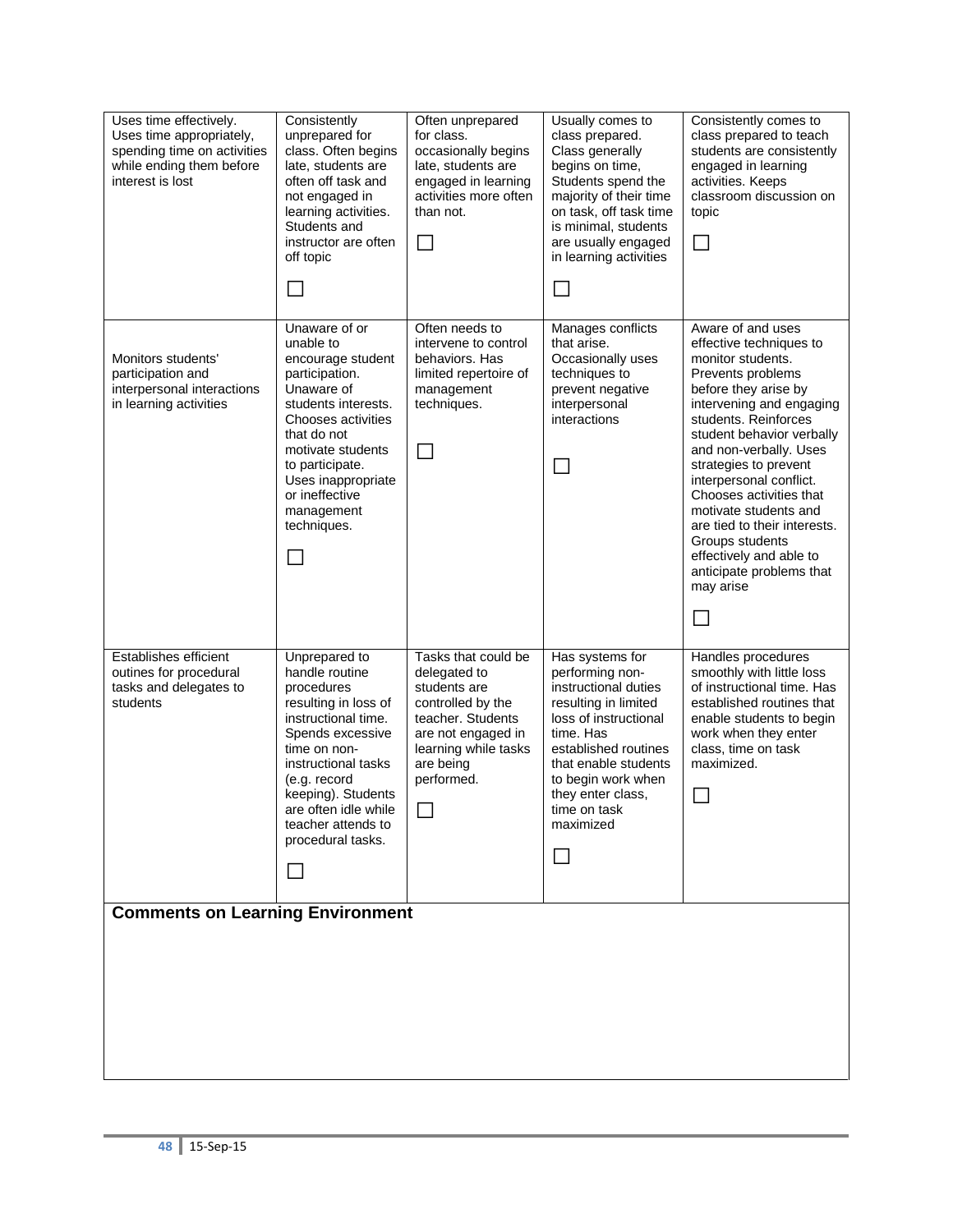| 5. Teaching for Student Learning                                                       |                                                                                                                                                                                                                            |                                                                                                                                                                                                                                                |                                                                                                                                                                                                                                                                                     |                                                                                                                                                                                                                                                                                         |
|----------------------------------------------------------------------------------------|----------------------------------------------------------------------------------------------------------------------------------------------------------------------------------------------------------------------------|------------------------------------------------------------------------------------------------------------------------------------------------------------------------------------------------------------------------------------------------|-------------------------------------------------------------------------------------------------------------------------------------------------------------------------------------------------------------------------------------------------------------------------------------|-----------------------------------------------------------------------------------------------------------------------------------------------------------------------------------------------------------------------------------------------------------------------------------------|
| Performance<br>Category                                                                | Does not meet<br>standard                                                                                                                                                                                                  | <b>Basic</b><br>$\overline{2}$                                                                                                                                                                                                                 | <b>Proficient</b><br>3                                                                                                                                                                                                                                                              | <b>Exemplary</b><br>4                                                                                                                                                                                                                                                                   |
| Uses a variety of<br>instructional strategies                                          | 1<br>Uses no variety of<br>teaching<br>strategies.                                                                                                                                                                         | Uses limited<br>teaching strategies<br>and has little<br>awareness of the fit<br>between strategies<br>and learners' styles,<br>strengths, and<br>needs                                                                                        | Uses varied<br>teaching strategies<br>but has limited<br>awareness of the fit<br>between the<br>strategies and the<br>learners' styles,<br>strengths, and<br>needs.                                                                                                                 | Uses a variety of<br>teaching strategies to<br>accommodate different<br>learning styles,<br>strengths, and needs                                                                                                                                                                        |
|                                                                                        |                                                                                                                                                                                                                            |                                                                                                                                                                                                                                                | $\overline{\phantom{0}}$                                                                                                                                                                                                                                                            |                                                                                                                                                                                                                                                                                         |
| Teaches with structure<br>and pacing, yet flexible<br>enough to respond to<br>students | Teaches with little<br>clarity and/or<br>structure and<br>suitability toward<br>learning goals.<br>Pacing is<br>inconsistent.<br>Adheres rigidly to<br>plans ignoring<br>students' interests<br>and need for<br>adjustment | Teaches content with<br>partial clarity and<br>suitability toward<br>learning goals.<br>Structure is<br>recognizable. Pacing<br>is inconsistent.<br>Adheres rigidly to<br>plans ignoring<br>students' interests<br>and need for<br>adjustment. | Teaches content<br>with clarity and<br>structure. Pacing is<br>inconsistent.<br>Attempts to adjust<br>lessons for students'<br>interests and needs.<br>$\Box$                                                                                                                       | Teaches content clearly<br>and consistently in a<br>cohesive manner with<br>appropriate pacing.<br>Adjusts responsively to<br>student interests and<br>needs.<br>$\mathcal{L}$                                                                                                          |
|                                                                                        |                                                                                                                                                                                                                            |                                                                                                                                                                                                                                                |                                                                                                                                                                                                                                                                                     |                                                                                                                                                                                                                                                                                         |
| Asks questions                                                                         | Few questions are<br>asked or questions<br>do not stimulate<br>students' analytical<br>or creative<br>thinking; questions<br>encourage yes/no<br>student response.                                                         | Questions are<br>somewhat varied<br>but tend towards<br>knowledge level<br>thinking; questions<br>result in minimal<br>student response;<br>limited feedback.<br>$\mathbb{R}^n$                                                                | Questions promote<br>problem solving,<br>demand analytical,<br>creative, and/or<br>reflective thinking<br>but probes are<br>infrequent or<br>superficial; student<br>response to<br>questions is not<br>equitably spread<br>across class;<br>feedback is limited.<br>$\mathbb{R}^n$ | Questions promote<br>problem solving, demand<br>analytical, creative,<br>and/or reflective thinking;<br>probes for clarification,<br>elaboration, and meta-<br>cognition; questions and<br>probes equitably<br>distributed among<br>students; feedback on<br>responses is high quality. |
| Uses a variety of media<br>communication tools to<br>enrich learning.                  | Teacher does not<br>use media<br>communication<br>tools in the<br>Instructional<br>environment and                                                                                                                         | Teacher uses<br>media<br>communication<br>tools in the<br>instructional<br>environment                                                                                                                                                         | Teacher uses media<br>communication tools<br>in the environment<br>and teaching<br>learning process, in<br>an approach that is<br>primarily teacher-                                                                                                                                | Teacher develops<br>lessons activities that<br>incorporate the use of<br>media communication<br>tools in a student-<br>centered format<br>designed to empower                                                                                                                           |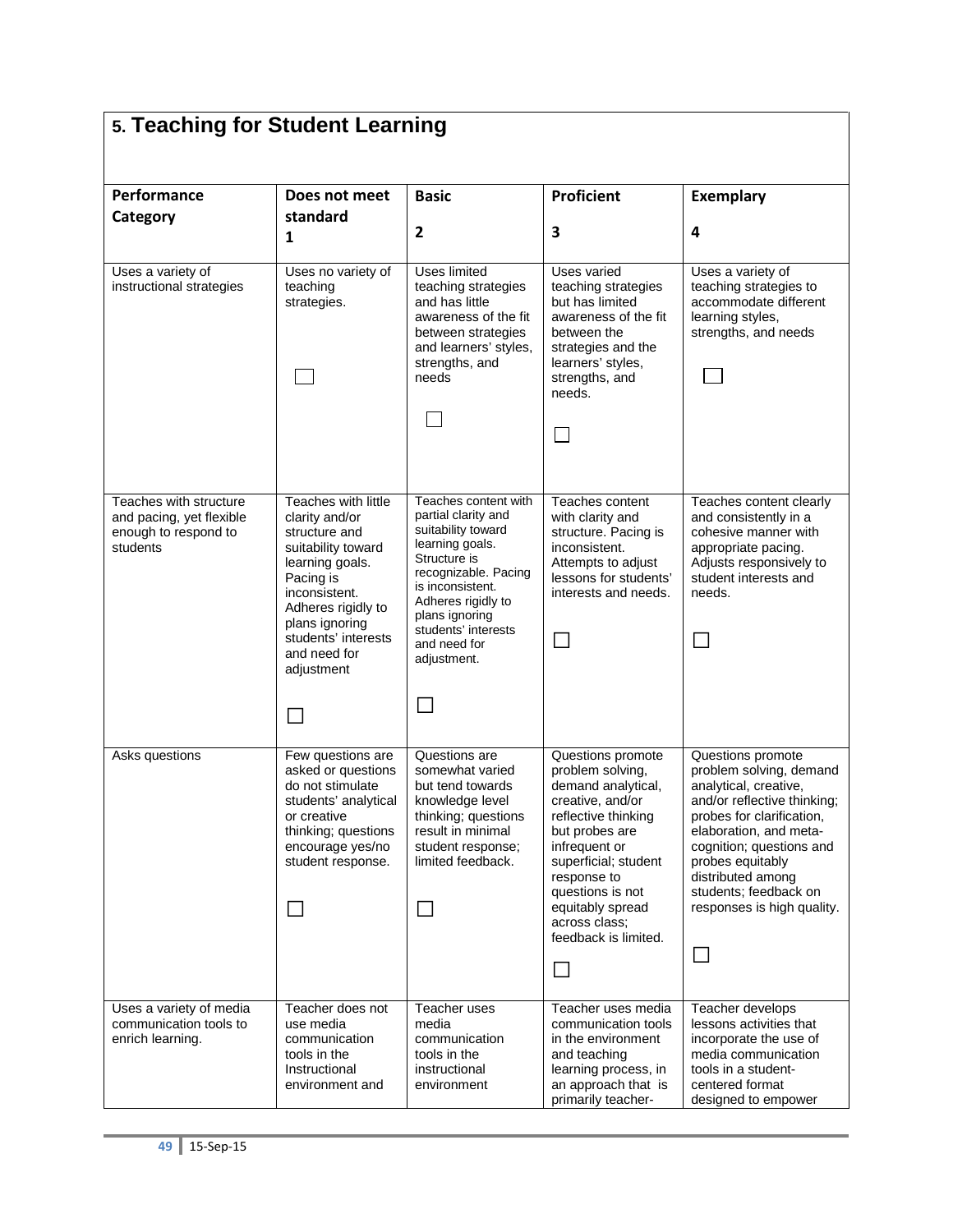|                                                                                                                                 | teaching-learning<br>process<br>$\sim$                                                                                                                                         | (e.g., visual<br>displays) but does<br>not incorporate<br>them into the<br>teaching-learning<br>process.                                                                                     | centered.<br>$\mathbf{L}$                                                                                                                                                             | student's use of the<br>mediums.                                                                                                                                                                                                   |
|---------------------------------------------------------------------------------------------------------------------------------|--------------------------------------------------------------------------------------------------------------------------------------------------------------------------------|----------------------------------------------------------------------------------------------------------------------------------------------------------------------------------------------|---------------------------------------------------------------------------------------------------------------------------------------------------------------------------------------|------------------------------------------------------------------------------------------------------------------------------------------------------------------------------------------------------------------------------------|
| Facilitates opportunities<br>for students to cooperate,<br>communicate, and interact<br>with each other to<br>enhance learning. | Teacher does not<br>involve the<br>students in any<br>type of interactive<br>activities.<br>Interaction is<br>teacher<br>dominated. Little<br>student active<br>participation. | Teacher provides<br>occasional<br>opportunities for<br>student-to-student<br>communication.                                                                                                  | Students regularly<br>participate in<br>interactive activities<br>planned by the<br>teacher. Attempt to<br>engage all students<br>but uneven results.                                 | Facilitates high level of<br>student interactions:<br>students initiate topics,<br>pose questions. Students<br>frequently work together,<br>not only on teacher-<br>planned activities, but<br>also on self- selected<br>projects. |
| <b>Comments on Teaching for Learning</b>                                                                                        |                                                                                                                                                                                |                                                                                                                                                                                              |                                                                                                                                                                                       |                                                                                                                                                                                                                                    |
| 6. Teacher Professionalism                                                                                                      |                                                                                                                                                                                |                                                                                                                                                                                              |                                                                                                                                                                                       |                                                                                                                                                                                                                                    |
| Performance                                                                                                                     | Does not meet                                                                                                                                                                  | <b>Basic</b>                                                                                                                                                                                 | <b>Proficient</b>                                                                                                                                                                     | <b>Exemplary</b>                                                                                                                                                                                                                   |
|                                                                                                                                 |                                                                                                                                                                                |                                                                                                                                                                                              |                                                                                                                                                                                       |                                                                                                                                                                                                                                    |
| Category                                                                                                                        | standard<br>$\mathbf{1}$                                                                                                                                                       | $\overline{2}$                                                                                                                                                                               | 3                                                                                                                                                                                     | 4                                                                                                                                                                                                                                  |
| Projects enthusiasm for<br>teaching and learning                                                                                | Often appears<br>bored in the school<br>setting.                                                                                                                               | Appears eager,<br>excited and curious<br>from time to time.<br>but not consistently<br>so. Participates in<br>professional<br>activities to a limited<br>extent when they<br>are convenient. | Usually appears<br>eager and excited in<br>interactions with<br>students, but not so<br>with other adults.<br>Occasionally seeks<br>out professional<br>development<br>opportunities. | Appears eager, excited,<br>and curious in<br>interactions with<br>students, colleagues,<br>and other adults. Seeks<br>out opportunities for<br>professional<br>development enhance<br>content and pedagogical<br>skills            |
| Establishes and maintains                                                                                                       | Working                                                                                                                                                                        | Interacts                                                                                                                                                                                    | Initiates and                                                                                                                                                                         | Initiates contact with a                                                                                                                                                                                                           |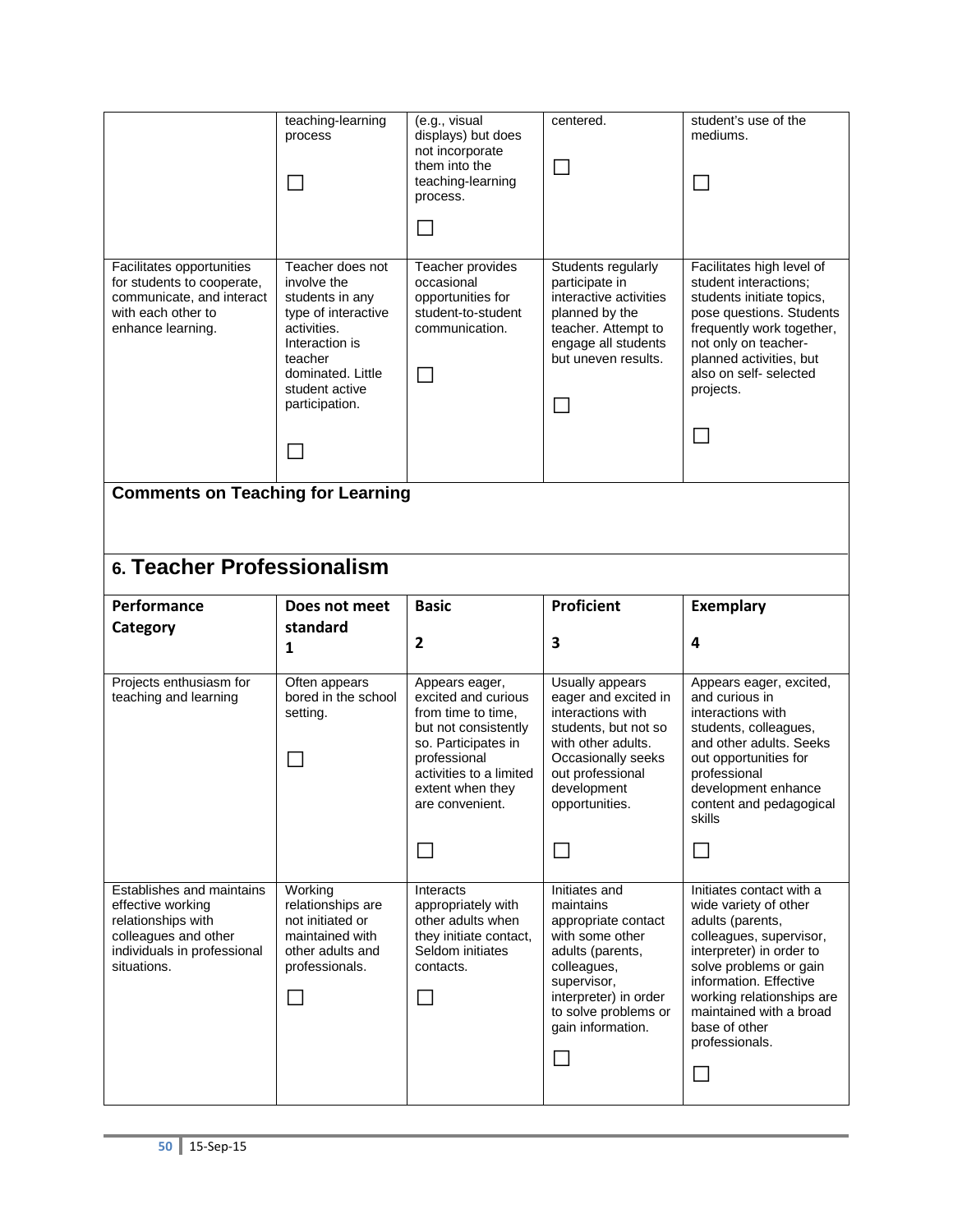| Reflects on teaching                                                           | Resists or fails to<br>gather relevant<br>information to<br>identify strengths<br>and weaknesses in<br>own teaching. Is<br>unable to judge if<br>teaching effective<br>and has no<br>suggestions for<br>future<br>improvement of<br>teaching.<br>$\blacksquare$ | Periodically gathers<br>information on<br>teaching and makes<br>an accurate<br>assessment of<br>effectiveness of<br>teaching. Has few<br>suggests for future<br>improvement.<br>$\Box$ | Gathers information<br>and has a generally<br>accurate impression<br>of effectiveness of<br>teaching.<br>Occasionally has<br>difficulty in<br>interpreting<br>strengths and<br>weaknesses. Offers<br>general suggestions<br>on how a lesson<br>may be improved.<br>$\Box$ | Gathers and effectively<br>interprets information to<br>strengths and<br>weaknesses own<br>teaching. Makes an<br>accurate assessment of<br>effectiveness of<br>teaching. specific<br>suggestions for<br>improvement.<br>$\Box$ |
|--------------------------------------------------------------------------------|-----------------------------------------------------------------------------------------------------------------------------------------------------------------------------------------------------------------------------------------------------------------|----------------------------------------------------------------------------------------------------------------------------------------------------------------------------------------|---------------------------------------------------------------------------------------------------------------------------------------------------------------------------------------------------------------------------------------------------------------------------|--------------------------------------------------------------------------------------------------------------------------------------------------------------------------------------------------------------------------------|
| Demonstrates<br>professional judgment,<br>integrity, and ethical<br>standards. | Appears unaware<br>of professional and<br>ethical standards.<br>$\Box$                                                                                                                                                                                          | Limited<br>demonstration of<br>professional and<br>ethical standards.<br>Periodically needs<br>to be reminded of<br>the expectations of<br>the role.<br>$\Box$                         | Usually<br>demonstrates<br>professional and<br>ethical standards<br>with only an<br>occasional reminder<br>of the expectations<br>of the role.<br>$\Box$                                                                                                                  | Consistently<br>demonstrates<br>professional and ethical<br>standards. Conveys a<br>sense of self as a<br>teacher rather than as a<br>student.<br>$\Box$                                                                       |
| <b>Overall Comments:</b>                                                       |                                                                                                                                                                                                                                                                 |                                                                                                                                                                                        |                                                                                                                                                                                                                                                                           |                                                                                                                                                                                                                                |

Both of the undersigned have discussed the results of this student teaching evaluation.

University Supervisor or Master Teacher Signature

| ---<br>$\sim$<br>____ |  |
|-----------------------|--|
|                       |  |

Student Teacher Signature

| - - 1 -<br><br>эт.<br>---<br>- |
|--------------------------------|
|                                |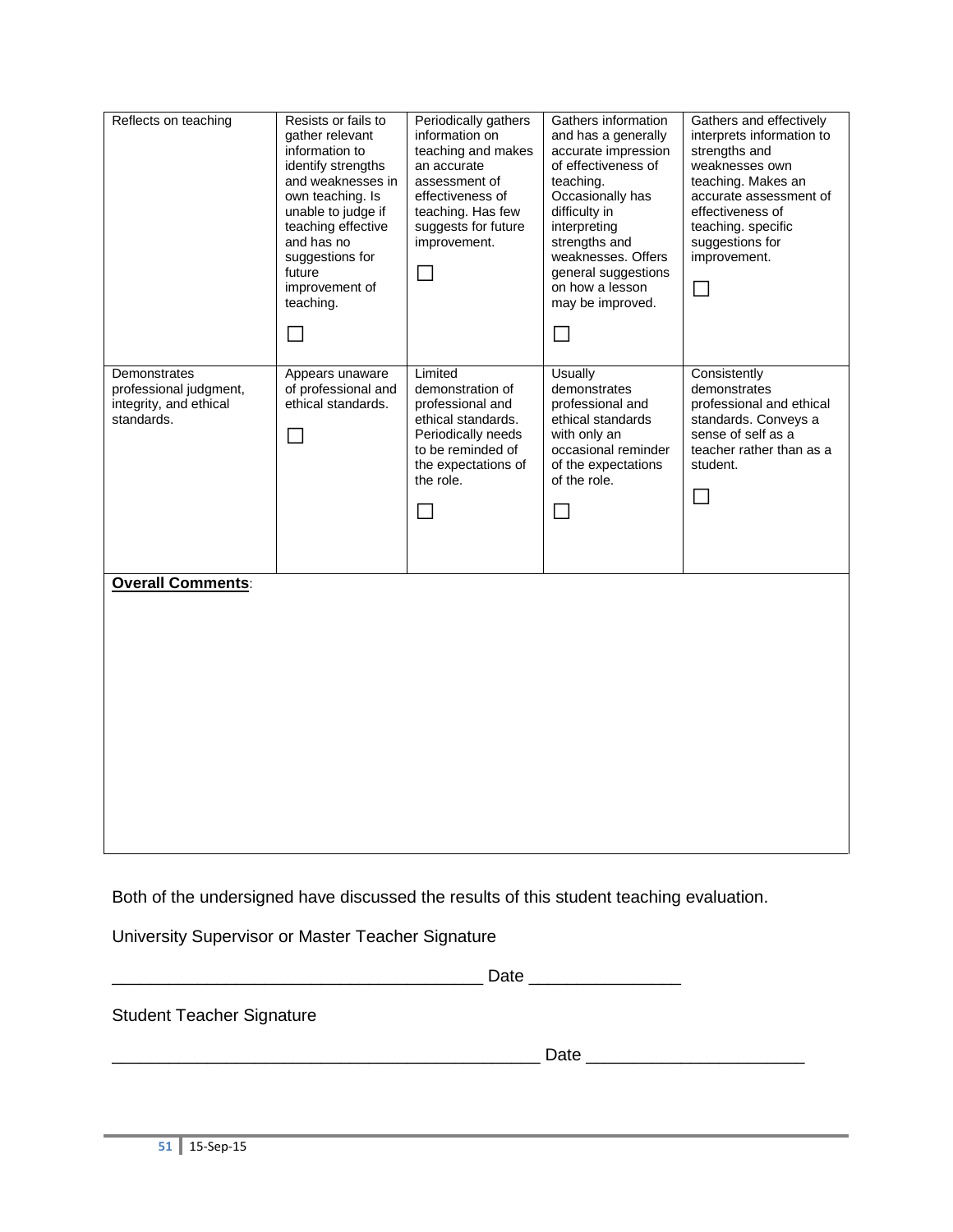# Appendix E

# Undergraduate Exit Survey

Our Undergraduate Exit Questionnaire is distributed as an on-line survey using "Qualtrics". The students responds to each statement using a five point scale: "no opinion", "strongly agree", "agree", disagree", and "strongly disagree". It includes the following statements:

- 1. The program provided me with the skills needed to write a professional report within my discipline.
- 2. The program provided me with the skills needed to assess an individual's speech, language, auditory, and communication skills.
- 3. The program provided me with the skills needed to communicate effectively with potential clients, students, or consumers.
- 4. The program provided me with the skills needed to demonstrate professional behavior within my discipline.
- 5. The program provided me with the skills needed to establish appropriate measureable goals for potential clients or students.
- 6. The program provided me with an understanding of the physical basis for a speech or hearing problem.
- 7. I completed the requirements needed to apply to a graduate program in my selected field

*Note: Interpreting students do not complete #5 or #6 as they are N/A for those students.*

In addition, the survey contains a narrative area for students to comment on "any areas in the curriculum which affected their level of satisfaction with the program".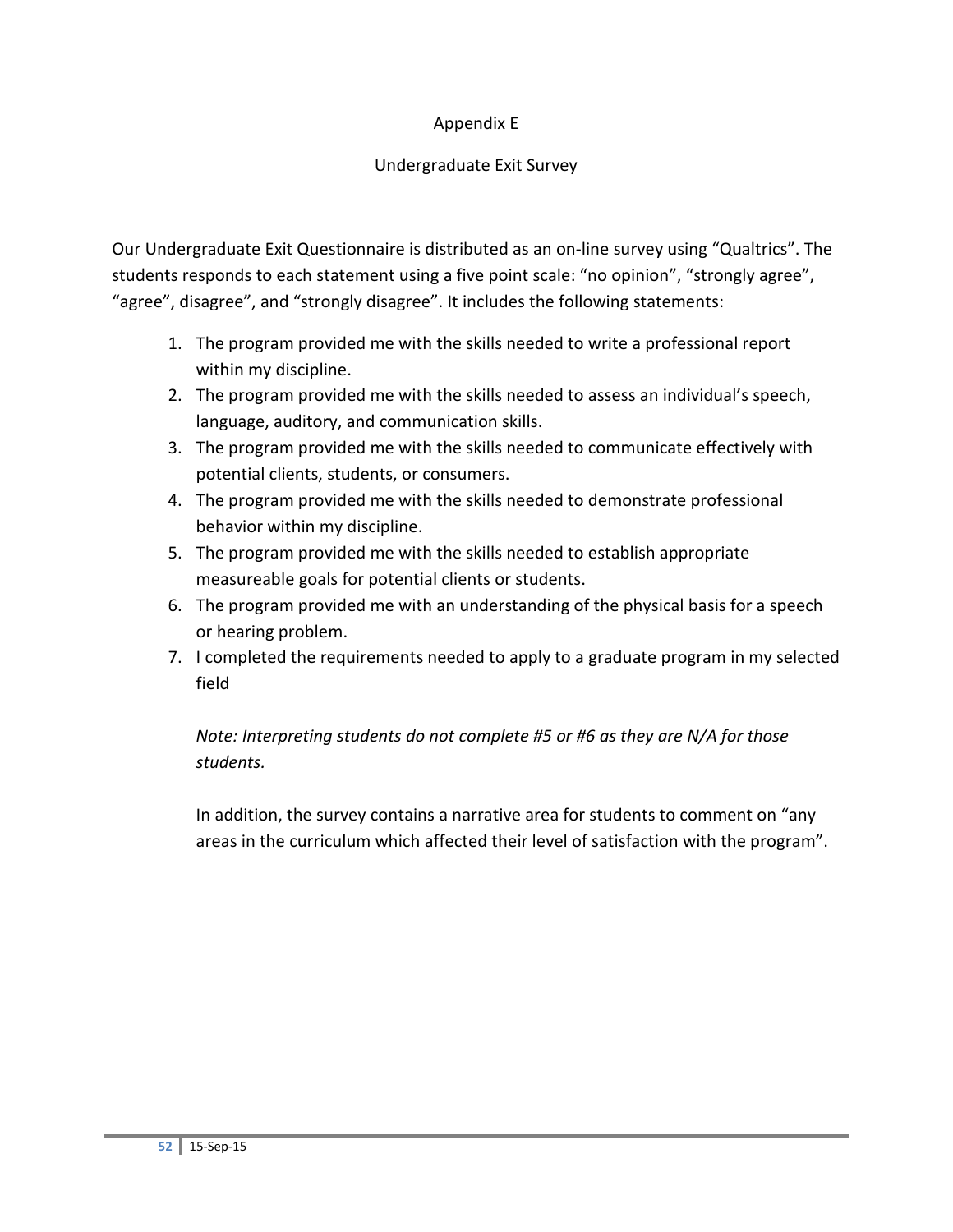# Appendix F: Undergraduate Final Practicum Evaluation: CDDS 110/107 (SLP & AUD)

# Grading Rubric for Final practicum in CDDS 110/107 Name: Name:

|                                                                                                                  | 1 Failed                                                                                                                                                                                                                         | 2 Poor                                                                                                                                                                                                                        | 3 Good                                                                                                                                                                                                                                           | 4 Excellent                                                                                                                                                                                                                                   |
|------------------------------------------------------------------------------------------------------------------|----------------------------------------------------------------------------------------------------------------------------------------------------------------------------------------------------------------------------------|-------------------------------------------------------------------------------------------------------------------------------------------------------------------------------------------------------------------------------|--------------------------------------------------------------------------------------------------------------------------------------------------------------------------------------------------------------------------------------------------|-----------------------------------------------------------------------------------------------------------------------------------------------------------------------------------------------------------------------------------------------|
| <b>Administration of</b><br>oral-periph &/OR<br>hearing screening                                                | Not prepared. Did not have<br>necessary<br>materials/protocols. Max.<br>assistance needed with 3 or<br>more of the following:<br>positioning, administration,<br>instructions/explanations, or<br>documentation.                 | Inadequately prepared. Did<br>not have necessary<br>materials/protocols OR<br>Assistance needed with 2 of<br>the following: positioning,<br>administration,<br>instructions/explanation or<br>documentation.                  | Adequately prepared. All<br>necessary materials. Minimal<br>assistance needed with one of<br>the following: positioning,<br>administration,<br>instructions/explanations, or<br>documentation.                                                   | Well prepared. All necessary<br>materials. Good positioning.<br>Correct, independent<br>administration. Clear<br>instructions/explanat.<br>Appropriate documentation.                                                                         |
| <b>Administration of</b><br>speech-language<br>sample &/OR<br>parent/client<br>interview                         | Not prepared. Did not have<br>necessary/approp. materials<br>AND required assistance from<br>grad assistant or supervisor.                                                                                                       | Inadequately prepared. Did<br>not have<br>necessary/appropriate<br>materials OR required<br>moderate assistance from<br>partner, grad assistant or<br>supervisor.                                                             | Adequately prepared. Some<br>necessary/age-approp<br>materials. Adequate use of<br>open-ended questions<br>May require minimal<br>assistance/input from<br>partner, supervisor or grad<br>assist.                                                | Well prepared. All<br>necessary/age-approp<br>materials. Approp. open-<br>ended questions<br>Correct, independent<br>administration.                                                                                                          |
| <b>Administration of</b><br>standardized test<br>&/OR authentic<br>procedures                                    | Not prepared. Did not have<br>necessary<br>materials/protocols, poor<br>positioning or documentation.<br>AND Max. assistance needed<br>for administration.                                                                       | Inadequately prepared. Did<br>not have necessary materials/<br>protocols, OR Moderate<br>assistance from grad assistant<br>or supervisor needed for<br>admin. &/or documentation<br>of results.                               | Adequately prepared. All<br>necessary materials.<br>Appropriate positioning, &<br>test/procedure selection.<br>Minimal assistance needed<br>for administration &/or<br>documentation of results.                                                 | Well prepared. All necessary<br>materials. Good positioning &<br>test procedure. Correct,<br>indep. administration. Clear<br>instructions/explanations.<br>Appropriate documentation.                                                         |
| Interpretation of<br>observations & test<br>results                                                              | Not prepared to score test<br>results. Max. assist with<br>interpretation of results.<br>Unable to develop an<br>appropriate prognosis or<br>recommendations.                                                                    | Assistance needed with test<br>scoring. Moderate assistance<br>needed with test<br>interpretation &<br>establishment of approp<br>prognosis and<br>recommendations.                                                           | Accurately & independently<br>scores test results. Minimal<br>assistance needed with test<br>interpretation or<br>establishment of approp<br>prognosis/recommendations.                                                                          | Accurately & independently<br>scores & interprets test<br>results. Establishes approp<br>prognosis &<br>recommendations.                                                                                                                      |
| Overall<br>communication and<br>ability to establish<br>rapport with client &<br>parent. Behavior<br>Management. | Does not communicate<br>effectively. Poor eye-contact<br>or body language.<br>Inappropriate language.<br>Unable to share test results or<br>answer questions. Unable to<br>manage behavior affectively,<br>even with assistance. | Does not communicate<br>effectively. Poor language<br>use, eye contact or body<br>language interferes with<br>adequate communication.<br>Unable to share test results.<br>Moderate assist needed with<br>behavior management. | Communication is adequate<br>during the assessment<br>although some areas need to<br>be addressed in follow-up.<br>Needs assistance sharing test<br>results & answering<br>questions. Minimal<br>assistance/input needed to<br>manages behavior. | Communicates effectively<br>with client & parent using<br>language that is approp, good<br>eye contact/ body language.<br>Defines professional terms.<br>Shares test results. Answers<br>quest appropriately. Manages<br>behavior adequately. |
| <b>Demonstration of</b>                                                                                          | Three or more of the<br>following: unprofessional<br>attire or appear;<br>unprofessional behavior                                                                                                                                | Two of the following:<br>unprofessional attire or<br>appear; unprofessional<br>behavior during the                                                                                                                            | Professional attire or<br>appearance. Overall behavior<br>was professional, but may<br>need to work on some minor                                                                                                                                | Appropriate/professional<br>attire and appearance.<br>Demonstrates professional<br>behavior throughout the                                                                                                                                    |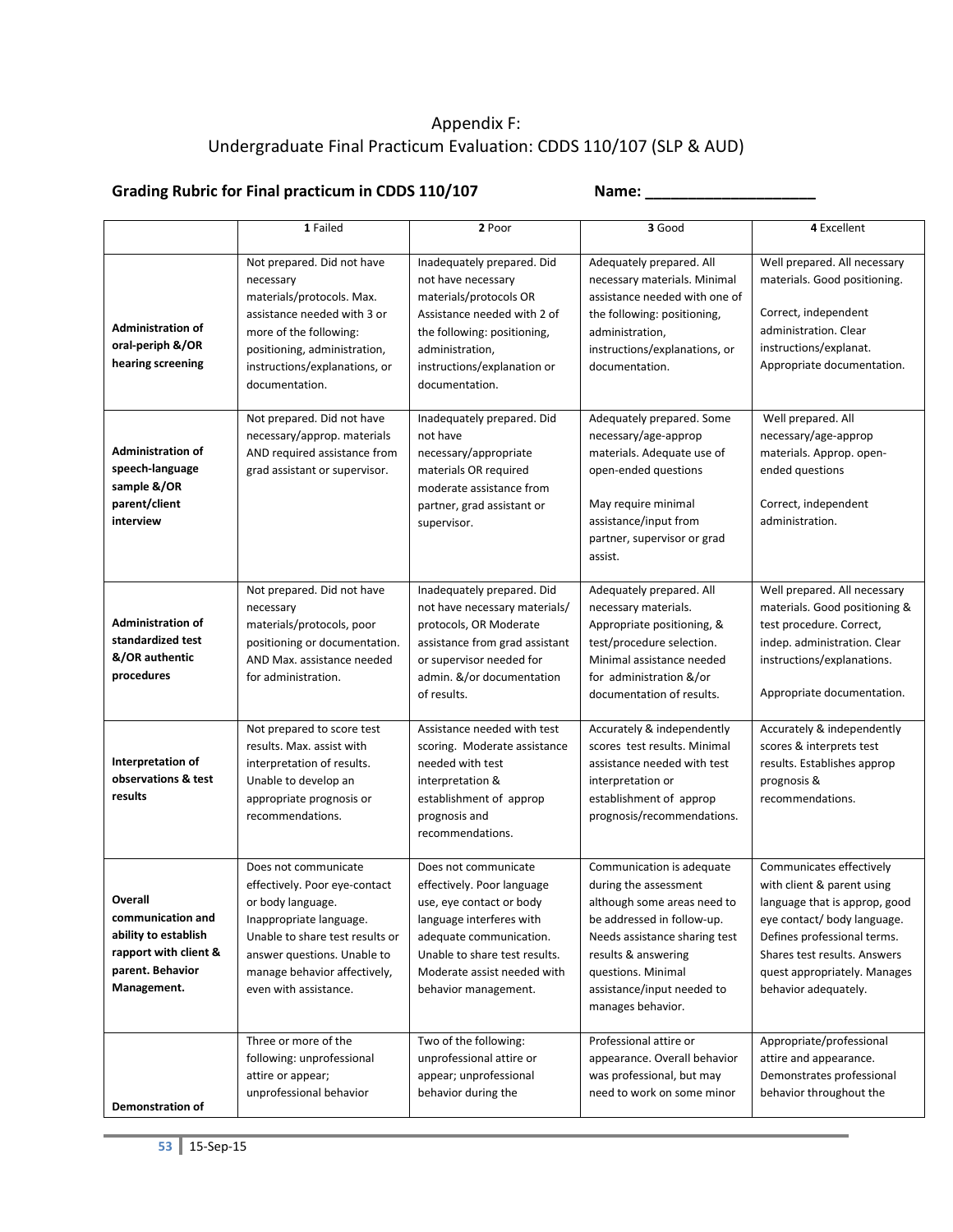| professional behavior. | during the assessment; did                                      | assessment; did not work well                                | issues. Works adequately with  | assessment. Works well with    |
|------------------------|-----------------------------------------------------------------|--------------------------------------------------------------|--------------------------------|--------------------------------|
|                        | not work well with others;<br>was defensive or critical when    | with others; was defensive or<br>critical when provided with | others & takes direction well. | others & takes direction well. |
|                        | provided with                                                   | direction/feedback.                                          |                                |                                |
|                        | direction/feedback.                                             |                                                              |                                |                                |
| Prep./Room set-up.     | Add 1 point if room set-up<br>and preparation were<br>adequate. |                                                              | Total Score =<br>/25           |                                |

# Grading Rubric for Final Written Report in CDDS 110/107 Name: \_\_\_\_\_\_\_\_\_\_\_\_\_\_\_\_\_\_\_

|                                                                                                                  | 1 Failed                                                                                                                                                                                                                                                     | 2 Poor                                                                                                                                                                                                                                                                            | 3 Good                                                                                                                                                                                                                                                                                        | 4 Excellent                                                                                                                                                                                                                                                                                                                    |
|------------------------------------------------------------------------------------------------------------------|--------------------------------------------------------------------------------------------------------------------------------------------------------------------------------------------------------------------------------------------------------------|-----------------------------------------------------------------------------------------------------------------------------------------------------------------------------------------------------------------------------------------------------------------------------------|-----------------------------------------------------------------------------------------------------------------------------------------------------------------------------------------------------------------------------------------------------------------------------------------------|--------------------------------------------------------------------------------------------------------------------------------------------------------------------------------------------------------------------------------------------------------------------------------------------------------------------------------|
| Format &<br>writing mechanics<br>(indentation,<br>grammar, spelling,<br>etc.)                                    | 1) More than one of the<br>following: Not double<br>spaced; did not use block<br>style; incorrect headings.<br>AND 2) More than 5<br>grammar, typo, spelling, or<br>phonetic symbol errors                                                                   | 1) Any one of the<br>following: Not double<br>spaced; did not use block<br>style; incorrect/missing<br>headings. AND 2) Up to 5<br>grammar, typo, spelling, or<br>phonetic symbol errors.                                                                                         | 1) Correct headings & use<br>of block style (no indent).<br>2) All phonetic symbols are<br>written in correctly. 3) Up<br>to 5 grammar, "typo" or<br>spelling errors. 4) Double<br>spaced.                                                                                                    | Complete and well<br>organized. Correct<br>headings & use of block<br>style (no indent). Fewer<br>than 2 grammar, "typo" or<br>spelling errors. Double<br>spaced. All phonetic<br>symbols are written in<br>correctly.                                                                                                         |
| <b>Background and</b><br><b>Presenting</b><br><b>Complaint AND</b><br>History (birth/dev.,<br>med., family/soc.) | 1) More than 3 of the<br>following are missing or<br>incorrect: client's name,<br>CA, date, location,<br>presenting complaint; birth<br>Hx, dev, Hx/ milestones,<br>med. Hx, family/social Hx,<br>as appropriate;<br>information under<br>incorrect heading. | 1) Up to 3 of the following<br>are missing or incorrect:<br>client's name, CA, date,<br>location; presenting<br>complaint, birth Hx,<br>dev, Hx/milestones, med.<br>Hx, family/social Hx, as<br>appropriate. OR 2) any of<br>the above information is<br>under the wrong heading. | 1) One of the following is<br>missing/incorrect: client's<br>name, CA, date, location,<br>presenting complaint,<br>referred/accompanied by;<br>AND/OR 2) One of the<br>following is missing/<br>incorrect: birth Hx,<br>dev, Hx/ milestones, med.<br>Hx, family/social Hx, as<br>appropriate. | <b>BPC Contains: client's</b><br>name, correct CA, date,<br>location, & presenting<br>complaint. Includes:<br>accompanied/referred by<br>& Dx/Tx Hx, as<br>appropriate. History<br><b>Contains: birth Hx,</b><br>dev, Hx/milestones, med.<br>Hx, family/social Hx, as<br>appropriate. Everything<br>under the correct heading. |
| Obs. & Assess.<br><b>Results:</b><br>Oral Periph. &<br><b>HearingScreening</b>                                   | Two of the following: 1)<br>incomplete/inaccurate<br>oral periph, 2) incomplete/<br>inaccurate hearing<br>screening, 3) incomplete/<br>inaccurate DDK rates.                                                                                                 | One of the following: 1)<br>incomplete/inaccurate<br>oral periph, 2) incomplete/<br>inaccurate hearing<br>screening, 3) incomplete/<br>inaccurate DDK rates.                                                                                                                      | Oral periph and hearing<br>results are complete and<br>accurate, but not<br>interpreted properly or<br>written in an organized<br>manner.                                                                                                                                                     | Oral peripheral results are<br>complete and well<br>organized, including DDK<br>results; AND Hearing<br>screening results are<br>complete and accurate.                                                                                                                                                                        |
| Obs. & Assess.<br><b>Results:</b><br><b>Speech Production</b>                                                    | Significant concerns<br>regarding the accuracy<br>and/or completeness of<br>the stand test results<br>and/or the spontaneous<br>speech sample including                                                                                                      | 1) Two of the following are<br>incorrect: phoneme errors<br>table, % intelligibility,<br>fluency analysis/table,<br>voice analysis; OR 2)<br>fluency &/or voice are not<br>addressed; OR 3) info. is                                                                              | Information from stand.<br>test and sample is<br>complete and correct,<br>including voice & fluency,<br>but phoneme error table is<br>in wrong format, &/OR<br>fluency table is incorrect.                                                                                                    | Contains: complete and<br>accurate results from<br>standardized test AND<br>spontaneous sample.<br>Includes phoneme error<br>table and % intellig., and<br>voice/fluency info. as                                                                                                                                              |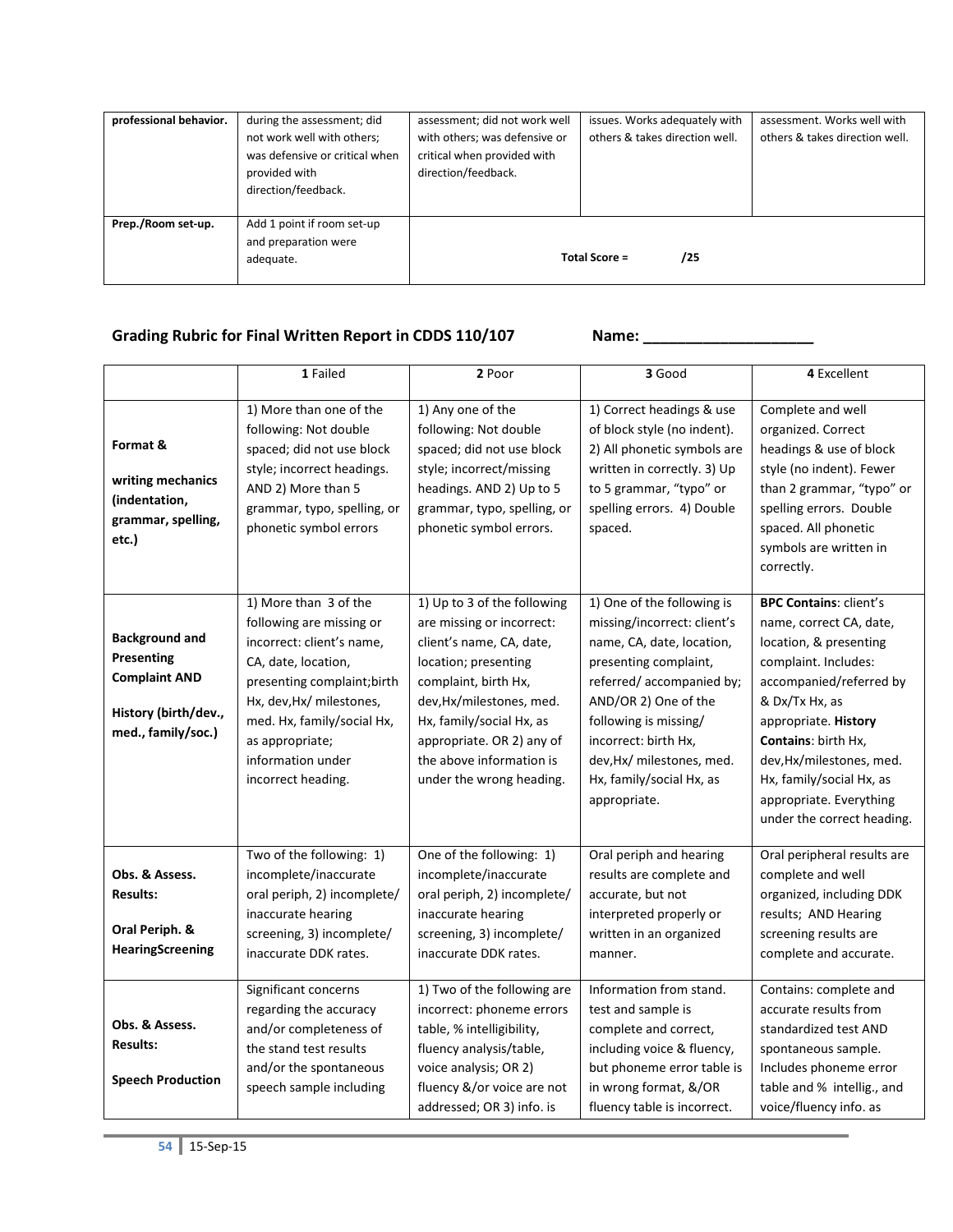| &/or<br>Voice &/or Fluency                                                                   | voice and fluency analysis                                                                                                                                                                                    | under the wrong heading.                                                                                                                                                                                                                             | Everything is under the<br>correct heading(s).                                                                                                                                                                          | appropriate. Everything is<br>under the correct<br>heading(s).                                                                                                                                                                        |
|----------------------------------------------------------------------------------------------|---------------------------------------------------------------------------------------------------------------------------------------------------------------------------------------------------------------|------------------------------------------------------------------------------------------------------------------------------------------------------------------------------------------------------------------------------------------------------|-------------------------------------------------------------------------------------------------------------------------------------------------------------------------------------------------------------------------|---------------------------------------------------------------------------------------------------------------------------------------------------------------------------------------------------------------------------------------|
| Obs. & Assess.<br><b>Results:</b><br><b>Receptive &amp;</b><br><b>Expressive</b><br>Language | Significant concerns<br>regarding the accuracy<br>and/or completeness of<br>the stand test results and<br>the spontaneous language<br>sample including MLU,<br>receptive behaviors &<br>expressive behaviors. | Two of the following: 1)<br>Results of standardized<br>tests are missing or<br>incorrect, 2) MLU is<br>missing or incorrect,<br>3) receptive & expressive<br>observations are<br>incomplete or inaccurate,<br>4) info. is under the wrong<br>heading | Contains: complete and<br>accurate results from<br>standardized test and<br>correct MLU, but receptive<br>& expressive observations<br>are incomplete or<br>inaccurate (re: syntax,<br>morphology, pragmatics,<br>etc.) | Contains: complete and<br>accurate results from<br>standardized test AND<br>spontaneous sample.<br>Includes discussion of<br>receptive & expressive<br>language, including MLU.<br>Everything is under the<br>correct heading(s).     |
| Summary &<br><b>Prognosis AND</b><br><b>Recommendations</b>                                  | Any of the following are<br>missing completely:<br>1) summary statement,<br>2) prognostic statement,<br>3) recommendations                                                                                    | Two of the following: 1)<br>summary statement is<br>unclear or incomplete;<br>2) prognostic stmnt is<br>inaccurate or not well-<br>supported; 3) recom. are<br>incomplete or<br>inappropriate; 4) info. is<br>under wrong heading.                   | One of the following:<br>1) summary statement is<br>unclear or incomplete;<br>2) prognostic statement is<br>not well-supported;<br>3) recommendations are<br>incomplete.                                                | 1) Results synthesized into<br>an accurate & clear<br>summary statement.<br>2) Prognostic statement is<br>accurate & supported.<br>3) Recommendations are<br>complete & appropriate.<br>4) Everything is under<br>correct heading(s). |
| Final Draft (single-<br>spaced)                                                              | Add 1 point if final draft is<br>"perfect".                                                                                                                                                                   |                                                                                                                                                                                                                                                      |                                                                                                                                                                                                                         |                                                                                                                                                                                                                                       |
|                                                                                              |                                                                                                                                                                                                               |                                                                                                                                                                                                                                                      | <b>Total Score =</b><br>/25                                                                                                                                                                                             |                                                                                                                                                                                                                                       |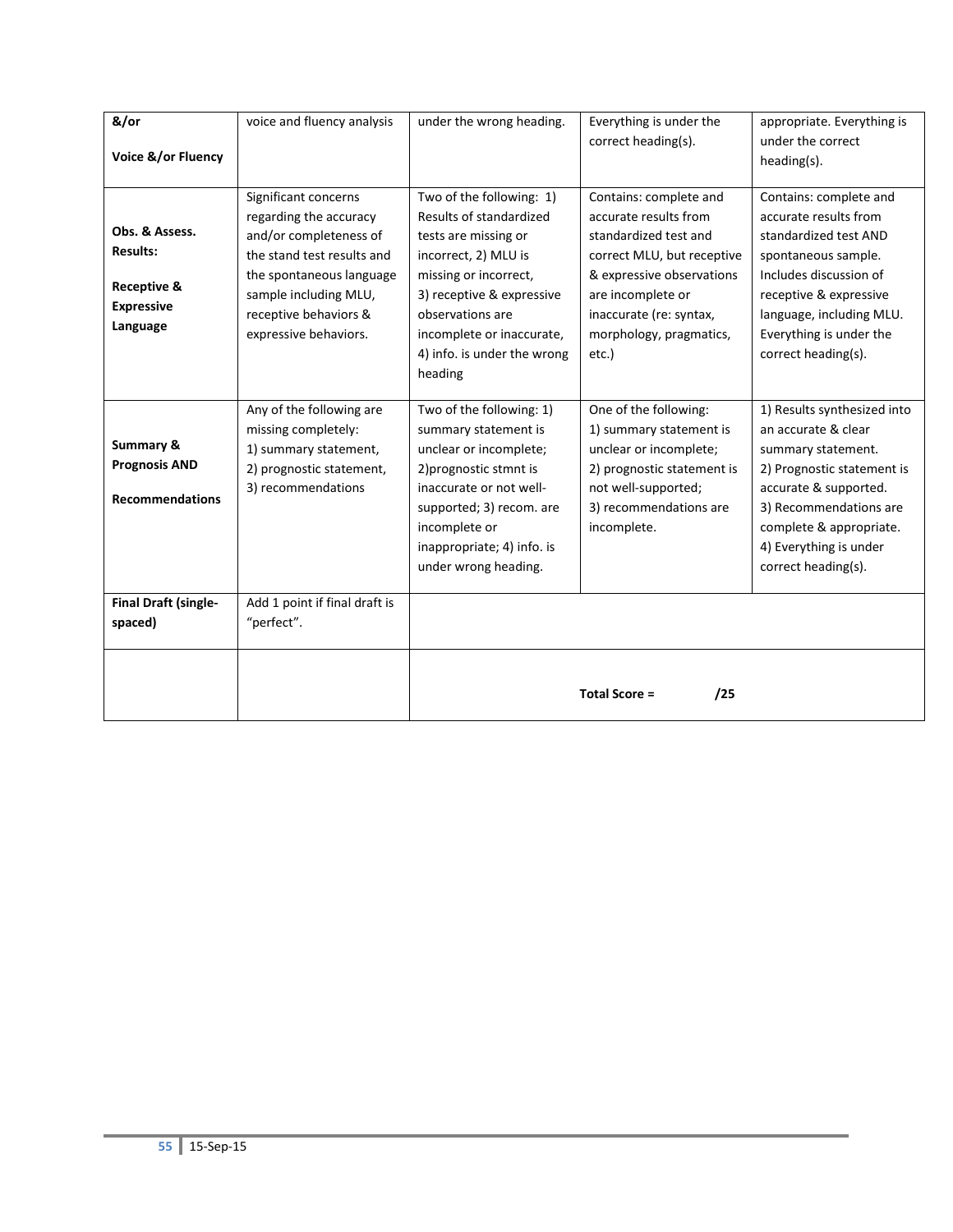# Appendix F (continued) Undergraduate Final Practicum Evaluation: CDDS 164 (DE)

# Grading Rubric for practicum in CDDS 164 Name: \_\_\_\_\_\_\_\_\_\_\_\_\_\_\_\_\_\_\_\_\_\_\_\_\_\_\_\_\_\_\_

|                                                                                                                                                                                 | 1 Unacceptable                                                                                             | 2 Needs improvement                                                                                                              | 3 Proficient                                                                                                                                                               | 4 Exemplary                                                                                                                                                                                                                                      |
|---------------------------------------------------------------------------------------------------------------------------------------------------------------------------------|------------------------------------------------------------------------------------------------------------|----------------------------------------------------------------------------------------------------------------------------------|----------------------------------------------------------------------------------------------------------------------------------------------------------------------------|--------------------------------------------------------------------------------------------------------------------------------------------------------------------------------------------------------------------------------------------------|
| <b>Teaching</b><br>effectiveness-<br><b>Presentation of</b><br>lesson                                                                                                           | Instruction does not lead<br>to student response                                                           | Instruction provided and<br>materials presented.<br>Student success is not<br>documented                                         | Instruction leads to<br>measurable student<br>learning. Student teacher<br>documents student<br>responses.                                                                 | Clear instruction leads to<br>student learning that meets<br>behavioral objective. Clincian<br>modifies instruction to meet<br>students' needs.                                                                                                  |
| <b>Teaching</b><br>effectiveness-<br><b>Rapport with</b><br>student                                                                                                             | Student teacher does not<br>gain attention of student.                                                     | Student shows mild<br>interest in material<br>presented by student<br>teacher.                                                   | Student is engaged in<br>some aspects of the<br>lesson.                                                                                                                    | Student is actively engaged in<br>lesson and fully participates.                                                                                                                                                                                 |
| Communication-<br>Sign language<br>model                                                                                                                                        | Student clinician uses<br>spoken language and<br>gestures to communicate                                   | Student clinician uses<br>basic signs and gestures to<br>communicate.                                                            | Student clinician uses<br>advanced vocabulary and<br>additional features of sign<br>language and provides ASL<br>model of printed English<br>during literacy lessons.      | Student clinician provides sign<br>language model appropriate<br>to the student's language<br>level, with advanced<br>vocabulary and features of<br>sign language. Clinician models<br>process of moving across the<br>ASL to English continuum. |
| Communication-<br><b>Responses to</b><br>student                                                                                                                                | Student clinician does not<br>respond to student's<br>spontaneous<br>communication.                        | Student clinician<br>understands some of the<br>student's spontaneous<br>communication and<br>responds to what is<br>understood. | Student clinician<br>understands most of<br>student's spontaneous<br>communication and<br>responds to each student<br>comment.                                             | Student clinician understands<br>student's spontaneous<br>communication and responds<br>to student with language<br>slightly above student's<br>response.                                                                                        |
| <b>Quality of lesson</b><br>plans. Lesson cycle:<br>anticipatory set,<br>instruction, check<br>for understanding,<br>guided practice,<br>assessment, and<br>additional practice | Student clinician writes<br>lesson plans that do not<br>include specific<br>instruction.                   | Student clinician writes<br>lesson plans with some<br>components of the lesson<br>cycle.                                         | Student clinician designs<br>lesson plans with all<br>components of the lesson<br>cycle, including visual<br>supports that facilitate<br>some specific student<br>learning | Student clinician designs<br>detailed lessons with all<br>components of the learning<br>cycle and creates additional<br>materials to facilitate specific<br>student learning.                                                                    |
| <b>Quality of materials</b><br>prepared for lesson                                                                                                                              | Student clinician does not<br>bring additional materials<br>support or materials<br>brought do not support | Student clinician brings<br>additional materials that<br>are not visually clear.                                                 | Student clinician creates<br>or collects some materials<br>to support concepts<br>taught.                                                                                  | Student clinician creates or<br>collects materials to support<br>all aspects of the learning<br>objective of the lesson.                                                                                                                         |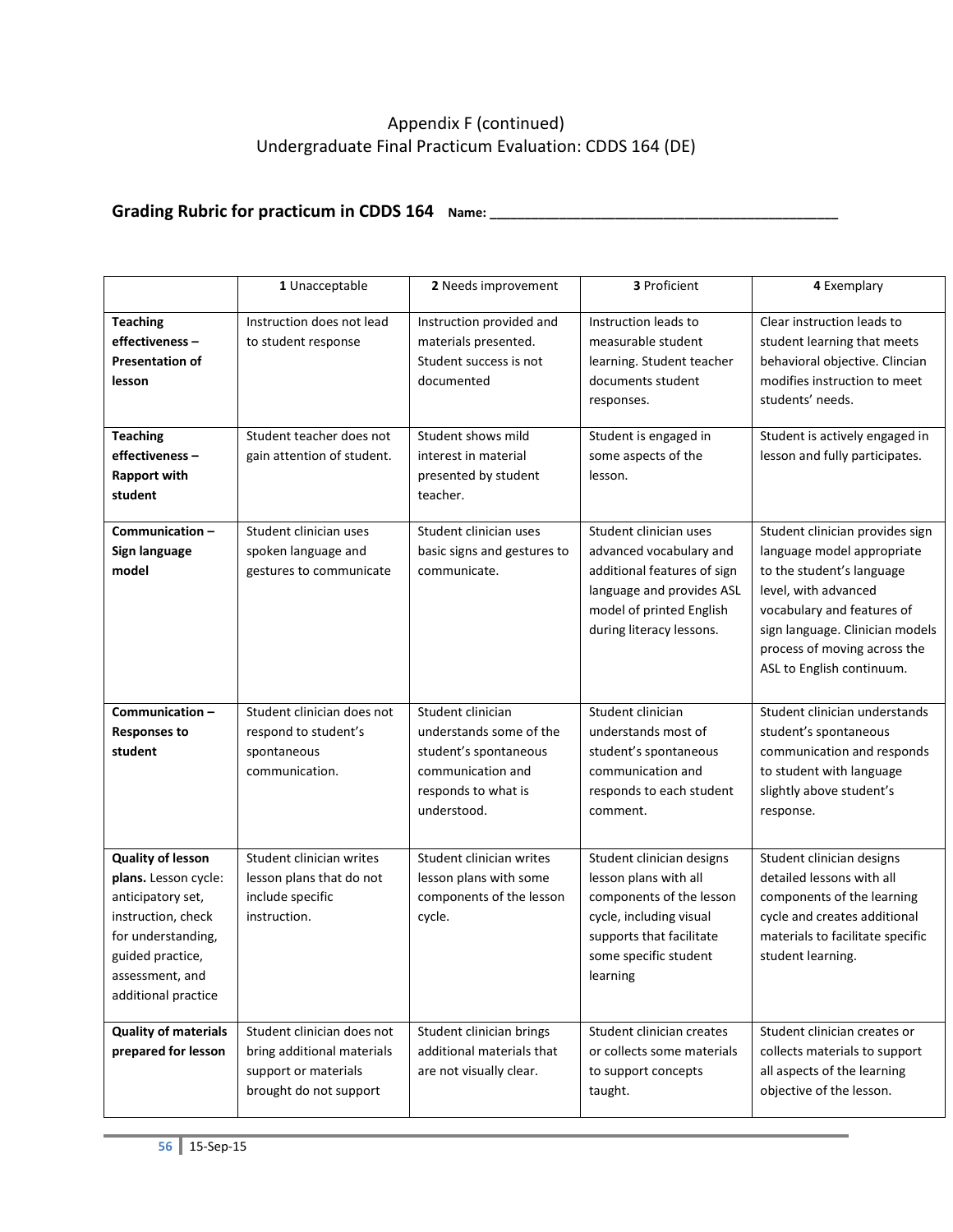|                    | concepts taught.             |                              |                              | Materials clearly demonstrate   |
|--------------------|------------------------------|------------------------------|------------------------------|---------------------------------|
|                    |                              |                              |                              | concepts presented.             |
|                    |                              |                              |                              |                                 |
| Self-evaluation of | Student clinician does not   | Student clinician does not   | Student clinician can        | Student clinician can           |
| lesson success     | measure student learning     | measure student learning,    | effectively evaluate each    | effectively evaluate each       |
|                    | and cannot identify any      | but can identify one         | component of the lesson      | component of the lesson,        |
|                    | changes needed in future     | change needed in future      | and measure student          | measures student learning,      |
|                    | lessons.                     | lessons.                     | learning.                    | and incorporates changes in     |
|                    |                              |                              |                              | future lessons.                 |
|                    |                              |                              |                              |                                 |
| Implementation of  | Student clinician does not   | Student clinician seeks      | Student clinician            | Student clinician understands   |
| suggestions        | respond to suggestions       | additional information in    | incorporates suggestions     | supervisor's suggestions and    |
|                    | from supervisor.             | understanding suggestions    | into lesson plans when       | changes are reflected in later  |
|                    |                              | from supervisor.             |                              | lesson plans.                   |
|                    |                              |                              | requested.                   |                                 |
|                    |                              |                              |                              |                                 |
|                    | Student clinician is late or | Student clinician is late or | Student clinician arrives on | Student clinician arrives early |
|                    | misses three or more         | misses one or two            | time and is prepared for     | and is prepared for each        |
| Punctuality-       | practicum sessions.          | practicum sessions.          | each practicum session       | practicum session with          |
| practicum sessions |                              |                              | with student.                | student.                        |
|                    |                              |                              |                              |                                 |
| Punctuality-       | Student clinician does not   | Student clinician            | Student clinician            | Student clinician completes     |
|                    | submit a lesson plan for     | completes all lesson plans   | completes and submits        | and submits all lesson plans on |
| Lesson plans       | each practicum session       | but does not submit them     | lesson plans for each        | time                            |
|                    |                              | on time.                     | practicum session on time    |                                 |
|                    |                              |                              | except for one lesson.       |                                 |
|                    |                              |                              |                              |                                 |
|                    |                              |                              |                              |                                 |

**Total points \_\_\_\_\_\_\_\_\_\_\_\_\_\_\_\_\_\_\_\_\_\_\_\_\_\_\_\_\_\_\_\_/40**

# **CDDS 164 Grading Rubric for Practicum Journals**

**Name: \_\_\_\_\_\_\_\_\_\_\_\_\_\_\_\_\_\_\_\_\_\_\_\_\_\_\_\_\_\_\_\_\_\_\_\_\_\_\_\_\_\_\_\_\_\_\_\_\_\_\_\_\_\_\_\_\_\_\_\_\_\_**

|                    | Unacceptable                              | Acceptable                                                                                          | <b>Proficient</b>                                                                                                                            | <b>Exemplary</b>                                                                                                                                                                                  |
|--------------------|-------------------------------------------|-----------------------------------------------------------------------------------------------------|----------------------------------------------------------------------------------------------------------------------------------------------|---------------------------------------------------------------------------------------------------------------------------------------------------------------------------------------------------|
| <b>Reflections</b> | Basic summary<br>of practicum<br>session. | Reflections about<br>the planning<br>process,<br>preparations, and<br>interactions with<br>student. | Reflections about the<br>planning process,<br>preparations, and<br>interactions with student.<br>Comments about ideas for<br>future lessons. | Reflections about the<br>planning process,<br>preparations, and<br>interactions with student.<br>Comments about ideas for<br>future lessons. Suggestions<br>of what would improve this<br>lesson. |
|                    | 0 points                                  | 4 points                                                                                            | 5 points                                                                                                                                     | 6 points                                                                                                                                                                                          |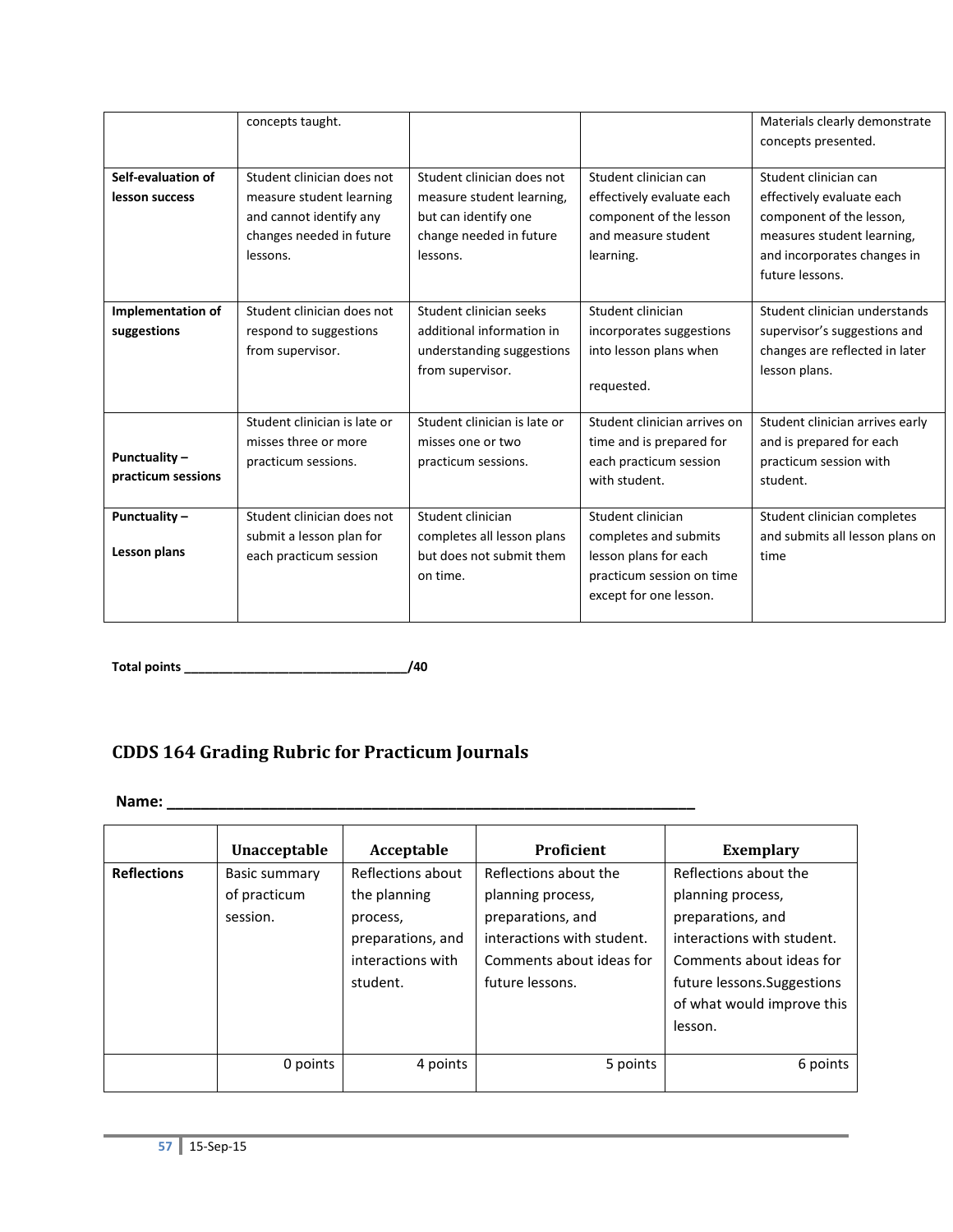|                                  | Unacceptable                                                                        | Acceptable                                                                                 | Proficient                                                                                                                                                    | <b>Exemplary</b>                                                                                                                                                                                                                 |
|----------------------------------|-------------------------------------------------------------------------------------|--------------------------------------------------------------------------------------------|---------------------------------------------------------------------------------------------------------------------------------------------------------------|----------------------------------------------------------------------------------------------------------------------------------------------------------------------------------------------------------------------------------|
| <b>Evaluation</b>                | Journal entries<br>are observations<br>only. No<br>suggestions for<br>change noted. | One or two<br>changes needed<br>in future lessons<br>are identified in<br>journal entries. | Each component of the<br>lesson is effectively<br>evaluated. Written entry<br>has changes needed and<br>successes from the lesson.                            | Each component of the<br>lesson is effectively<br>evaluated. Written entry<br>has changes needed and<br>successes from the lesson.<br>Journal entry includes data<br>collected during session<br>that shows student<br>learning. |
|                                  | 0 points                                                                            | 4 points                                                                                   | 5 points                                                                                                                                                      | 6 points                                                                                                                                                                                                                         |
| Grammar,<br>spelling, typin<br>g | More than 5<br>errors in spelling,<br>typing, or<br>grammar.                        | No more than 4<br>spelling, typing or<br>grammar errors.                                   | No more than 2 spelling,<br>typing or grammar errors.                                                                                                         | No spelling, typing, or<br>grammar errors                                                                                                                                                                                        |
|                                  | 0 points                                                                            | 2 points                                                                                   | 3 points                                                                                                                                                      | 4 points                                                                                                                                                                                                                         |
| Organization/<br>presentation    | Journal does not<br>have entries for<br>each day of<br>practicum.                   | One journal entry<br>for each day of<br>practicum.                                         | Complete journal entries<br>for each day of practicum.<br>Typed with dates clearly<br>visible.<br>Compiled with a cover<br>sheet in a folder of some<br>kind. | Complete descriptive<br>journal entries for each day<br>of practicum. Smooth flow<br>between ideas presented.<br>Typed with dates clearly<br>visible.<br>Compiled with a cover<br>sheet in a folder of some<br>kind.             |
|                                  | 0 points                                                                            | 2 points                                                                                   | 3 points                                                                                                                                                      | 4 points                                                                                                                                                                                                                         |
|                                  | <b>Total points</b>                                                                 |                                                                                            |                                                                                                                                                               | (20 points possible)                                                                                                                                                                                                             |

## **Guided thinking for Practicum Journal**

How well did I plan my lesson? How well did my plans work? How well prepared was I? How did my student respond to my lesson? How well did I adjust my lesson while teaching? How well did I communicate the content of the lesson? How well did I understand my student's responses? How many times did I practice signing my story?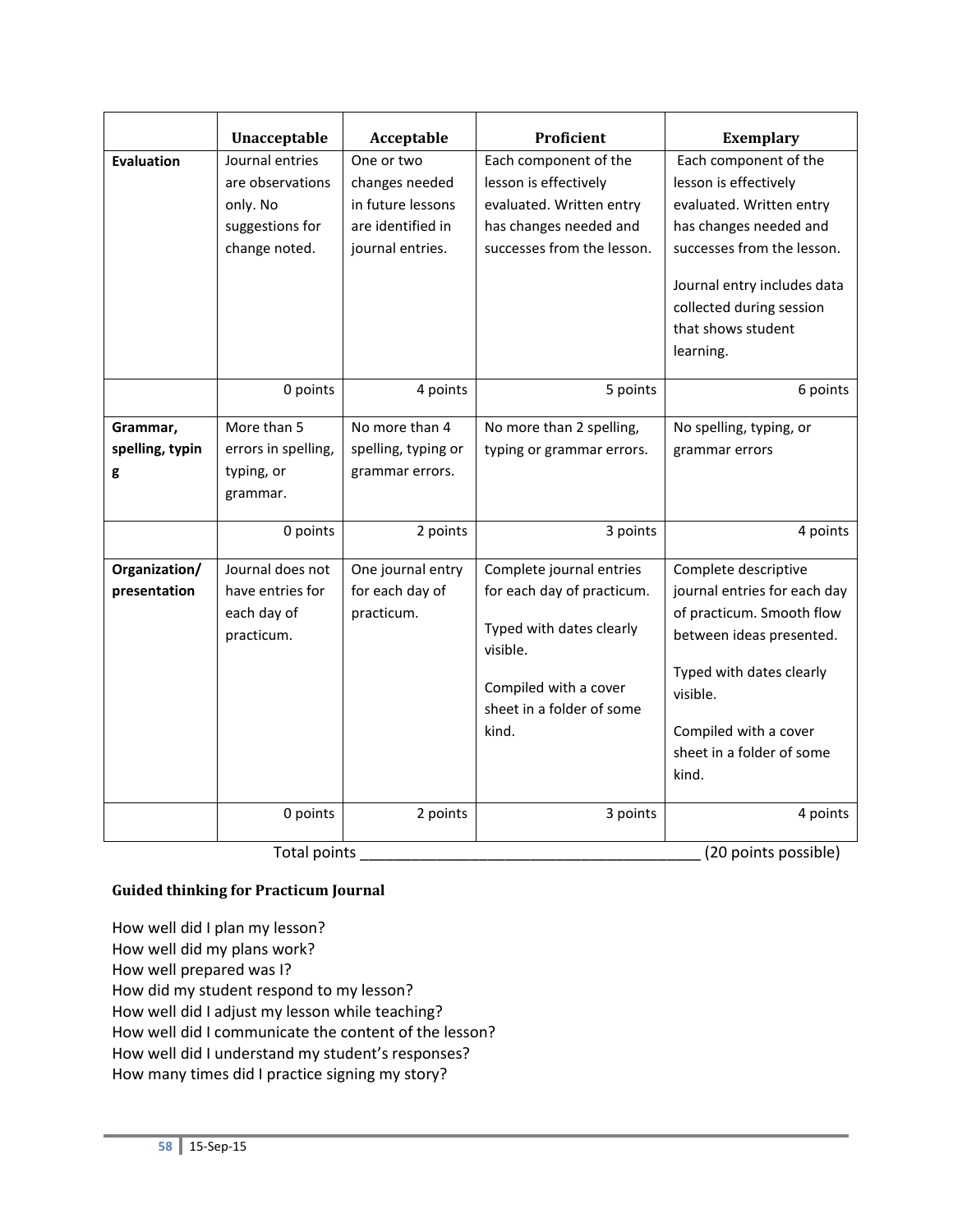# Appendix F (continued)

# Undergraduate Final Practicum Evaluation: CDDS 175 (INT)

| <b>CDDS 175</b>                                                               | Name                                                                          |                      | 1 <sup>st</sup> Semester              |                 |
|-------------------------------------------------------------------------------|-------------------------------------------------------------------------------|----------------------|---------------------------------------|-----------------|
| <b>Grading Rubric</b>                                                         |                                                                               |                      | 2 <sup>nd</sup> Semester              |                 |
|                                                                               |                                                                               |                      |                                       |                 |
|                                                                               |                                                                               |                      |                                       |                 |
| <b>Overall Appearance -</b>                                                   |                                                                               |                      |                                       |                 |
|                                                                               |                                                                               |                      |                                       |                 |
|                                                                               |                                                                               |                      |                                       |                 |
|                                                                               |                                                                               |                      |                                       |                 |
| Ethical Scenario =            V                                               |                                                                               |                      | Ethical Scenario =            V       |                 |
|                                                                               |                                                                               |                      |                                       |                 |
|                                                                               |                                                                               |                      |                                       |                 |
| Conflict(s)                                                                   |                                                                               |                      | Conflict(s)                           |                 |
|                                                                               |                                                                               |                      |                                       |                 |
|                                                                               |                                                                               |                      |                                       |                 |
| Perspective(s) = Terp $D/d/HH$ H Agency                                       |                                                                               |                      | Perspective(s) = Terp D/d/HH H Agency |                 |
|                                                                               |                                                                               |                      |                                       |                 |
| Solution = Short Term Long Term                                               |                                                                               |                      | Solution = Short Term Long Term       |                 |
|                                                                               |                                                                               |                      |                                       |                 |
|                                                                               |                                                                               |                      |                                       |                 |
| Solution = Short Term Long Term                                               |                                                                               |                      | Solution = Short Term Long Term       |                 |
|                                                                               |                                                                               |                      |                                       |                 |
| Performance                                                                   |                                                                               | <b>Sign to Voice</b> | Voice to Sign                         | <b>Comments</b> |
| Articulation - Refers to the production quality of signing and the production |                                                                               | Poor                 | Poor                                  |                 |
| quality of speech that is displayed during the interpretation.                |                                                                               |                      |                                       |                 |
|                                                                               |                                                                               | Moderate             | Moderate                              |                 |
|                                                                               |                                                                               | Acceptable           | Acceptable                            |                 |
|                                                                               |                                                                               |                      |                                       |                 |
| Affect - measures the extent to which the interpretation accurately conveys   |                                                                               | Poor                 | Poor                                  |                 |
| the speakers effect. Effect is the emotive tone used by the speaker and is    |                                                                               |                      |                                       |                 |
| and non-manual behaviors.                                                     | demonstrated by the speakers use of intonation, rhythm, and stress. Sign size | Moderate             | Moderate                              |                 |
|                                                                               |                                                                               | Acceptable           | Acceptable                            |                 |
|                                                                               |                                                                               |                      |                                       |                 |
|                                                                               | Grammatical Structure - measures the degree to which the information in an    | Poor                 | Poor                                  |                 |
| interpretation is grammatically moderate in the language choice made.         |                                                                               |                      |                                       |                 |
|                                                                               |                                                                               | Moderate             | Moderate                              |                 |
|                                                                               |                                                                               | Acceptable           | Acceptable                            |                 |
|                                                                               |                                                                               |                      |                                       |                 |
| Intent - measures the extent to which the goal of the source language is      |                                                                               | Poor                 | Poor                                  |                 |
| represented in the target language. It includes message equivalents and       |                                                                               |                      |                                       |                 |